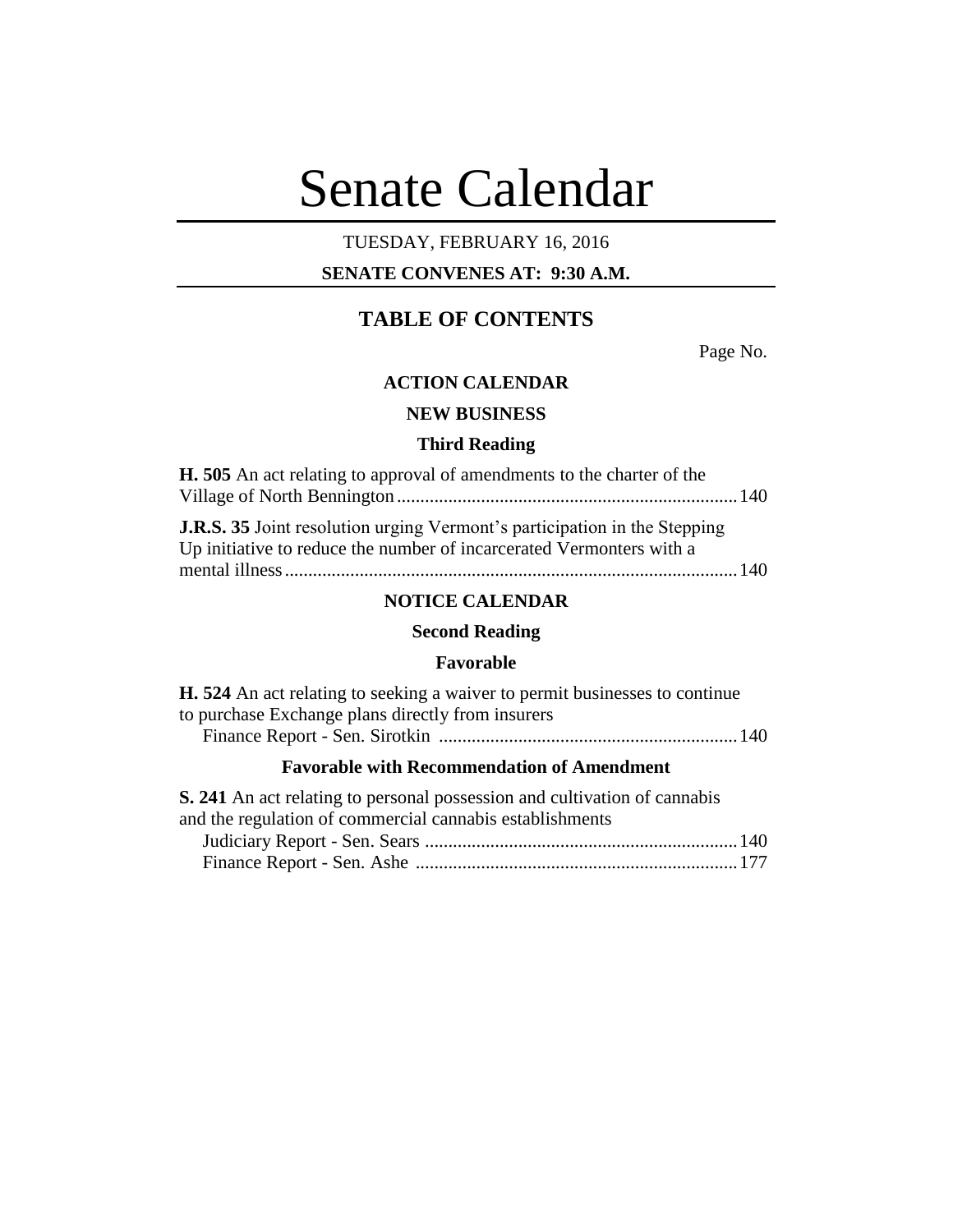## **ORDERS OF THE DAY**

## **ACTION CALENDAR**

#### **NEW BUSINESS**

#### **Third Reading**

## **H. 505.**

An act relating to approval of amendments to the charter of the Village of North Bennington.

# **J.R.S. 35.**

Joint resolution urging Vermont's participation in the Stepping Up initiative to reduce the number of incarcerated Vermonters with a mental illness.

#### **NOTICE CALENDAR**

#### **Second Reading**

#### **Favorable**

## **H. 524.**

An act relating to seeking a waiver to permit businesses to continue to purchase Exchange plans directly from insurers.

#### **Reported favorably by Senator Sirotkin for the Committee on Finance.**

(Committee vote: 5-0-2)

(For House amendments, see House Journal of January 21, 2016, page 56)

# **Favorable with Recommendation of Amendment**

#### **S. 241.**

An act relating to personal possession and cultivation of cannabis and the regulation of commercial cannabis establishments.

## **Reported favorably with recommendation of amendment by Senator Sears for the Committee on Judiciary.**

The Committee recommends that the bill be amended by striking out all after the enacting clause and inserting in lieu thereof the following:

\* \* \* Findings \* \* \*

Sec. 1. LEGISLATIVE FINDINGS AND INTENT

#### The General Assembly finds the following: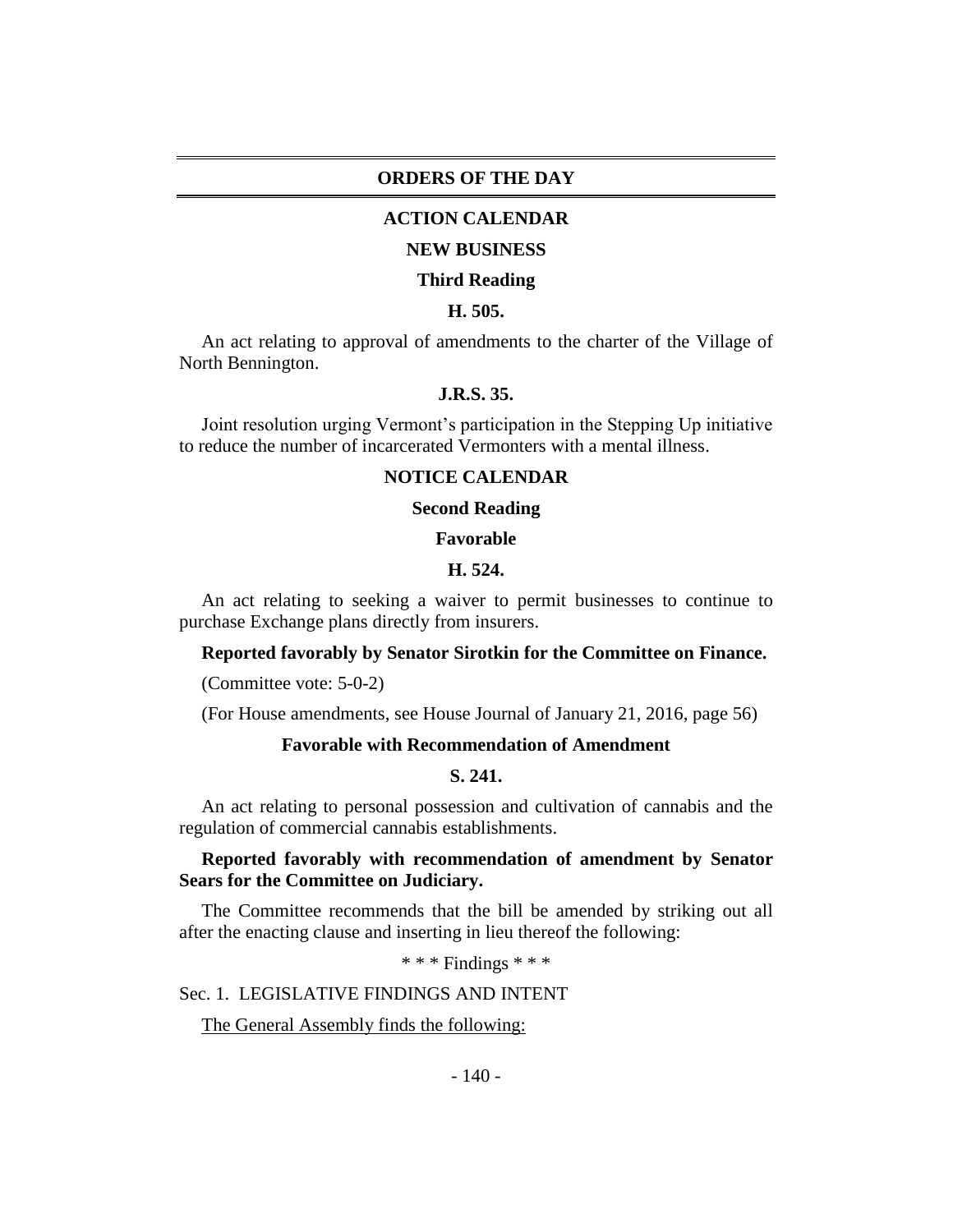(1) According to a 2014 study commissioned by the administration and conducted by the RAND Corporation, marijuana is commonly used in Vermont with an estimated 80,000 residents having used marijuana in the last month.

(2) For over 75 years, Vermont has debated the issue of marijuana regulation and amended its marijuana laws numerous times in an effort to protect public health and safety. Criminal penalties for possession rose in the 1940s and 50s to include harsh mandatory minimums, dropped in the 1960s and 70s, rose again in the 1980s and 90s, and dropped again in the 2000s. A study published in the American Journal of Public Health found that no evidence supports the claim that criminalization reduces marijuana use.

(3) Vermont seeks to take a new comprehensive approach to marijuana use and abuse that incorporates prevention, education, regulation, treatment, and law enforcement which results in a net reduction in public harm and an overall improvement in public safety. Responsible use of marijuana by adults 21 years of age or older should be treated the same as responsible use of alcohol, the abuse of either treated as a public health matter, and irresponsible use of either that causes harm to others sanctioned with penalties.

(4) Policymakers recognize legitimate federal concerns about marijuana reform and seek through this legislation to provide better control of access and distribution of marijuana in a manner that prevents:

(A) distribution of marijuana to persons under 21 years of age;

(B) revenue from the sale of marijuana going to criminal enterprises;

(C) diversion of marijuana to states that do not permit possession of marijuana;

(D) State-authorized marijuana activity from being used as a cover or pretext for the trafficking of other illegal drugs or activity;

(E) violence and the use of firearms in the cultivation and distribution of marijuana;

(F) drugged driving and the exacerbation of any other adverse public health consequences of marijuana use;

(G) growing of marijuana on public lands and the attendant public safety and environmental dangers posed by marijuana production on public lands; and

(H) possession or use of marijuana on federal property.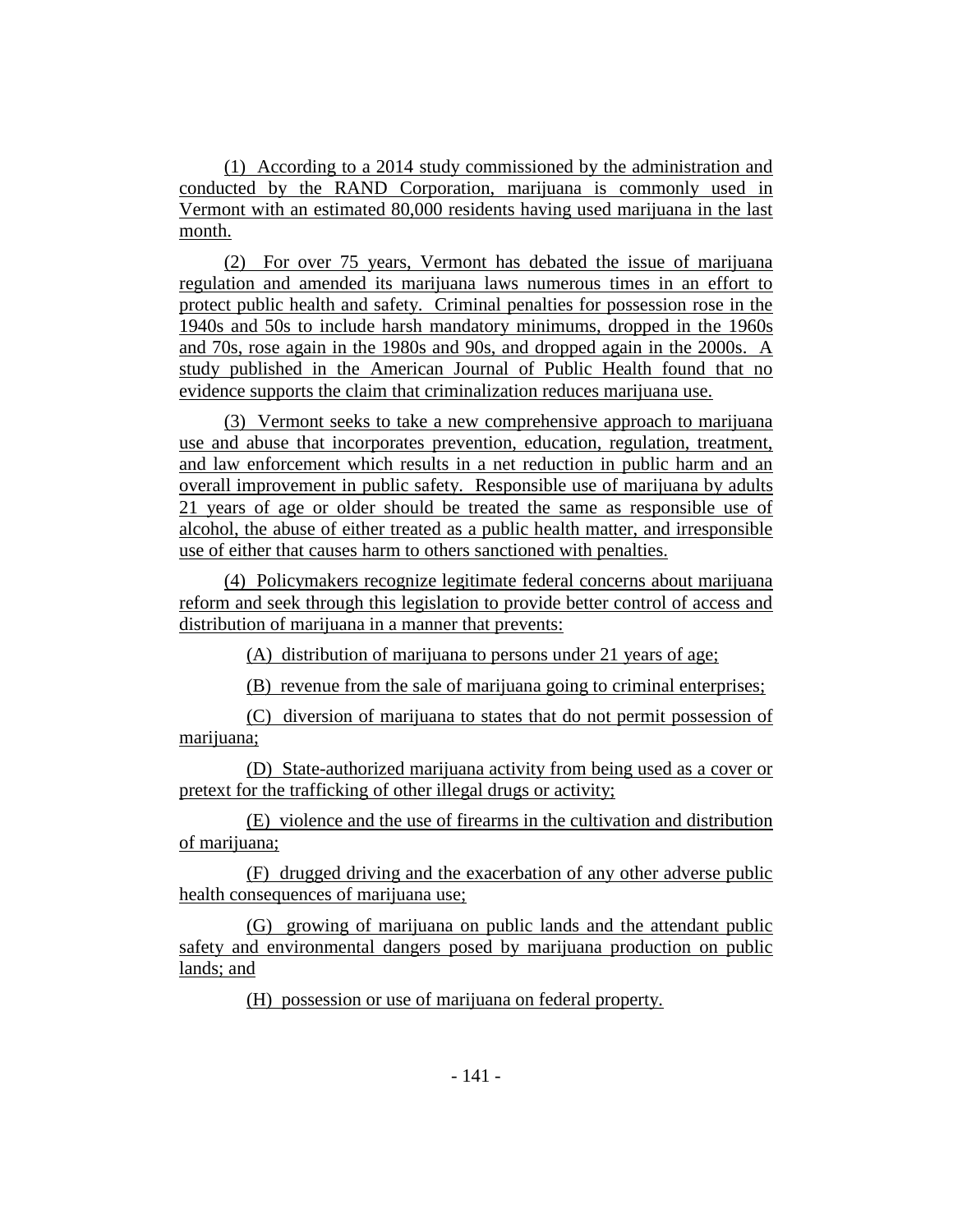(5) In his 2016 State of the State address, the Governor identified five essential elements to a well-regulated framework for marijuana legalization, which the General Assembly believes have been addressed in this Act:

(A) Keeping marijuana and other drugs out of the hands of youth.

(B) Creating a regulated marijuana market that shifts demand away from the illegal market and the inherent public health and safety risks associated with the illegal market.

(C) Using revenue from commercial marijuana sales to expand drug prevention and treatment programs.

(D) Strengthening law enforcement's capacity to improve the response to impaired drivers under the influence of marijuana or other drugs.

(E) Prohibiting the commercial production and sale of marijuana concentrates and edible marijuana products until other states that are currently permitting such products successfully develop consumer protections that are shown to prevent access by youth and potential misuse by adults.

(6) Revenue generated by this act shall be allotted in the following formula:

(A) 25 percent to prevention of substance abuse;

(B) 25 percent to treatment of substance abuse;

(C) 25 percent to criminal justice efforts to combat the illegal drug trade and impaired driving; and

(D) 25 percent to the General Fund for the implementation, administration, and enforcement of this act with any remaining funds allocated equally among subdivisions (A)–(C) of this subdivision (6).

\* \* \* Prevention \* \* \*

Sec. 2. MARIJUANA YOUTH EDUCATION AND PREVENTION

(a) The Department of Health shall develop and administer an education and prevention program to address evidence that early and persistent use of marijuana may be detrimental to the health and well-being of youth.

(b) To the extent funding permits, the Department shall establish a Substance Abuse Youth Prevention and Education Program. The Program shall be evidence-based and shall include:

(1) Community- and school-based youth and family focused prevention initiatives that strive to: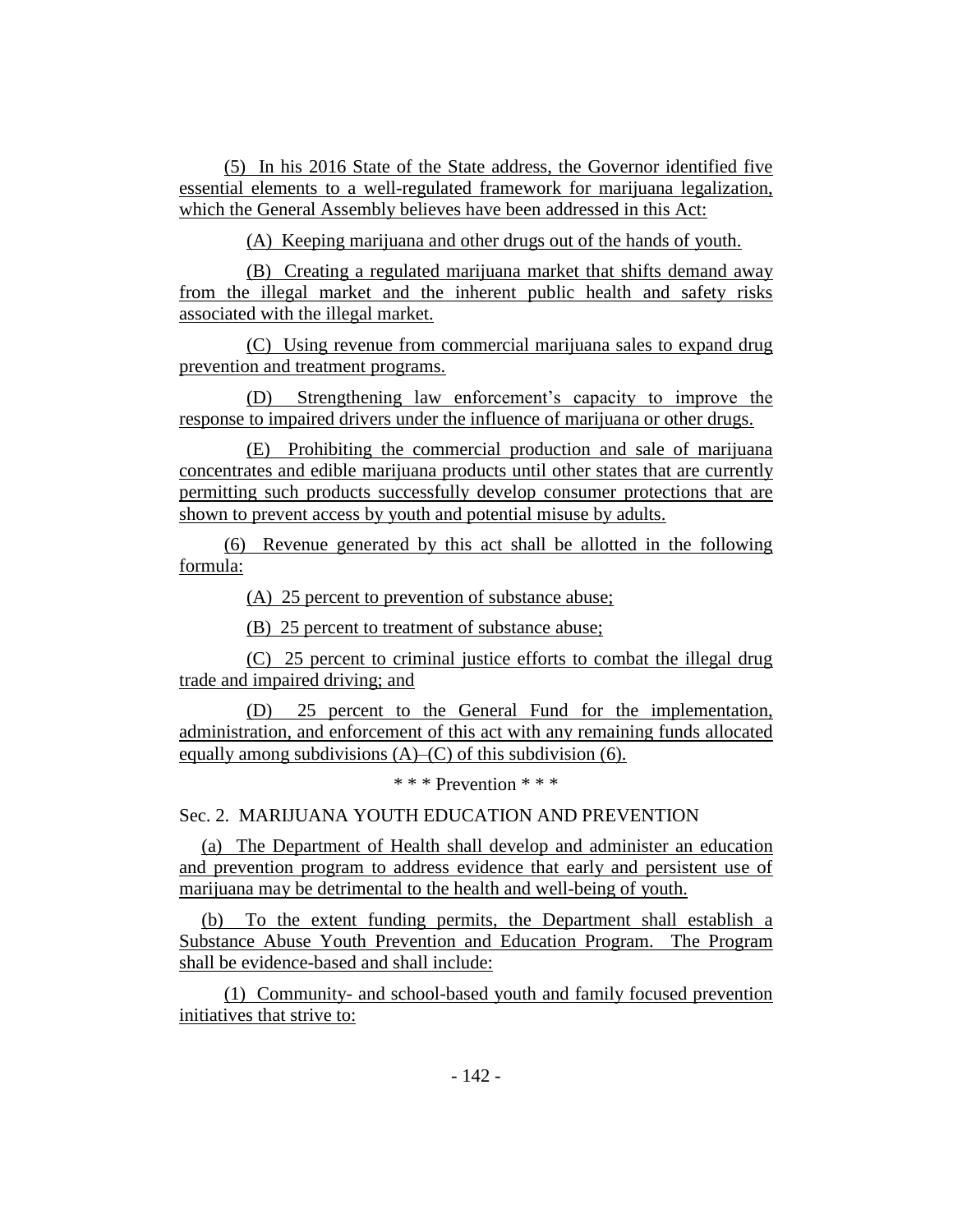(A) expand the number of school-based grants for substance abuse services to enable each Supervisory Union to develop a plan for comprehensive substance abuse prevention education in a flexible manner that ensures the needs of individual communities are addressed;

(B) improve the Screening, Brief Intervention and Referral to Treatment (SBIRT) practice model for professionals serving youth in schools and other settings; and

(C) expand family education programs.

(2) An information and counter-marketing campaign using a public website, printed materials, mass and social media, and advertisements for the purpose of preventing underage marijuana use.

(3) Education for parents and health care providers to encourage screening for substance use disorders and other related risks.

(4) Expansion of the use of SBIRT among the State's pediatric practices and school-based health centers.

(c) On or before March 15, 2017, the Department shall adopt rules to implement this section.

Secs. 3–5. RESERVED

\* \* \* Legal Possession; Civil and Criminal Penalties \* \* \*

Sec. 6. LEGISLATIVE INTENT; CIVIL AND CRIMINAL PENALTIES

It is the intent of the General Assembly to eliminate all civil penalties for possession of one ounce or less of marijuana for a person who is 21 years of age or older while retaining the current criminal penalties for possession of larger amounts of marijuana and criminal penalties for unauthorized dispensing or sale of marijuana. This act also retains the current civil and criminal penalties for possession of marijuana by a person under 21 years of age, which are the same as possession of alcohol by a person under 21 years of age.

Sec. 7. 18 V.S.A. § 4201(15) is amended to read:

 $(15)(A)$  "Marijuana" means any plant material of the genus licenses or any preparation, compound, or mixture thereof except:

(A) sterilized seeds of the plant;

(B) fiber produced from the stalks; or

(C) hemp or hemp products, as defined in 6 V.S.A. § 562 all parts of the plant Cannabis sativa L., except as provided by subdivision (B) of this subdivision (15), whether growing or harvested, and includes: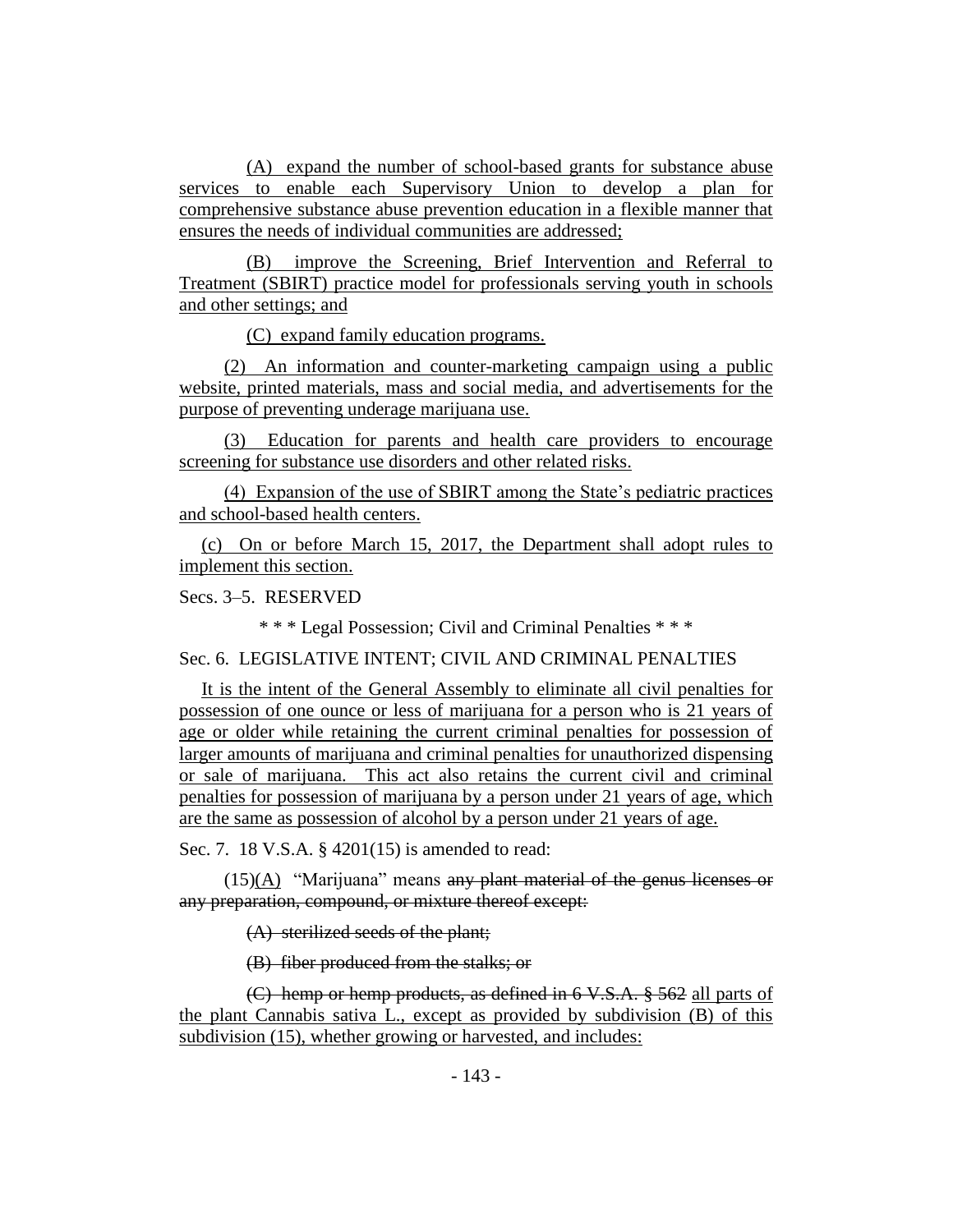(i) the seeds of the plant;

(ii) the resin extracted from any part of the plant; and

(iii) any compound, manufacture, salt, derivative, mixture, or preparation of the plant, its seeds, or resin.

(B) "Marijuana" does not include:

(i) the mature stalks of the plant and fiber produced from the stalks;

(ii) oil or cake made from the seeds of the plant;

(iii) any compound, manufacture, salt, derivative, mixture, or preparation of the mature stalks, fiber, oil, or cake; or

(iv) the sterilized seed of the plant that is incapable of germination.

Sec. 8. 18 V.S.A. § 4230(b) is amended to read:

(b) Selling or dispensing.

(1) A person knowingly and unlawfully selling marijuana or hashish shall be imprisoned not more than two years or fined not more than \$10,000.00, or both.

(2) A person knowingly and unlawfully selling or dispensing one-half  $\theta$  ounce or more than one ounce of marijuana or  $2.5$  five grams or more of hashish shall be imprisoned not more than five years or fined not more than \$100,000.00, or both.

(3) A person knowingly and unlawfully selling or dispensing one pound or more of marijuana or 2.8 ounces of hashish shall be imprisoned not more than 15 years or fined not more than \$500,000.00, or both.

Sec. 9. 18 V.S.A. § 4230a is amended to read:

§ 4230a. MARIJUANA POSSESSION BY A PERSON 21 YEARS OF AGE OR OLDER; CIVIL VIOLATION

 $(a)(1)$  A person 21 years of age or older who knowingly and unlawfully possesses one ounce or less of marijuana or five grams or less of hashish commits a civil violation and shall be assessed a civil penalty as follows:

(1) not more than \$200.00 for a first offense;

(2) not more than \$300.00 for a second offense;

(3) not more than \$500.00 for a third or subsequent offense.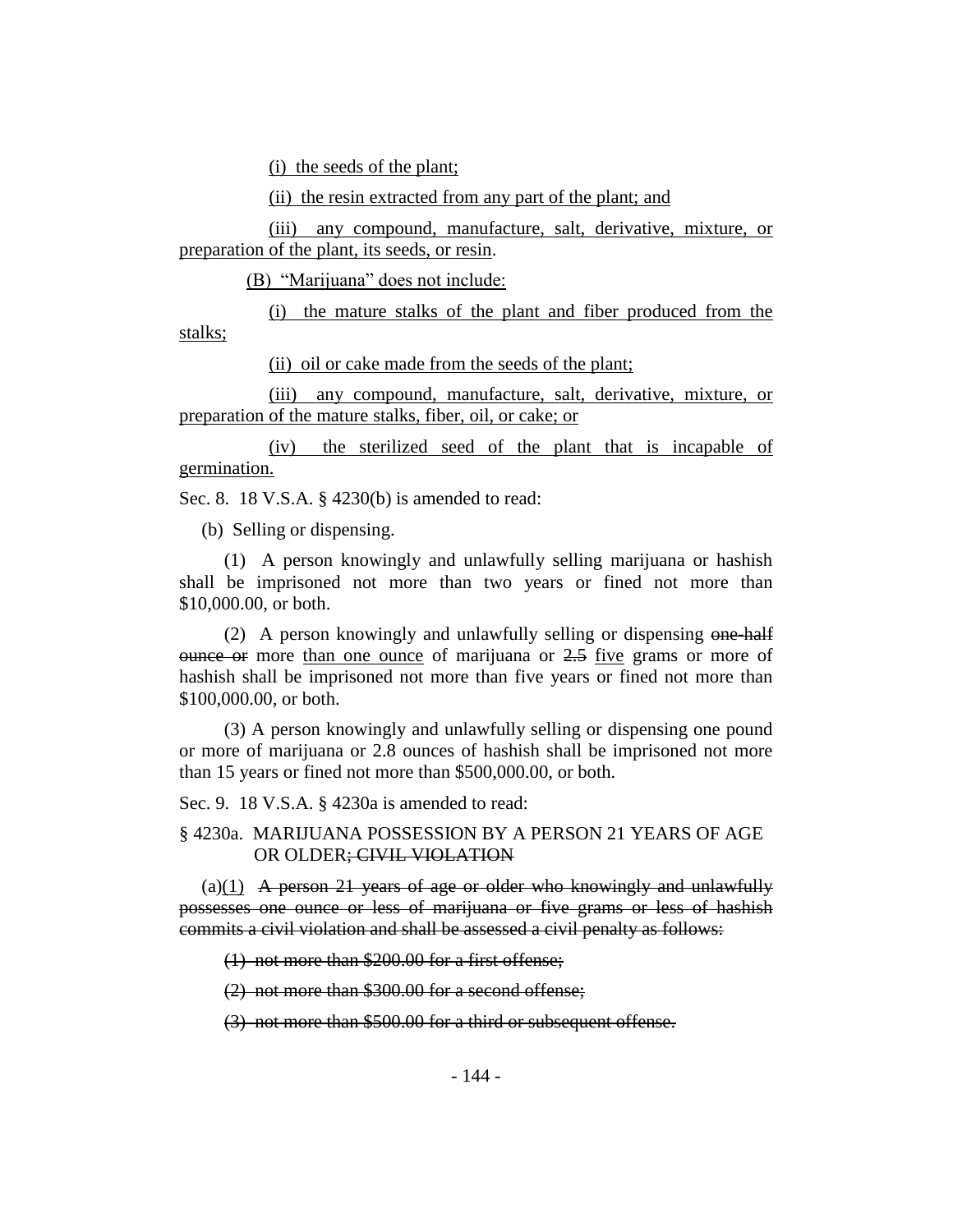(b)(1) Except as otherwise provided in this section, a person 21 years of age or older who possesses one ounce or less of marijuana or five grams or less of hashish or who possesses paraphernalia for marijuana use shall not be penalized or sanctioned in any manner by the State or any of its political subdivisions or denied any right or privilege under State law.

 $(2)(A)$  A violation of this section shall not result in the creation of a criminal history record of any kind A person shall not consume marijuana in a public place. "Public place" means any street, alley, park, sidewalk, public building other than individual dwellings, any place of public accommodation as defined in 9 V.S.A. § 4501, and any place where the possession of a lighted tobacco product is prohibited pursuant to section 1421 of this title or chapter 37 of this title.

(B) A person who violates this subdivision (a)(2) shall be assessed a civil penalty as follows:

(i) not more than \$100.00 for a first offense;

(ii) not more than \$200.00 for a second offense; and

(iii) not more than \$500.00 for a third or subsequent offense.

 $\left(\frac{e}{1}\right)(b)$  This section does not exempt any person from arrest or prosecution for being under the influence of marijuana while operating a vehicle of any kind and shall not be construed to repeal or modify existing laws or policies concerning the operation of vehicles of any kind while under the influence of marijuana.:

(1) permit a person to cultivate marijuana without a license from the Department of Public Safety;

(2) exempt a person from arrest, citation, or prosecution for being under the influence of marijuana while operating a vehicle of any kind or for consuming marijuana while operating a motor vehicle;

(3) repeal or modify existing laws or policies concerning the operation of vehicles of any kind while under the influence of marijuana or for consuming marijuana while operating a motor vehicle;

(4) limit the authority of primary and secondary schools to impose administrative penalties for the possession of marijuana on school property;

(5) prohibit a municipality from adopting a civil ordinance to provide additional penalties for consumption of marijuana in a public place;

(6) require an employer to accommodate the possession or use of marijuana or being under the influence of marijuana in a place of employment;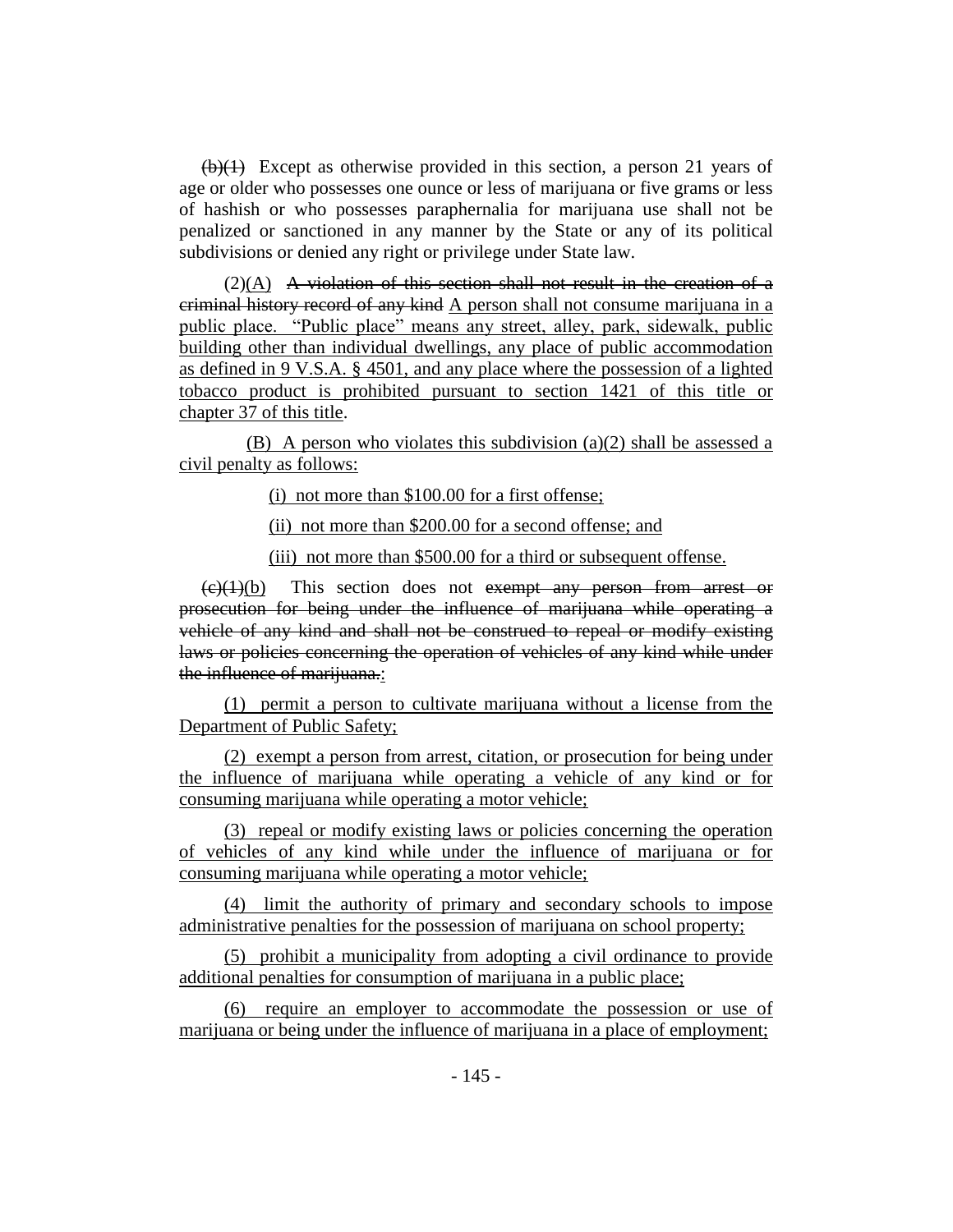(7) prohibit a landlord from banning possession or use of marijuana in a lease agreement; or

(8) allow an inmate of a correctional facility to possess or use marijuana or to limit the authority of law enforcement, the courts, the Department of Corrections, or the Parole Board to impose penalties on offenders who use marijuana in violation of a court order, conditions of furlough, parole, or rules of a correctional facility.

(2) This section is not intended to affect the search and seizure laws afforded to duly authorized law enforcement officers under the laws of this State. Marijuana is contraband pursuant to section 4242 of this title and subject to seizure and forfeiture unless possessed in compliance with chapter 86 of this title (therapeutic use of cannabis).

(3) This section shall not be construed to prohibit a municipality from regulating, prohibiting, or providing additional penalties for the use of marijuana in public places.

(d) If a person suspected of violating this section contests the presence of cannabinoids within 10 days of receiving a civil citation, the person may request that the State Crime Laboratory test the substance at the person's expense. If the substance tests negative for the presence of cannabinoids, the State shall reimburse the person at state expense.

 $(e)(c)(1)$  A law enforcement officer is authorized to detain a person if:

(A) the officer has reasonable grounds to believe the person has violated subsection (b) of this section; and

(B) the person refuses to identify himself or herself satisfactorily to the officer when requested by the officer.

(2) The person may be detained only until the person identifies himself or herself satisfactorily to the officer or is properly identified. If the officer is unable to obtain the identification information, the person shall forthwith be brought before a judge in the Criminal Division of the Superior Court for that purpose. A person who refuses to identify himself or herself to the Court on request shall immediately and without service of an order on the person be subject to civil contempt proceedings pursuant to 12 V.S.A. § 122.

 $(f)(d)$  Fifty percent of the civil penalties imposed by the Judicial Bureau for violations of this section shall be deposited in the Drug Task Force Special Fund, hereby created to be managed pursuant to 32 V.S.A. chapter 7, subchapter 5, and available to the Department of Public Safety for the funding of law enforcement officers on the Drug Task Force, except for a \$12.50 administrative charge for each violation which shall be deposited in the Court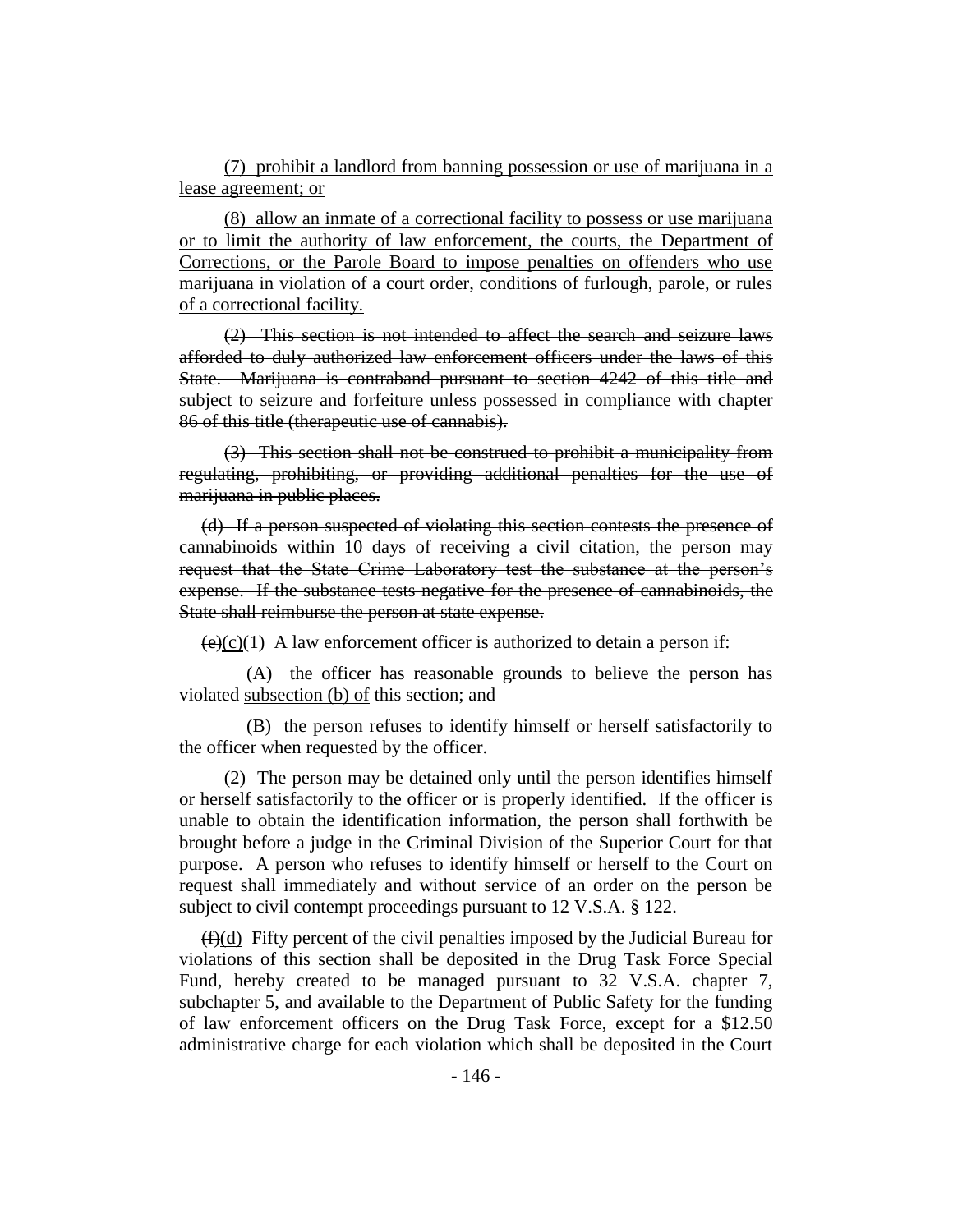Technology Special Fund, in accordance with 13 V.S.A. § 7252. The remaining 50 percent shall be deposited in the Youth Substance Abuse Safety Program Special Fund, hereby created to be managed pursuant to 32 V.S.A. chapter 7, subchapter 5, and available to the Court Diversion Program for funding of the Youth Substance Abuse Safety Program as required by section 4230b of this title.

Sec. 10. 18 V.S.A. § 4230e is added to read:

# § 4230e. SALE OR FURNISHING MARIJUANA TO A PERSON UNDER 21 YEARS OF AGE

(a) No person shall:

(1) sell or furnish marijuana to a person under 21 years of age; or

(2) knowingly enable the consumption of marijuana by a person under 21 years of age.

(b) As used in this section, "enable the consumption of marijuana" means creating a direct and immediate opportunity for a person to consume marijuana.

(c)(1) Except as provided in subdivision (2) of this subsection (c) and subsection (d) of this section, a person who violates subsection (a) of this section shall be imprisoned not more than two years or fined not more than \$2,000.00, or both.

(2) A person who violates subdivision (a)(1) of this section by selling or furnishing marijuana to a person under 18 years of age shall be imprisoned not more than four years or fined not more than \$4,000.00, or both.

(d) An employee of a marijuana establishment licensed pursuant to chapter 87 of this title, who, in the course of employment, violates subdivision (a)(1) of this section during a compliance check conducted by a law enforcement officer shall be:

(1) assessed a civil penalty of not more than \$100.00 for the first violation and a civil penalty of not less than \$100.00 nor more than \$500.00 for a second violation that occurs more than one year after the first violation; and

(2) subject to the criminal penalties provided in subsection (c) of this section for a second violation within a year of the first violation, and for a third or subsequent violation within three years of the first violation.

(e) An employee alleged to have committed a violation of subsection (d) of this section may plead as an affirmative defense that: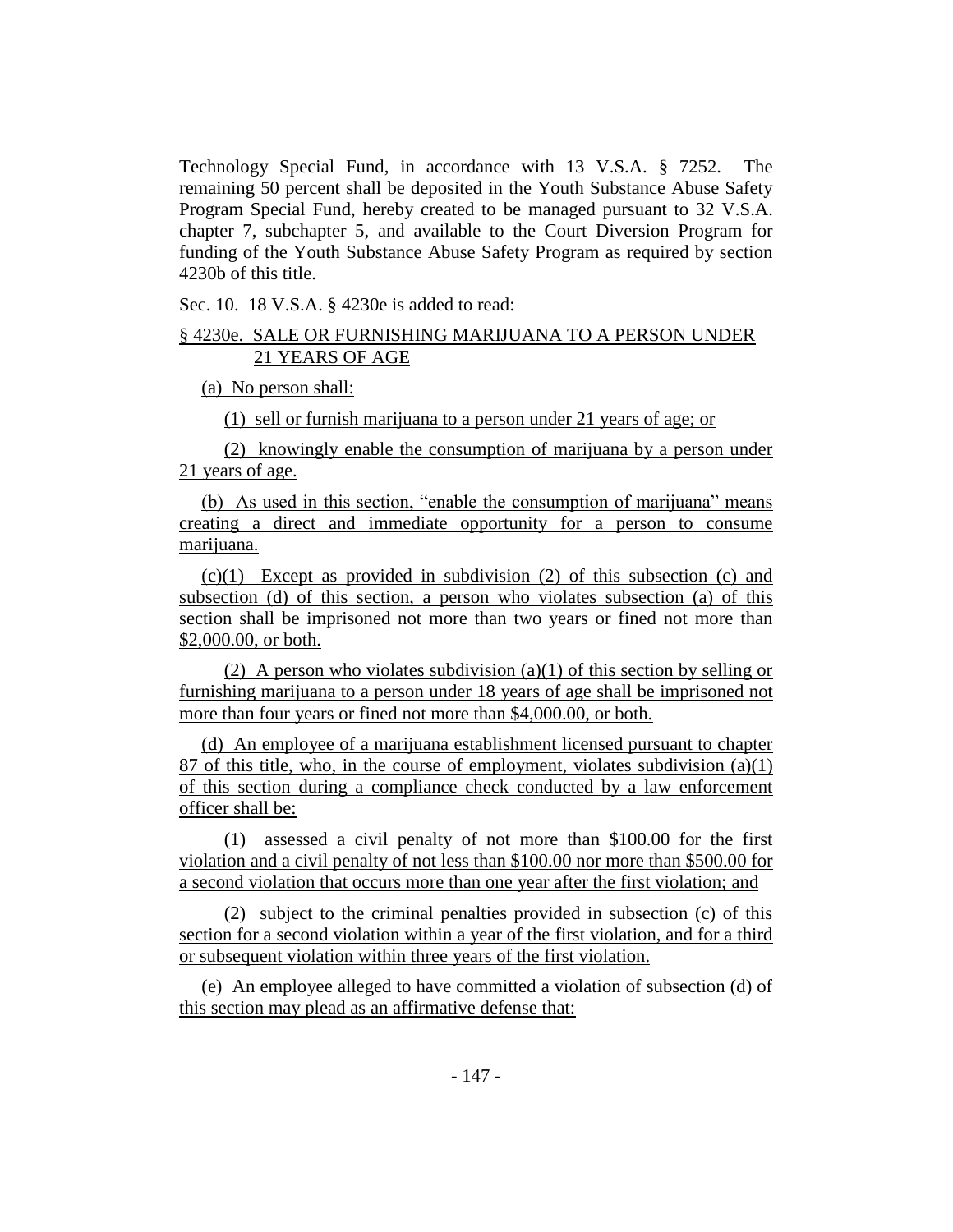(1) the purchaser exhibited and the employee carefully viewed photographic identification that indicated the purchaser to be 21 years of age or older;

(2) an ordinary prudent person would believe the purchaser to be of legal age to make the purchase; and

(3) the sale was made in good faith, based upon the reasonable belief that the purchaser was of legal age to purchase marijuana.

(f) A person who violates subsection (a) of this section, where the person under 21 years of age, while operating a motor vehicle on a public highway, causes death or serious bodily injury to himself or herself or to another person as a result of the violation, shall be imprisoned not more than five years or fined not more than \$10,000.00, or both.

(g) This section shall not apply to:

(1) A person under 21 years of age who sells or furnishes marijuana to a person under 21 years of age or who knowingly enables the consumption of marijuana by a person under 21 years of age. Possession of an ounce or less of marijuana by a person under 21 years of age shall be punished in accordance with sections 4230b–4230d of this title and dispensing or selling marijuana shall be punished in accordance with sections 4230 and 4237 of this title.

(2) A dispensary registered pursuant to chapter 86 of this title.

Sec. 11. 18 V.S.A. § 4230f is added to read:

## § 4230f. CHEMICAL EXTRACTION PROHIBITED

(a) No person shall manufacture concentrated marijuana by chemical extraction or chemical synthesis using a solvent such as butane, hexane, isopropyl alcohol, ethanol, or carbon dioxide unless authorized as a dispensary pursuant to a registration issued by the Department of Public Safety pursuant to chapter 86 of this title. This section does not preclude extraction by vegetable glycerin.

(b) A person who violates subsection (a) of this section shall be imprisoned not more than two years or fined not more than \$2,000.00, or both. A person who violates subsection (a) of this section and causes serious bodily injury to another person shall be imprisoned not more than five years or fined not more than \$5,000.00, or both.

\* \* \* Commercial Marijuana Regulation \* \* \*

Sec. 12. 18 V.S.A. chapter 87 is added to read:

## CHAPTER 87. MARIJUANA ESTABLISHMENTS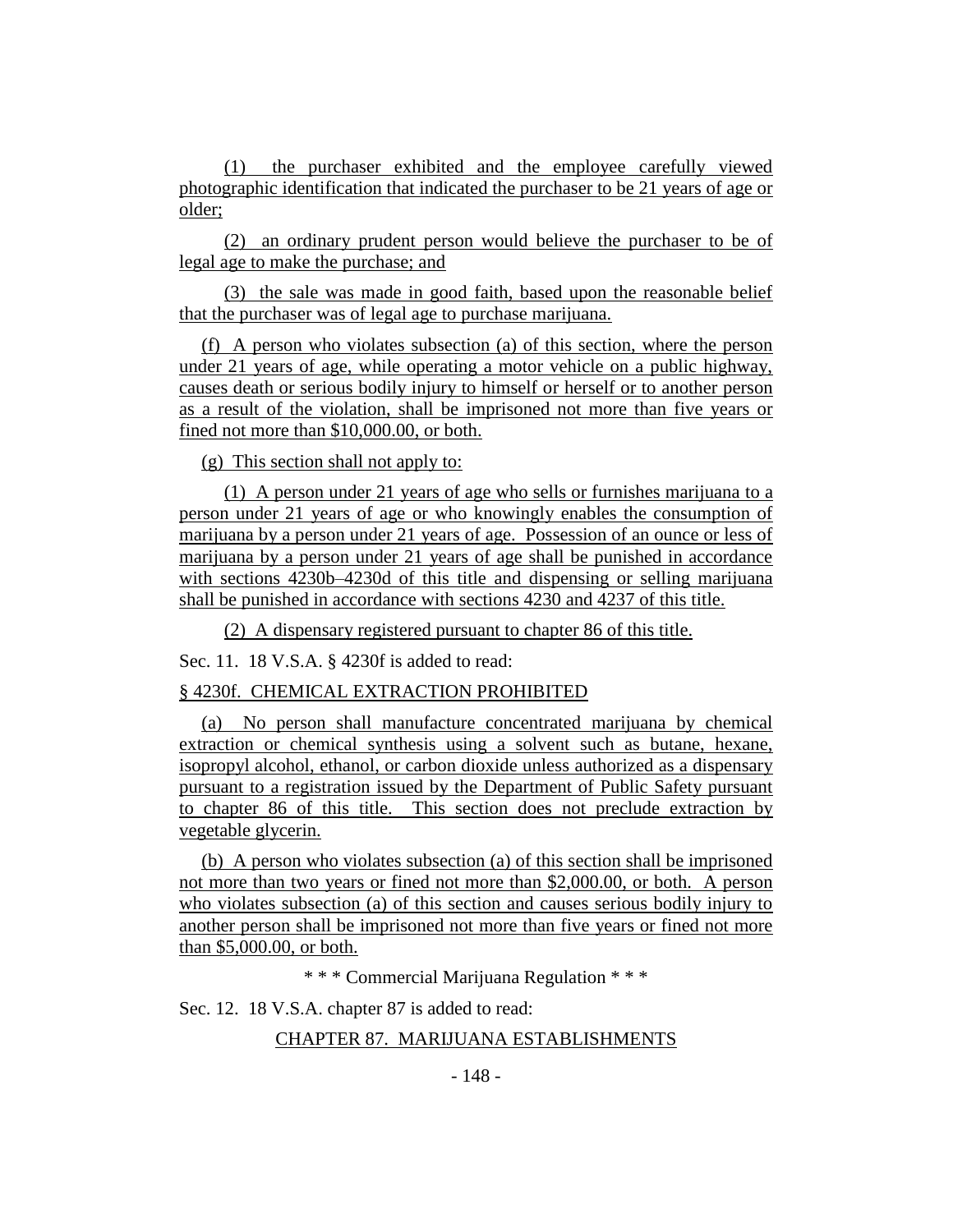## Subchapter 1. General Provisions

## § 4501. DEFINITIONS

As used in this chapter:

(1) "Applicant" means:

(A) an individual who has a ten percent or greater ownership interest in a business entity that seeks to operate a marijuana establishment pursuant to this chapter;

(B) a director, officer, or manager of business entity that seeks to operate a marijuana establishment pursuant to this chapter;

(C) if the business entity that seeks to operate a marijuana establishment pursuant to this chapter is a subsidiary of a parent entity, an individual who has a ten percent or greater ownership interest in the parent entity; or

(D) a principal officer or board member of a dispensary.

(2) "Child care facility" means a child care facility or family day care home licensed or registered under 33 V.S.A. chapter 35.

(3) "Commissioner" means the Commissioner of Public Safety.

(4) "Department" means the Department of Public Safety.

(5) "Dispensary" means a person registered under section 4474e of this title that acquires, possesses, cultivates, manufactures, transfers, transports, supplies, sells, or dispenses marijuana, marijuana-infused products, and marijuana-related supplies and educational materials for or to a registered patient who has designated it as his or her center and to his or her registered caregiver for the registered patient's use for symptom relief.

(6) "Enclosed, locked facility" shall be either indoors or outdoors, not visible to the public, and may include a building, room, greenhouse, fully enclosed fenced-in area, or other location enclosed on all sides and equipped with locks or other security devices that permit access only by:

(A) Employees, agents, or owners of the cultivator, all of whom shall be 21 years of age or older.

(B) Government employees performing their official duties.

(C) Contractors performing labor that does not include marijuana cultivation, packaging, or processing. Contractors shall be accompanied by an employee, agent, or owner of the cultivator when they are in areas where marijuana is being grown, processed, or stored.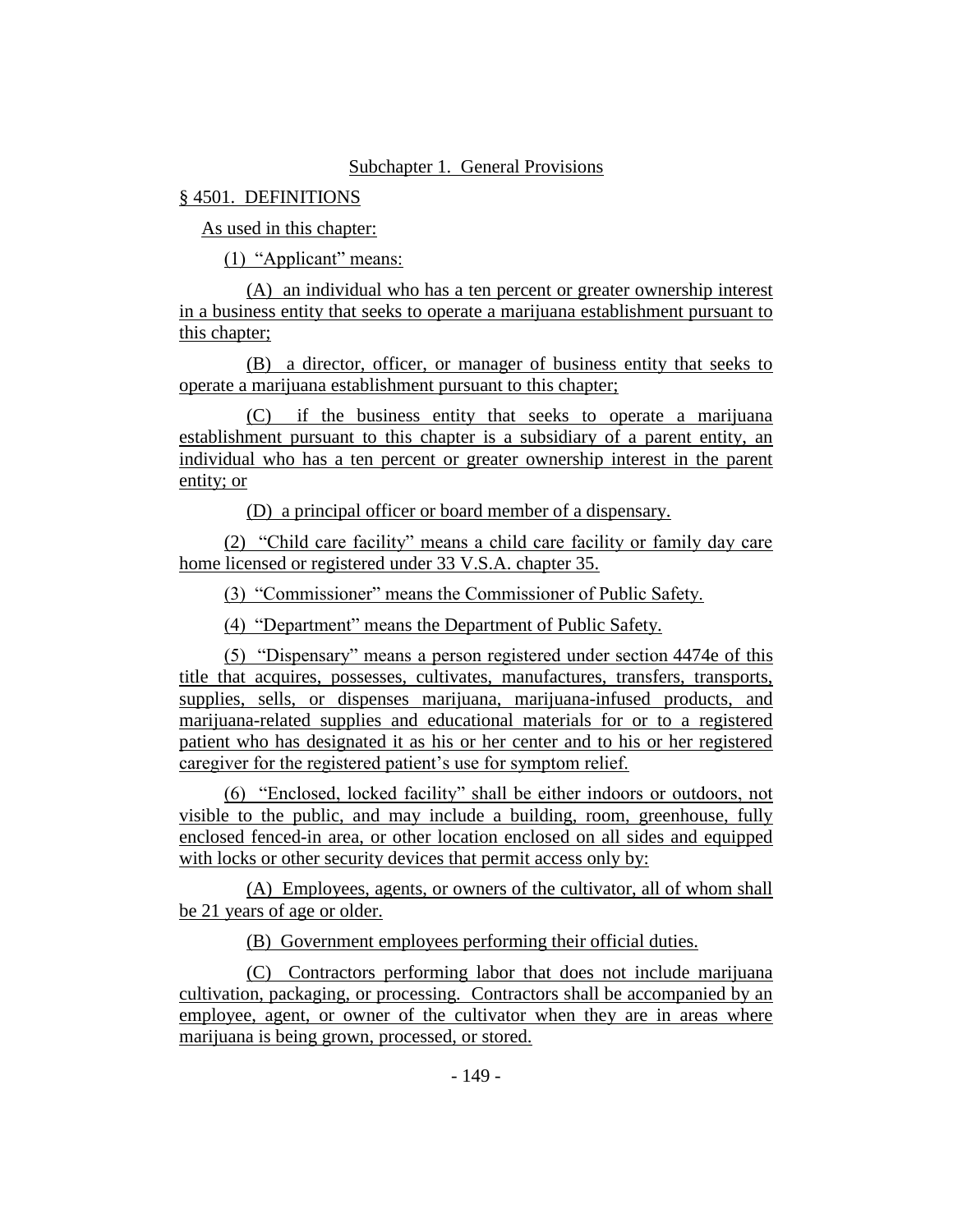(D) Registered employees of other cultivators, members of the media, elected officials, and other individuals 21 years of age or older visiting the facility, provided they are accompanied by an employee, agent, or owner of the cultivator.

(7) "Financier" means any person other than a banking institution that has made or will make an investment in the licensed business. A financier can be a person that provides money as a gift, loans money to the applicant and expects to be paid back the amount of the loan with or without interest, or expects any percentage of the profits from the business in exchange for a loan or expertise.

(8) "Handbill" means a flyer, leaflet or sheet that advertises marijuana or a marijuana establishment.

(9) "Marijuana" shall have the same meaning as provided in section 4201 of this title.

(10) "Marijuana cultivator" or "cultivator" means a person registered with the Department to engage in commercial cultivation of marijuana in accordance with this chapter.

(11) "Marijuana establishment" means a marijuana cultivator, retailer, or testing laboratory licensed by the Department to engage in commercial marijuana activity in accordance with this chapter.

(12) "Marijuana retailer" or "retailer" means a person licensed by the Department to sell marijuana to consumers for off-site consumption in accordance with this chapter.

(13) "Marijuana testing laboratory" or "testing laboratory" means a person licensed by the Department to test marijuana for cultivators and retailers in accordance with this chapter.

(14) "Person" shall include any natural person; corporation; municipality; the State of Vermont or any department, agency or subdivision of the State; and any partnership, unincorporated association or other legal entity.

(15) "Plant canopy" means the square footage dedicated to live plant production and does not include areas such as office space or areas used for the storage of fertilizers, pesticides, or other products.

(16) "Public place" means any street, alley, park, sidewalk, public building other than individual dwellings, any place of public accommodation as defined in 9 V.S.A. § 4501, and any place where the possession of a lighted tobacco product is prohibited pursuant to section 1421 of this title or chapter 37 of this title.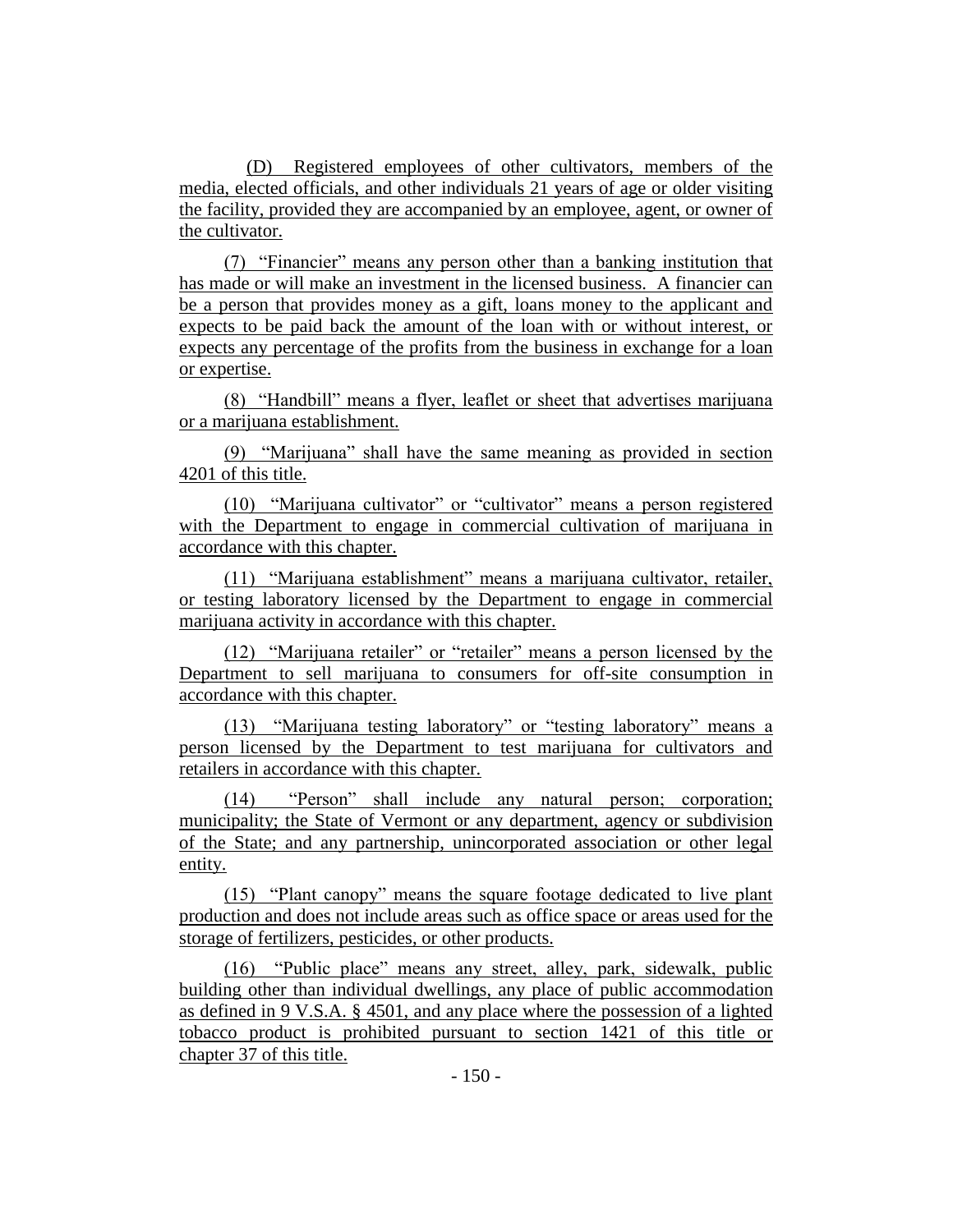(17) "Resident" means a person who is domiciled in Vermont. For purposes of licensing under this chapter, the process for determining domicile shall be the same as that required by rules adopted by the Department of Taxes related to determining domicile for the purpose of the interpretation and administration of 32 V.S.A. § 5401(14).

(18) "School" means a public school, independent school, or facility that provides early childhood education as those terms are defined in 16 V.S.A. § 11.

# § 4502. MARIJUANA POSSESSED UNLAWFULLY SUBJECT TO SEIZURE AND FORFEITURE

Marijuana possessed unlawfully in violation of this chapter may be seized by law enforcement and is subject to forfeiture.

# § 4503. NOT APPLICABLE TO HEMP OR THERAPEUTIC USE OF CANNABIS

This chapter shall not apply to activities regulated by 7 V.S.A. chapter 34 (hemp) or chapter 86 (therapeutic use of cannabis) of this title.

# § 4504. CONSUMPTION OF MARIJUANA IN A PUBLIC PLACE PROHIBITED

This chapter shall not be construed to permit consumption of marijuana in a public place. Violations shall be punished in accordance with section 4230 of this title.

# § 4505. REGULATION BY LOCAL GOVERNMENT

(a)(1) A marijuana establishment shall obtain a permit from a town, city, or incorporated village prior to beginning operations within the municipality.

(2) A municipality that hosts a marijuana establishment may establish a board of marijuana control commissioners, who shall be the members of the municipal legislative body. The board shall administer the municipal permits for the marijuana establishments within the municipality.

(b) Nothing in this chapter shall be construed to prevent a town, city, or incorporated village from regulating marijuana establishments through local ordinances as set forth in 24 V.S.A. § 2291 or through land use bylaws as set forth in 24 V.S.A. § 4414.

 $(c)(1)$  A town, city, or incorporated village, by majority vote of those present and voting at annual or special meeting warned for the purpose, may prohibit the operation of a marijuana establishment within the municipality. The provisions of this subdivision shall not apply to a marijuana establishment that is operating within the municipality at the time of the vote.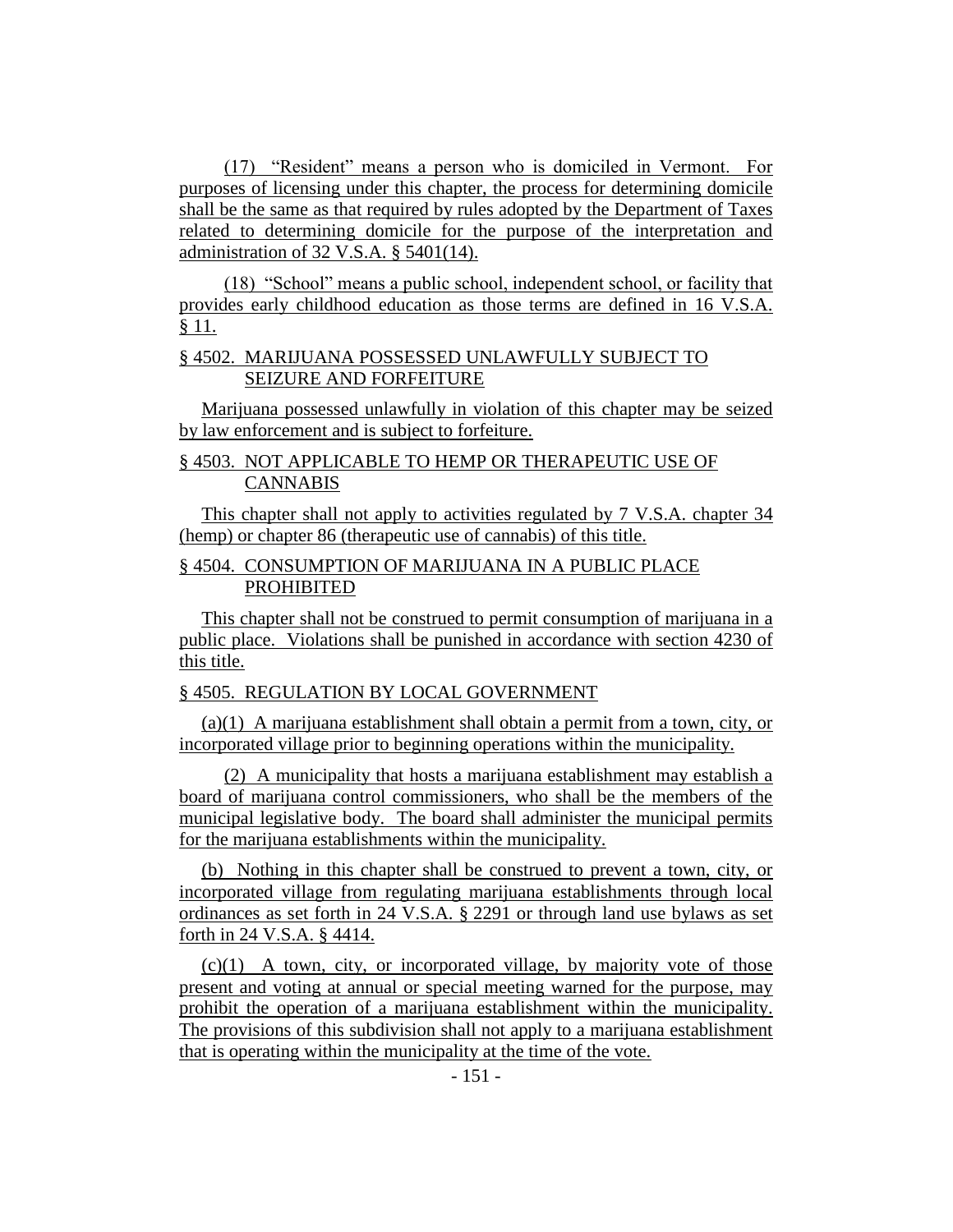(2) A vote to prohibit the operation of a marijuana establishment within the municipality shall remain in effect until rescinded by majority vote of those present and voting at an annual or special meeting warned for the purpose.

# § 4506. YOUTH RESTRICTIONS

(a) A marijuana establishment shall not dispense or sell marijuana to a person under 21 years of age or employ a person under 21 years of age.

(b) A marijuana establishment shall not be located within 1,000 feet of a preexisting public or private school or licensed or regulated child care facility.

(c) A marijuana establishment shall not permit a person under 21 years of age to enter a building or enclosure on the premises where marijuana is located. This subsection shall not apply to a registered patient visiting his or her designated dispensary even if that dispensary is located in a building that is located on the same premises of a marijuana establishment.

# § 4507. ADVERTISING

(a) Marijuana advertising shall not contain any statement or illustration that:

(1) is false or misleading;

(2) promotes overconsumption;

(3) represents that the use of marijuana has curative or therapeutic effects;

(4) depicts a person under 21 years of age consuming marijuana; or

(5) is designed to be appealing to children or persons under 21 years of age

(b) Outdoor marijuana advertising shall not be located within 1,000 feet of a preexisting public or private school or licensed or regulated child care facility.

(c) Handbills shall not be posted or distributed.

(d) In accordance with section 4512 of this chapter, the Department shall adopt regulations on marijuana establishment advertising that reflect the policies of subsection (a) of this section and place restrictions on the time, place, and manner, but not content, of the advertising.

(e) All advertising shall contain the following warnings:

(1) For use only by adults 21 years of age or older. Keep out of the reach of children.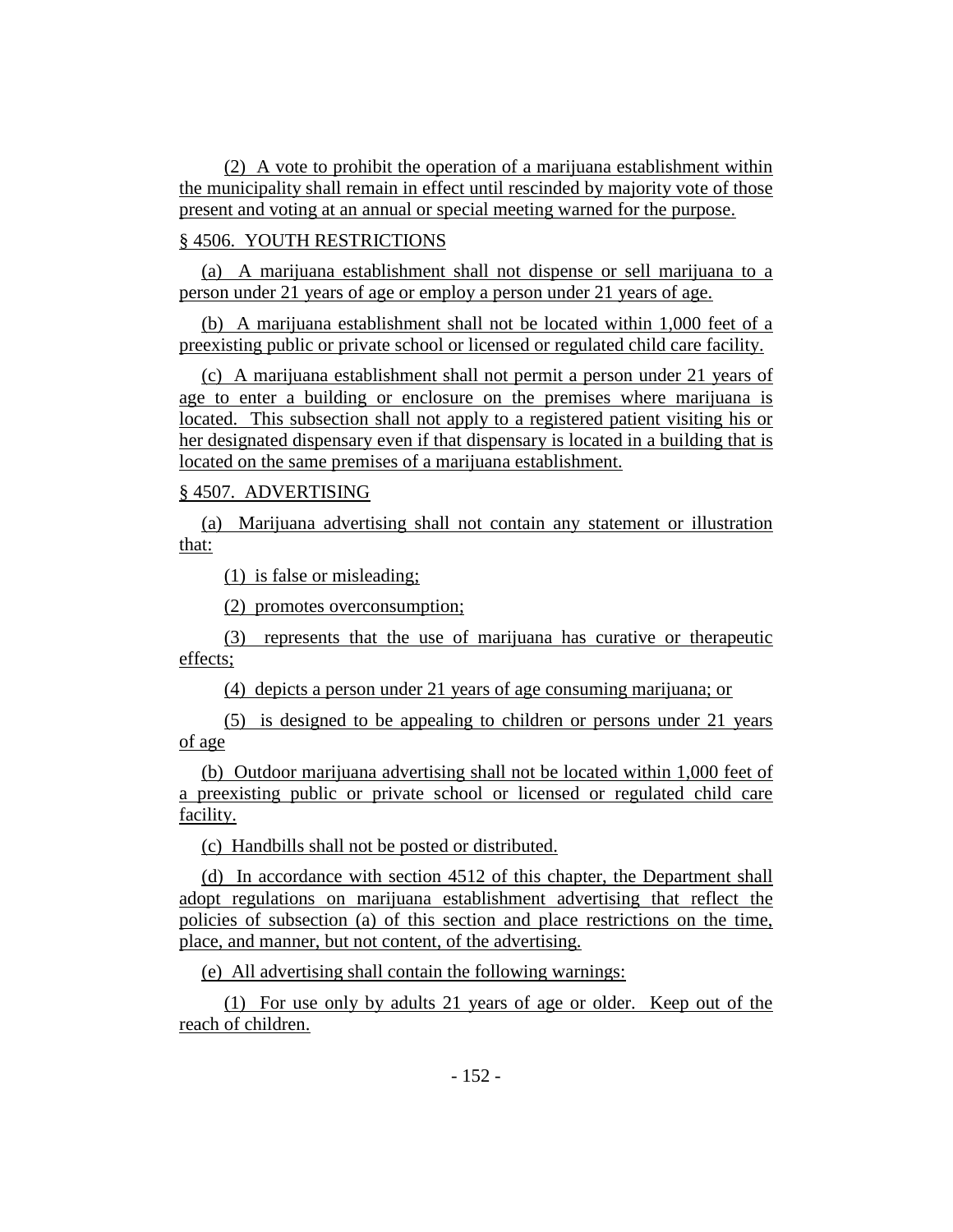(2) Marijuana has intoxicating effects and may impair concentration, coordination, and judgment. Do not operate a motor vehicle or heavy machinery or enter into any contractual agreement under the influence of marijuana.

Subchapter 2. Department of Public Safety

§ 4511. AUTHORITY

For the purpose of regulating the cultivation, processing, packaging, transportation, testing, purchase, and sale of marijuana in accordance with this chapter, the Department shall have the following authority and duties:

(1) rulemaking in accordance with this chapter and 3 V.S.A. chapter 25;

(2) administration of a program for the licensure of marijuana establishments, which shall include compliance and enforcement; and

(3) submission of an annual budget to the Governor.

# § 4512. RULEMAKING

The Department shall adopt rules to implement this chapter on or before March 15, 2017, in accordance with subdivisions (1)–(3) of this section.

(1) Rules concerning any marijuana establishment shall include:

(A) the form and content of license and renewal applications;

(B) qualifications for licensure that are directly and demonstrably related to the operation of a marijuana establishment, including submission of an operating plan and the requirement for a fingerprint-based criminal history record check and regulatory record check for all principals and financiers of the proposed marijuana establishment;

(C) oversight requirements;

(D) inspection requirements;

(E) records to be kept by licensees and the required availability of the records;

(F) employment and training requirements, including requiring that each marijuana establishment create an identification badge for each employee;

(G) security requirements, including lighting, physical security, video, and alarm requirements;

(H) restrictions on advertising, marketing, and signage;

(I) health and safety requirements;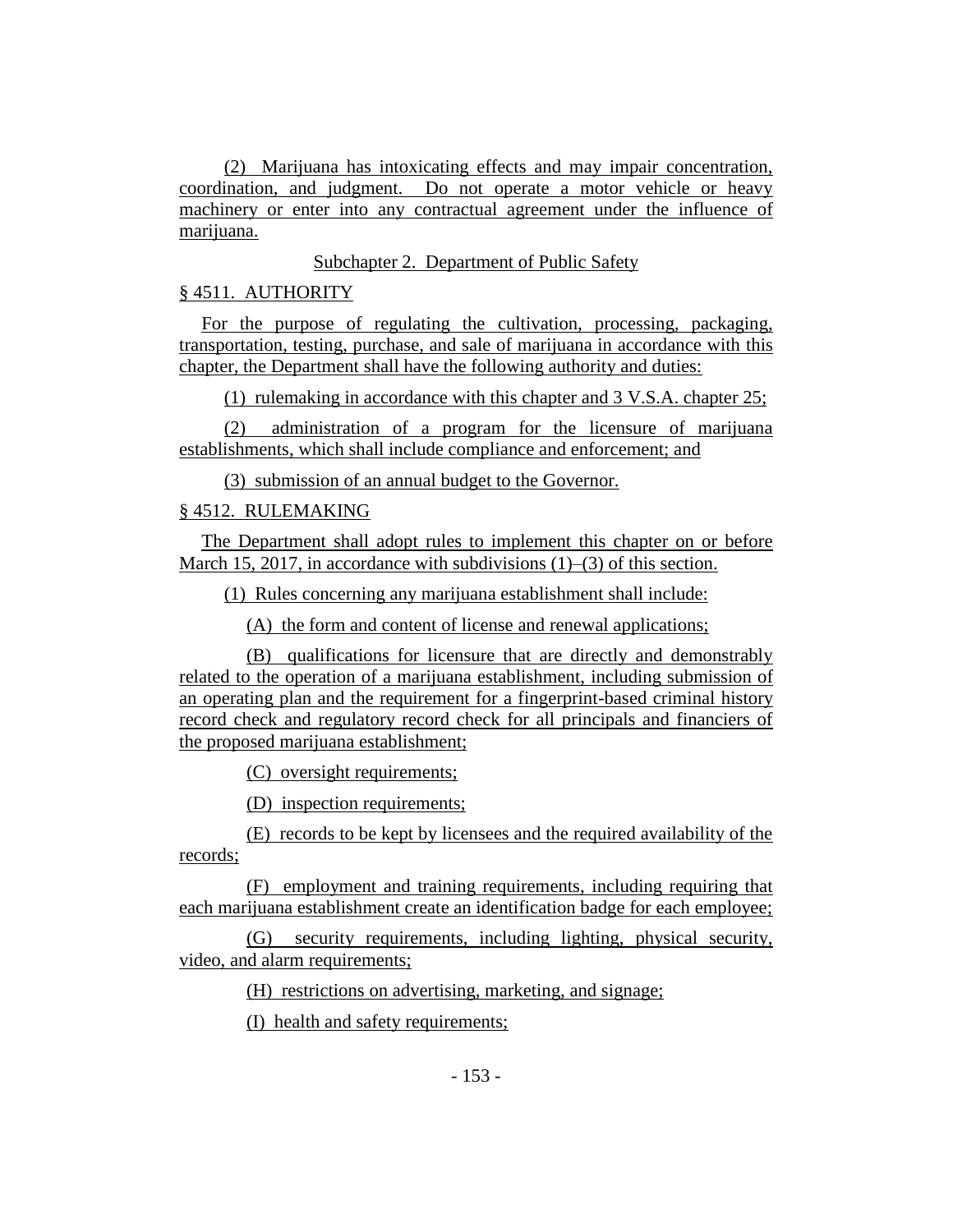(J) regulation of additives to marijuana, including those that are toxic or designed to make the product more addictive, more appealing to children, or to mislead consumers;

(K) procedures and standards for testing marijuana for contaminants and potency;

(L) regulation of the storage and transportation of marijuana;

(M) sanitary requirements;

(N) pricing guidelines with a goal of ensuring marijuana is sufficiently affordable to undercut the illegal market;

(O) procedures for the renewal of a license, which shall allow renewal applications to be submitted up to 90 days prior to the expiration of the marijuana establishment's license; and

(P) procedures for suspension and revocation of a license.

(2) Rules concerning cultivators shall include:

(A) seed to sale tracking of marijuana plants;

(B) restrictions on the use of pesticides that are injurious to human health;

(C) standards for both the indoor and outdoor cultivation of marijuana, including environmental protection requirements;

(D) labeling requirements for products sold to retailers; and

(E) regulation of visits to the establishments, including the number of visitors allowed at any one time and recordkeeping concerning visitors.

(3) Rules concerning retailers shall include:

(A) labeling requirements for products sold to customers;

(B) requirements for proper verification of age and residency of customers;

(C) restrictions that marijuana shall be stored behind a counter or other barrier to ensure a customer does not have direct access to the marijuana; and

(D) regulation of visits to the establishments, including the number of customers allowed at any one time and recordkeeping concerning visitors.

(4) Rules concerning testing laboratories shall include:

(A) procedures for destruction of all samples;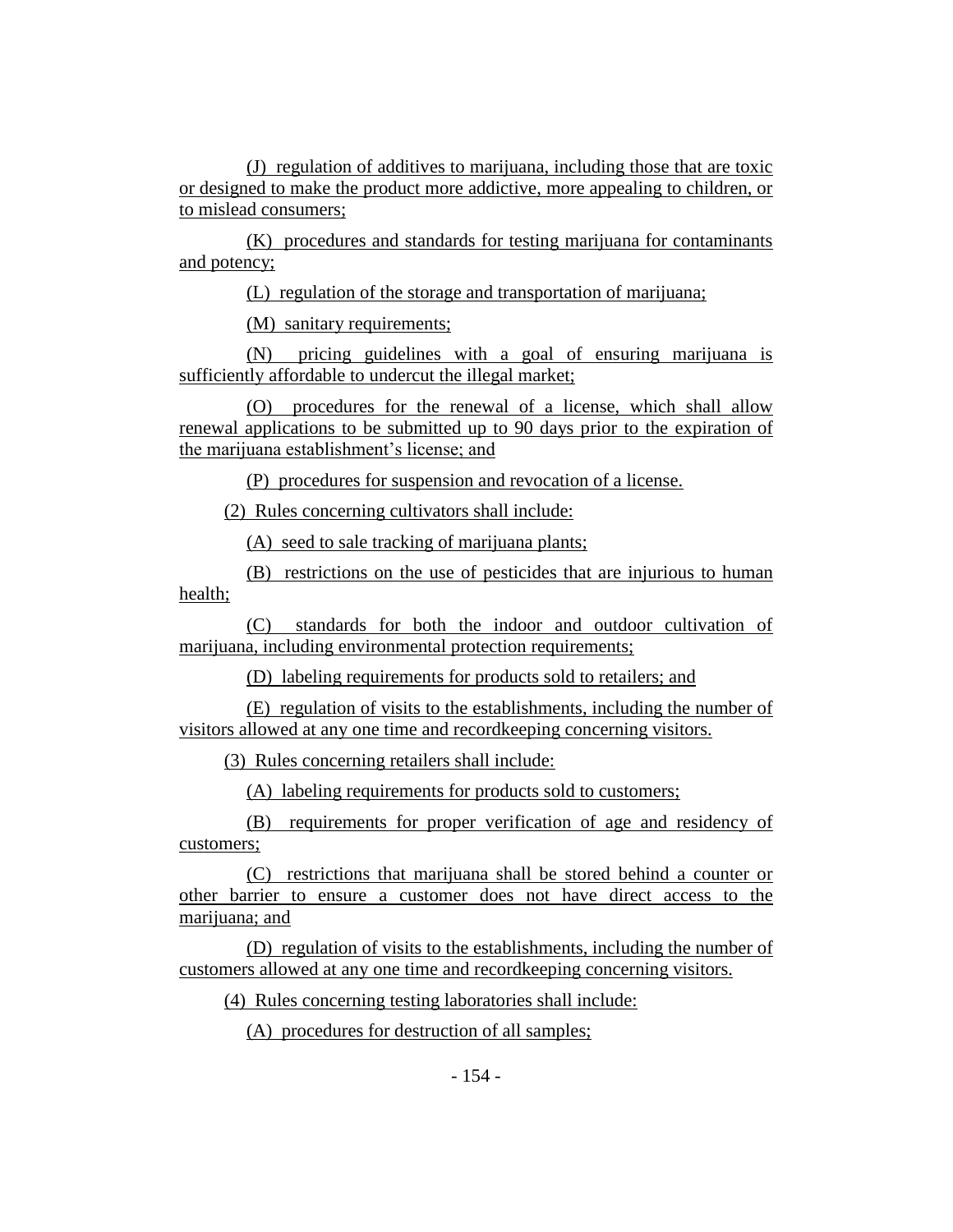(B) quality assurance and control;

(C) requirements of testing operating manual; and

(D) requirements for chain of custody recordkeeping.

# § 4513. IMPLEMENTATION

(a)(1) On or before March 15, 2017, the Department shall begin accepting applications for cultivator licenses and testing laboratory licenses. The initial application period shall remain open for 30 days. The Department may reopen the application process for any period of time at its discretion. On or before July 1, 2018, any restrictions on the timing of applications shall end and the Department shall begin an ongoing, open application process.

(2) On or before July 15, 2017, the Department shall begin issuing cultivator licenses and testing laboratory licenses to qualified applicants.

(b)(1) On or before July 15, 2017, the Department shall begin accepting applications for retail licenses. The initial application period shall remain open for 30 days. The Department may reopen the application process for any period of time at its discretion. On or before July 1, 2018, any restrictions on the timing of applications shall end and the Department shall begin an ongoing, open application process.

(2) On or before October 15, 2017, the Department shall begin issuing retailer licenses to qualified applicants. A license shall not permit a licensee to open the store to the public or sell marijuana to the public prior to January 1, 2018.

(c)(1) Prior to July 1, 2018, provided applicants meet the requirements of this chapter, the Department shall issue:

(A) up to 15 cultivator licenses that permit a cultivation space of not more than 5,000 square feet;

(B) up to 10 cultivator licenses that permit a cultivation space of 5,001–10,000 square feet;

(C) up to five cultivator licenses that permit a cultivation space of 10,001–20,000 square feet.

(2) On or after July 1, 2018, the limitations in subdivision (1) of this subsection shall not apply and the Department shall use its discretion to issue cultivator licenses in a number and size that provides sufficient amounts of marijuana to licensed retailers. A cultivator licensed under the limitations of subdivision (1) of this subsection may apply to the Department to modify its license to expand its cultivation space.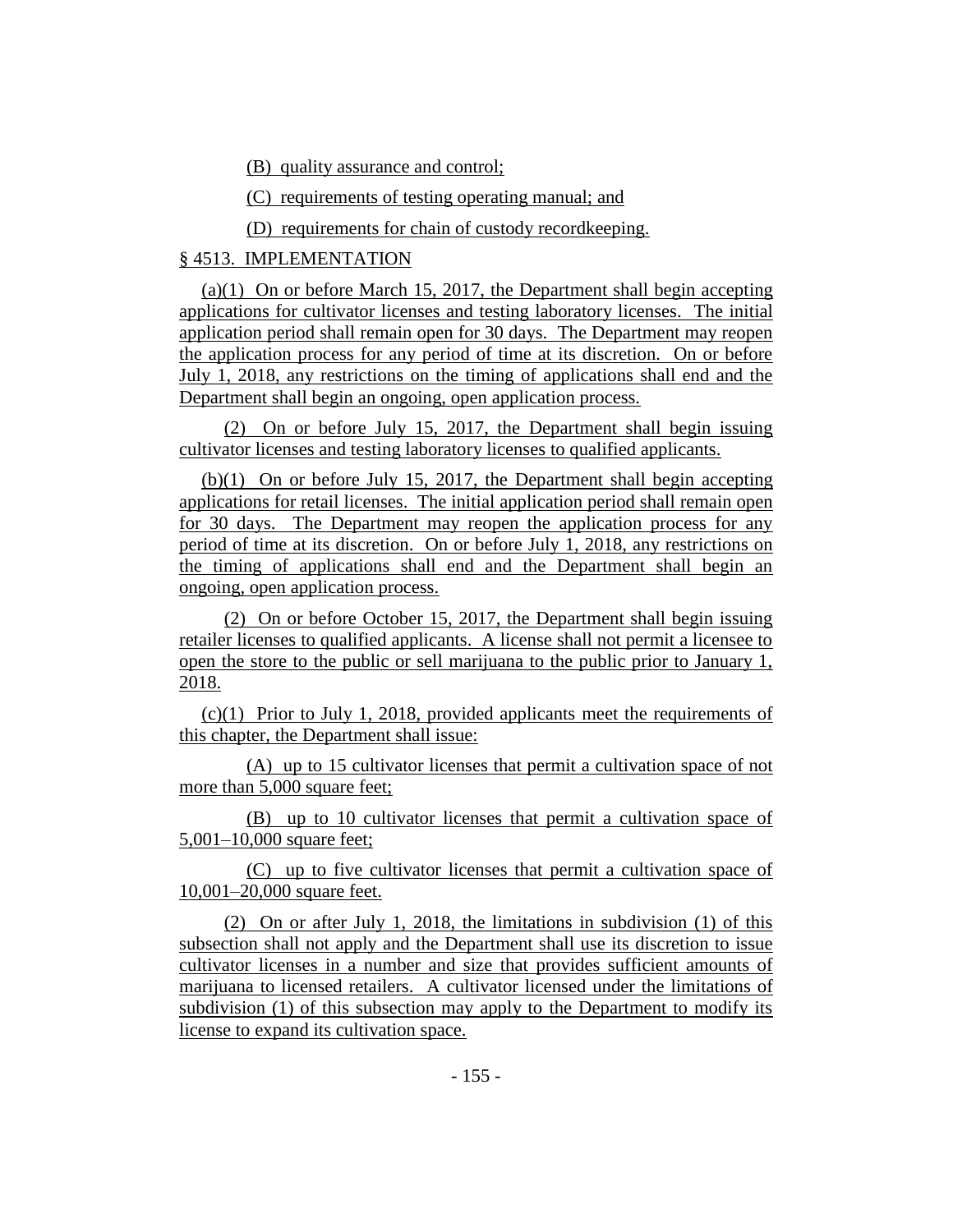# § 4514. CIVIL CITATIONS; SUSPENSION AND REVOCATION OF LICENSES

(a) The Department shall have the authority to adopt rules for the issuance of civil citations for violations of this chapter and the rules adopted pursuant to section 4512 of this title. Any proposed rule under this section shall include the full, minimum, and waiver penalty amounts for each violation.

(b) The Department shall have the authority to suspend or revoke a license for violations of this chapter in accordance with rules adopted pursuant to section 4512 of this title.

Subchapter 3. Licenses

## § 4521. GENERAL PROVISIONS

(a) Except as otherwise permitted by this chapter, a person shall not engage in the cultivation, preparation, processing, packaging, transportation, testing, or sale of marijuana without obtaining a license from the Department.

(b) All licenses shall expire at midnight, April 30, of each year beginning no earlier than 10 months after the original license was issued to the marijuana establishment.

(c) Applications for licenses and renewals shall be submitted on forms provided by the Department and shall be accompanied by the fees provided for in section 4526 of this section.

 $(d)(1)$  Except as provided in subdivision (2) of this subsection (d), a person may obtain only one license, either a cultivator license, a retailer license, or a testing laboratory license under this chapter.

(2) A dispensary or a subsidiary of a dispensary may obtain one of each type of license under this chapter, provided that a dispensary or its subsidiary obtain no more than one cultivator license, one retailer license, and one testing laboratory license total.

(e) Each license shall permit only one location of the establishment.

(f) A dispensary that obtains a retailer license pursuant to this chapter shall maintain the dispensary and retail operations in a manner that protects patient and caregiver privacy in accordance with rules adopted by the Department. If the dispensary and retail establishment are located on the same premises, the dispensary and retail establishment shall provide separate entrances and common areas designed to serve patients and caregivers and customers.

(g) Each licensee shall obtain and maintain commercial general liability insurance in accordance with rules adopted by the Department. Failure to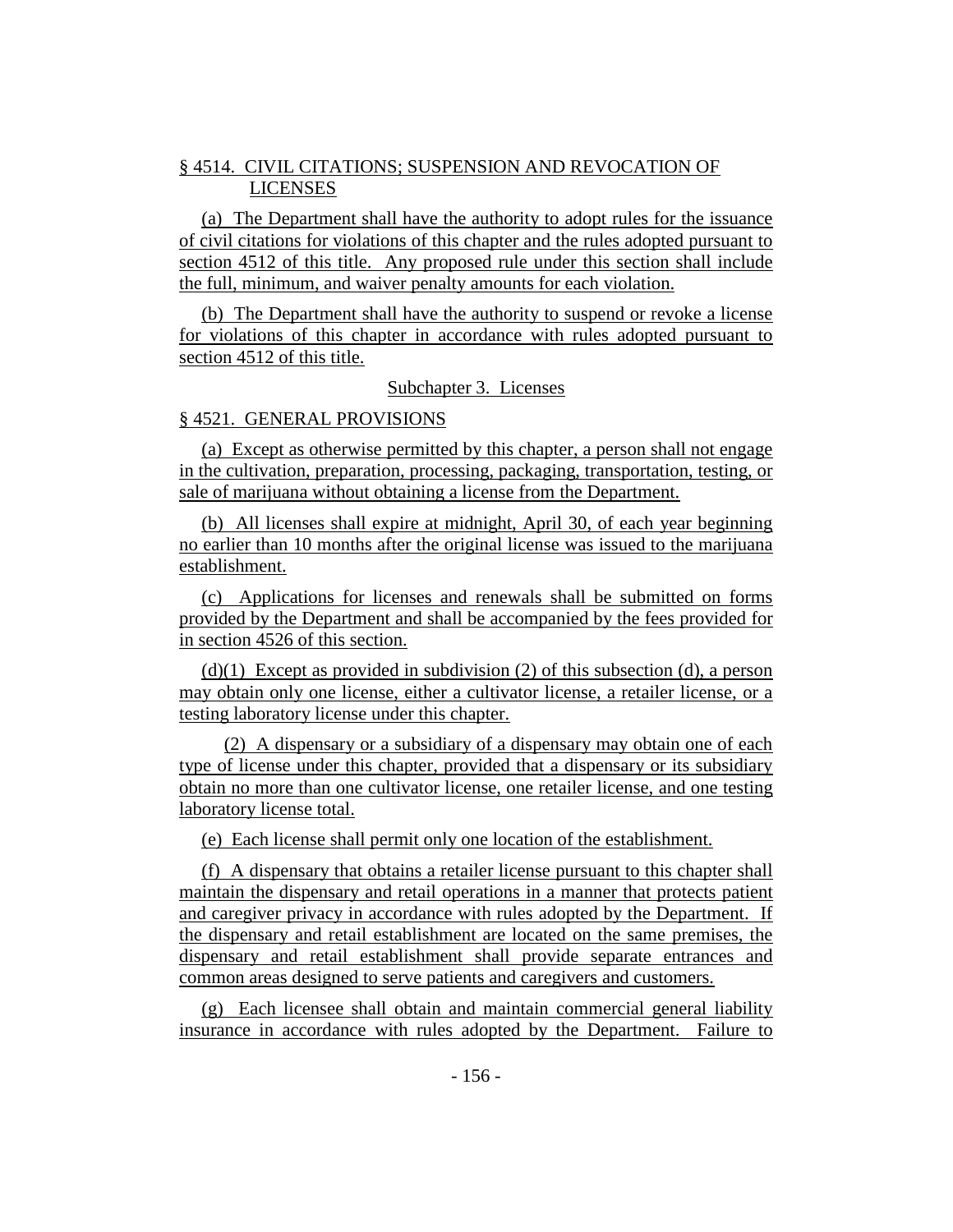provide proof of insurance to the Department, as required, may result in revocation of the license.

(h) This subchapter shall not apply to possession regulated by section 4230a of this title.

§ 4522. LICENSE QUALIFICATIONS AND APPLICATION PROCESS

(a) To be eligible for a marijuana establishment license, an applicant shall:

(1) be 21 years of age or older;

(2) be a resident of this State for at least two years immediately prior to applying for a license; and

(3) consent to the release of his or her criminal and administrative history records.

(b) A financier of a marijuana establishment shall be a resident of this State for at least two years immediately prior to filing of the application for a license for which the person is serving as a financier.

(c) As part of the application process, each applicant shall submit, in a format proscribed by the Department, an operating plan. The plan shall include a floor plan or site plan drawn to scale that illustrates the entire operation being proposed. The plan shall also include the following:

(1) For a cultivator license, information concerning:

(A) security;

(B) traceability;

(C) employee qualifications and training;

(D) transportation of product;

(E) destruction of waste product;

(F) description of growing operation, including growing media, size of grow space allocated for plant production, space allowed for any other business activity, description of all equipment to be used in the cultivation process, and a list of soil amendments, fertilizers, or other crop production aids, or pesticides, utilized in the production process;

(G) testing procedures and protocols;

(H) description of packaging and labeling of products transported to retailers; and

(I) any additional requirements contained in rules adopted by the Department in accordance with this chapter.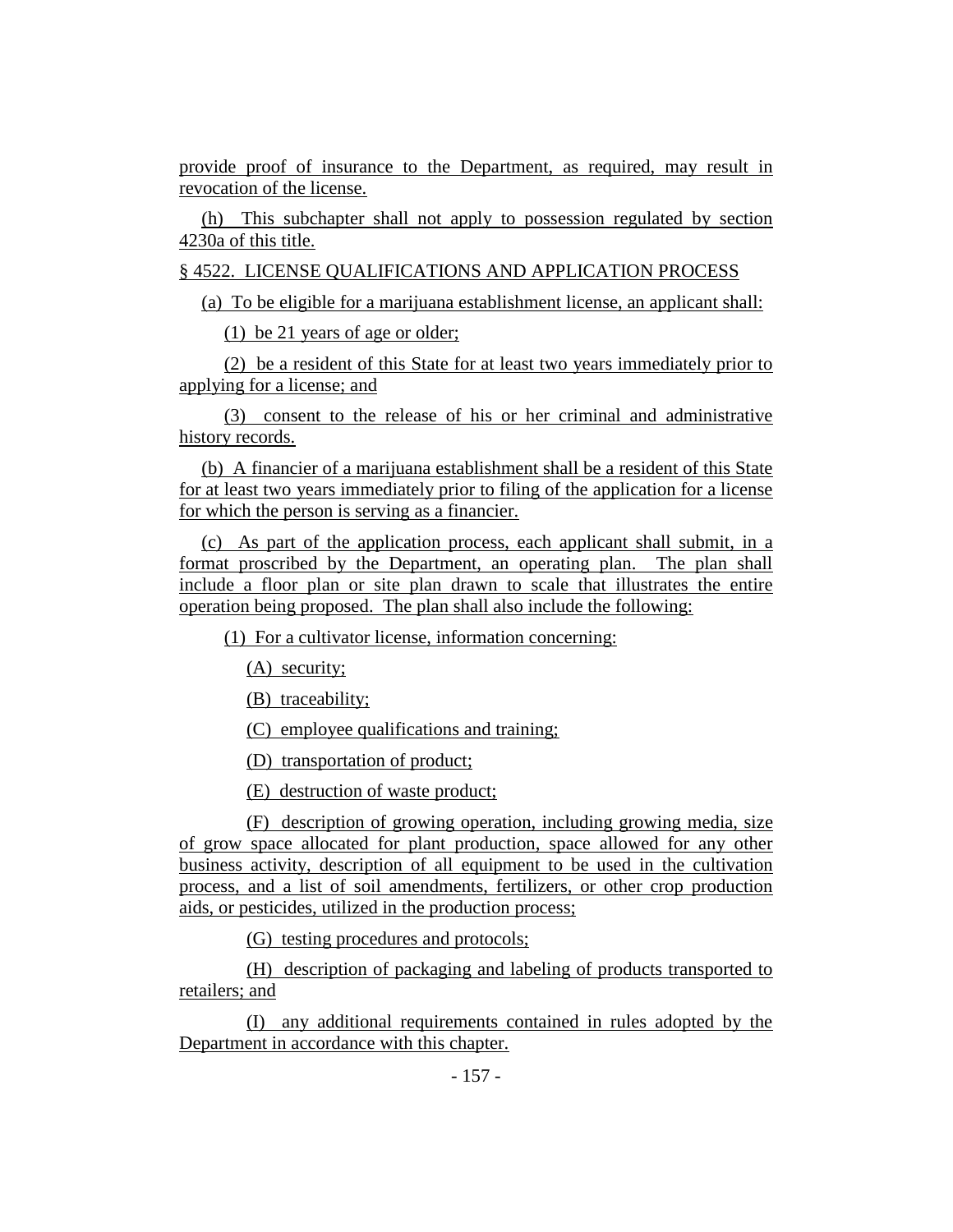(2) For a retailer license, information concerning:

(A) security;

(B) traceability;

(C) employee qualifications and training;

(D) destruction of waste product;

(E) description of packaging and labeling of products sold to customers;

(F) the products to be sold and how they will be displayed to customers; and

(G) any additional requirements contained in rules adopted by the Department in accordance with this chapter.

(3) For a testing laboratory license, information concerning:

(A) security;

(B) traceability;

(C) employee qualifications and training;

(D) destruction of waste product; and

(E) the types of testing to be offered.

(d) For each applicant and financier, the Department shall obtain a Vermont criminal history record, an out-of-state criminal history record, a criminal history record from the Federal Bureau of Investigation, and any regulatory records relating to the person's operation of a business in this State or any other jurisdiction.

(e) When considering applications for a marijuana establishment license, the Department shall:

(1) give priority to a qualified applicant that is a dispensary or subsidiary of a dispensary;

(2) strive for geographic distribution of marijuana establishments based on population.

# § 4523. EDUCATION

(a) An applicant for a marijuana establishment license shall meet with a Department designee for the purpose of reviewing Vermont laws and rules pertaining to the possession, purchase, storage, and sale of marijuana prior to receiving a license.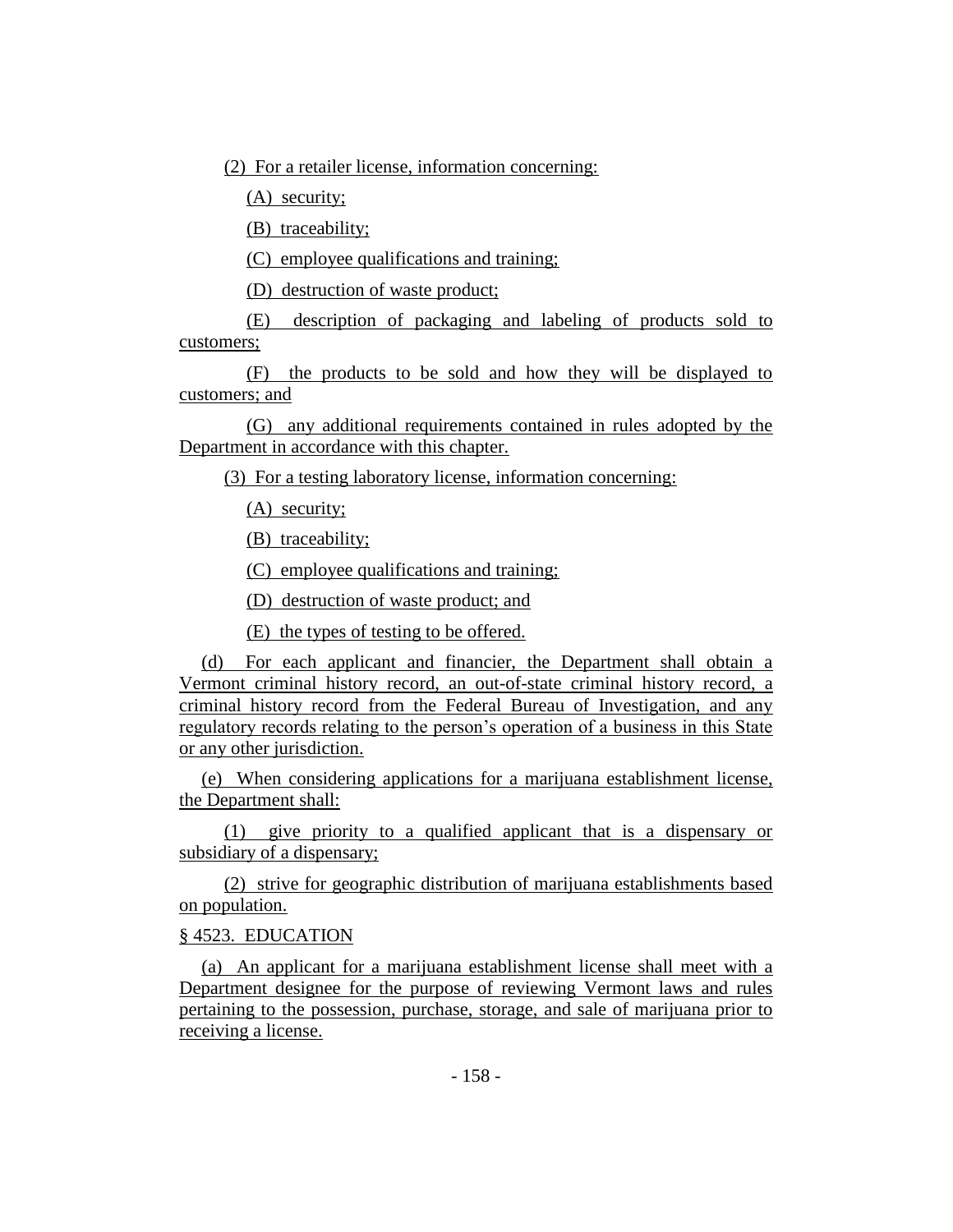(b) A licensee shall complete an enforcement seminar every three years conducted by the Department. A license shall not be renewed unless the records of the Department show that the licensee has complied with the terms of this subsection.

(c) A licensee shall ensure that each employee involved in the sale of marijuana completes a training program approved by the Department prior to selling marijuana and at least once every 24 months thereafter. A licensee shall keep a written record of the type and date of training for each employee, which shall be signed by each employee. A licensee may comply with this requirement by conducting its own training program on its premises, using information and materials furnished by the Department. A licensee who fails to comply with the requirements of this section shall be subject to a suspension of no less than one day of the license issued under this chapter.

## § 4524. IDENTIFICATION CARD; CRIMINAL BACKGROUND CHECK

(a) The Department shall issue each employee an identification card or renewal card within 30 days of receipt of the person's name, address, and date of birth and a fee of \$50.00. The fee shall be paid by the marijuana establishment and shall not be passed on to an employee. A person shall not work as an employee in until that person has received an identification card issued under this section. Each card shall contain the following:

(1) the name, address, and date of birth of the person;

(2) the legal name of the marijuana establishment with which the person is affiliated;

(3) a random identification number that is unique to the person;

(4) the date of issuance and the expiration date of the identification card; and

(5) a photograph of the person.

(b) Prior to acting on an application for an identification card, the Department shall obtain the person's Vermont criminal history record, out-of-state criminal history record, and criminal history record from the Federal Bureau of Investigation. Each person shall consent to the release of criminal history records to the Department on forms developed by the Vermont Crime Information Center.

(c) When the Department obtains a criminal history record, the Department shall promptly provide a copy of the record to the person and the marijuana establishment. The Department shall inform the person of the right to appeal the accuracy and completeness of the record pursuant to rules adopted by the Department.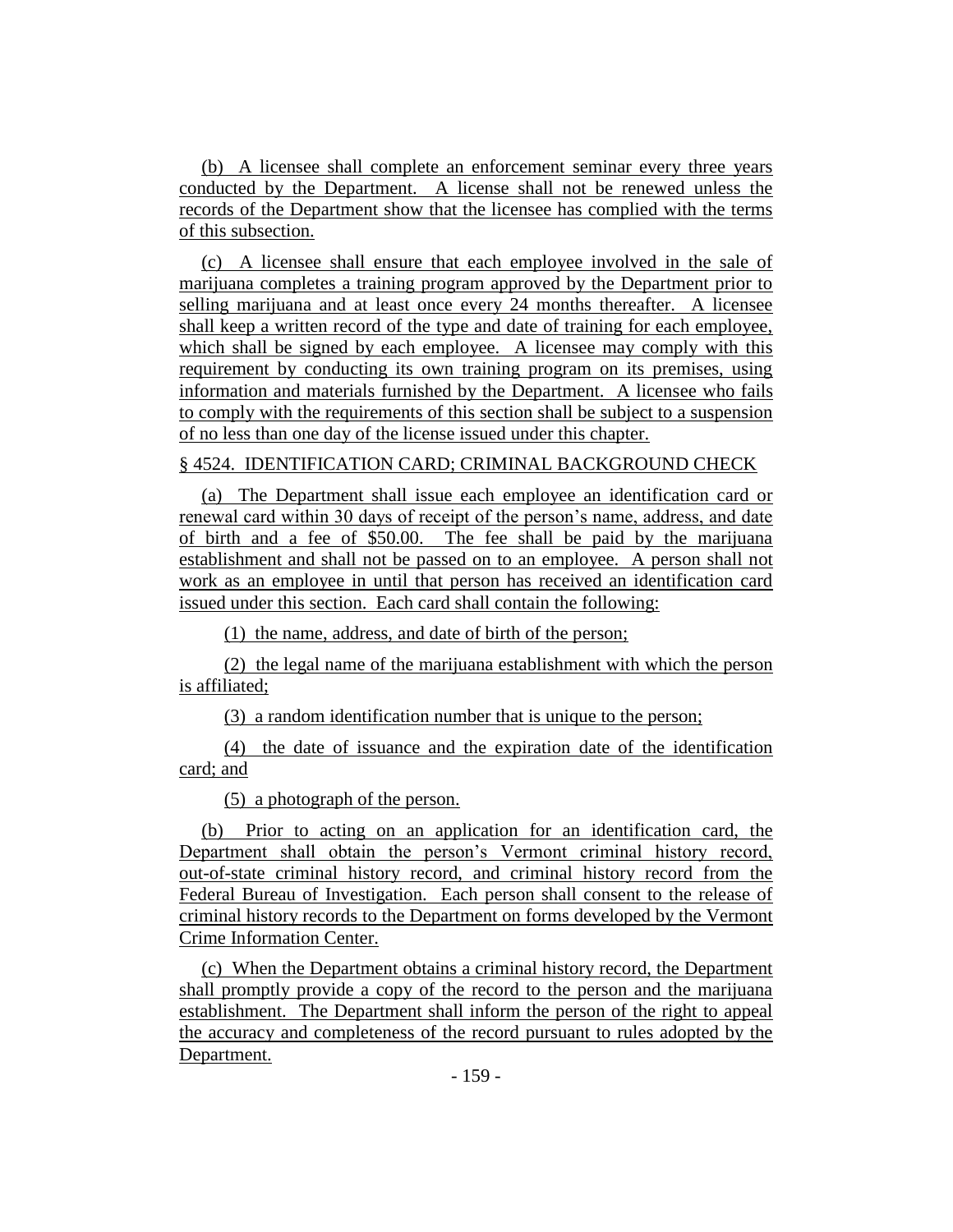(d) The Department shall comply with all laws regulating the release of criminal history records and the protection of individual privacy. No person shall confirm the existence or nonexistence of criminal history record information to any person who would not be eligible to receive the information pursuant to this chapter.

(e) The Department shall not issue an identification card to any person who has been convicted of a drug-related offense or a violent felony or who has a pending charge for such an offense. As used in this subchapter, "violent felony" means a listed crime as defined in 13 V.S.A. § 5301(7) or an offense involving sexual exploitation of children in violation of 13 V.S.A. chapter 64.

(f) The Department shall adopt rules for the issuance of an identification card and shall set forth standards for determining whether a person should be denied a registry identification card because his or her criminal history record indicates that the person's association with a marijuana establishment would pose a demonstrable threat to public safety. The rules shall consider whether a person who has a conviction for an offense not listed in subsection (e) of this section has been rehabilitated. A conviction for an offense not listed in subsection (e) of this section shall not automatically disqualify a person for a registry identification card. A marijuana establishment may deny a person the opportunity to serve as an employee based on his or her criminal history record. A person who is denied an identification card may appeal the Department's determination in Superior Court in accordance with Rule 75 of the Vermont Rules of Civil Procedure.

(g) An identification card shall expire one year after its issuance or upon the expiration of the marijuana establishment's license, whichever occurs first.

# § 4525. CULTIVATOR LICENSE

(a) A cultivator licensed under this chapter may cultivate, package, label, transport, test, and sell marijuana to a licensed retailer.

(b) Cultivation of marijuana shall occur only in an enclosed, locked facility.

(c) An applicant shall designate on their operating plan the size of the premises and the amount of actual square footage that will be dedicated to plant canopy.

(d) Representative samples of each lot or batch of marijuana intended for human consumption shall be tested for safety and potency in accordance with rules adopted by the Department.

(e) Each cultivator shall create packaging for its marijuana.

(1) Packaging shall include: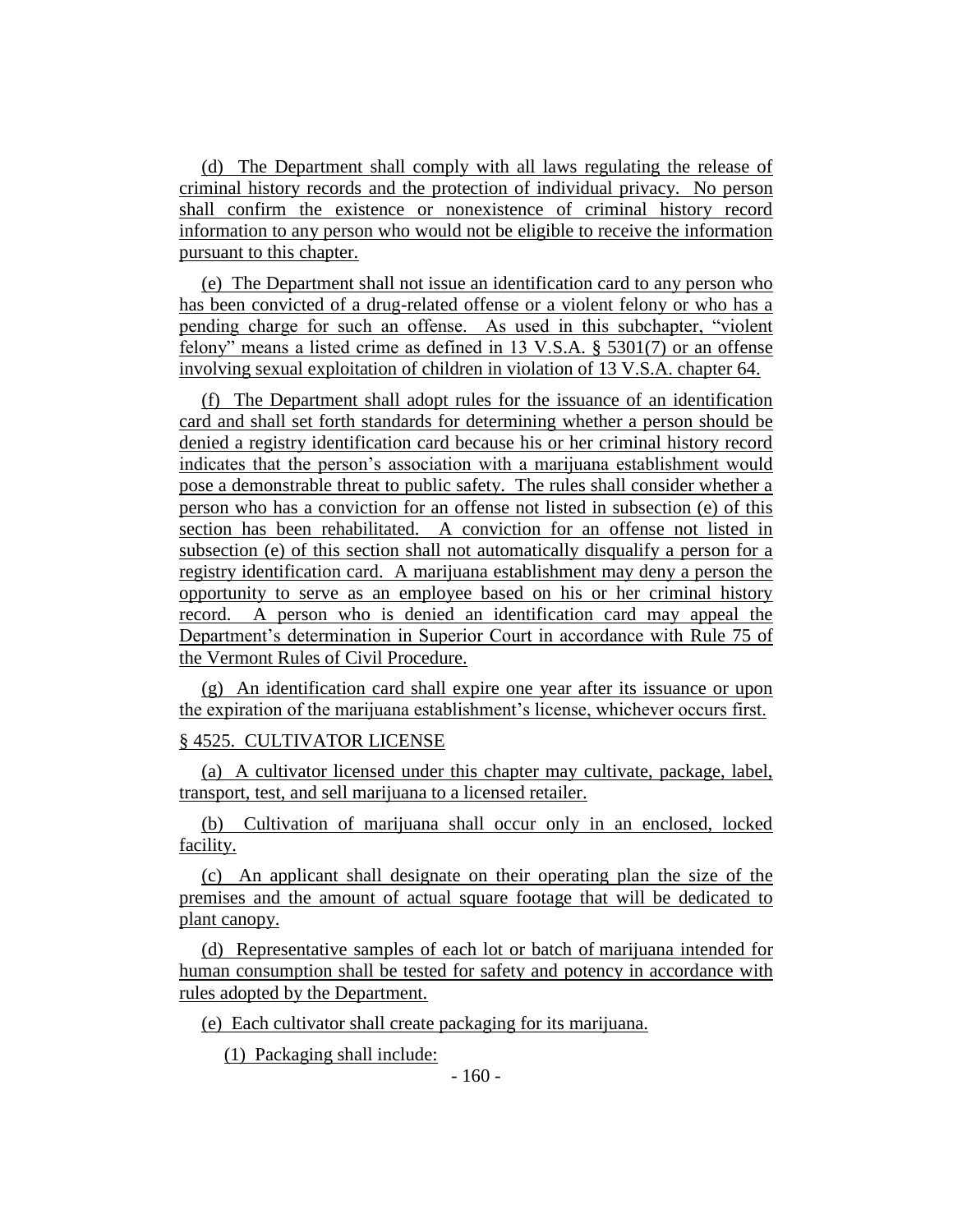(A) The name and registration number of the cultivator.

(B) The strain of marijuana contained. Marijuana strains shall be either pure breeds or hybrid varieties of marijuana and shall reflect properties of the plant.

(C) The potency of the marijuana represented by the percentage of tetrahydrocannabinol and cannabidiol by mass.

(D) A "produced on" date reflecting the date that the cultivator finished producing marijuana.

(E) Warnings, in substantially the following form, stating, "Consumption of marijuana impairs your ability to drive a car and operate machinery," "Keep away from children," and "Possession of marijuana is illegal under federal law."

(F) Any additional requirements contained in rules adopted by the Department in accordance with this chapter.

(2) Packaging shall not be designed to appeal to persons under 21 years of age.

# § 4526. RETAILER LICENSE

(a) A retailer licensed under this chapter may:

(1) transport, possess, and sell marijuana to the public for consumption off the registered premises; and

(2) purchase marijuana from a licensed cultivator.

(b)(1) In a single transaction, a retailer may provide:

(A) one ounce of marijuana to a person 21 years of age or older upon verification of a valid government-issued photograph identification card that indicates the person is domiciled in Vermont; or

(B) one-quarter of an ounce of marijuana to a person 21 years of age or older upon verification of a valid government-issued photograph identification card that indicates the person is domiciled outside Vermont.

(2) A retailer shall not knowingly and willfully sell an amount of marijuana to a person that causes the person to exceed the possession limit.

(c) A retailer may only sell "useable marijuana" which means the dried flowers of marijuana and does not include the seeds, stalks, leaves, and roots of the plant.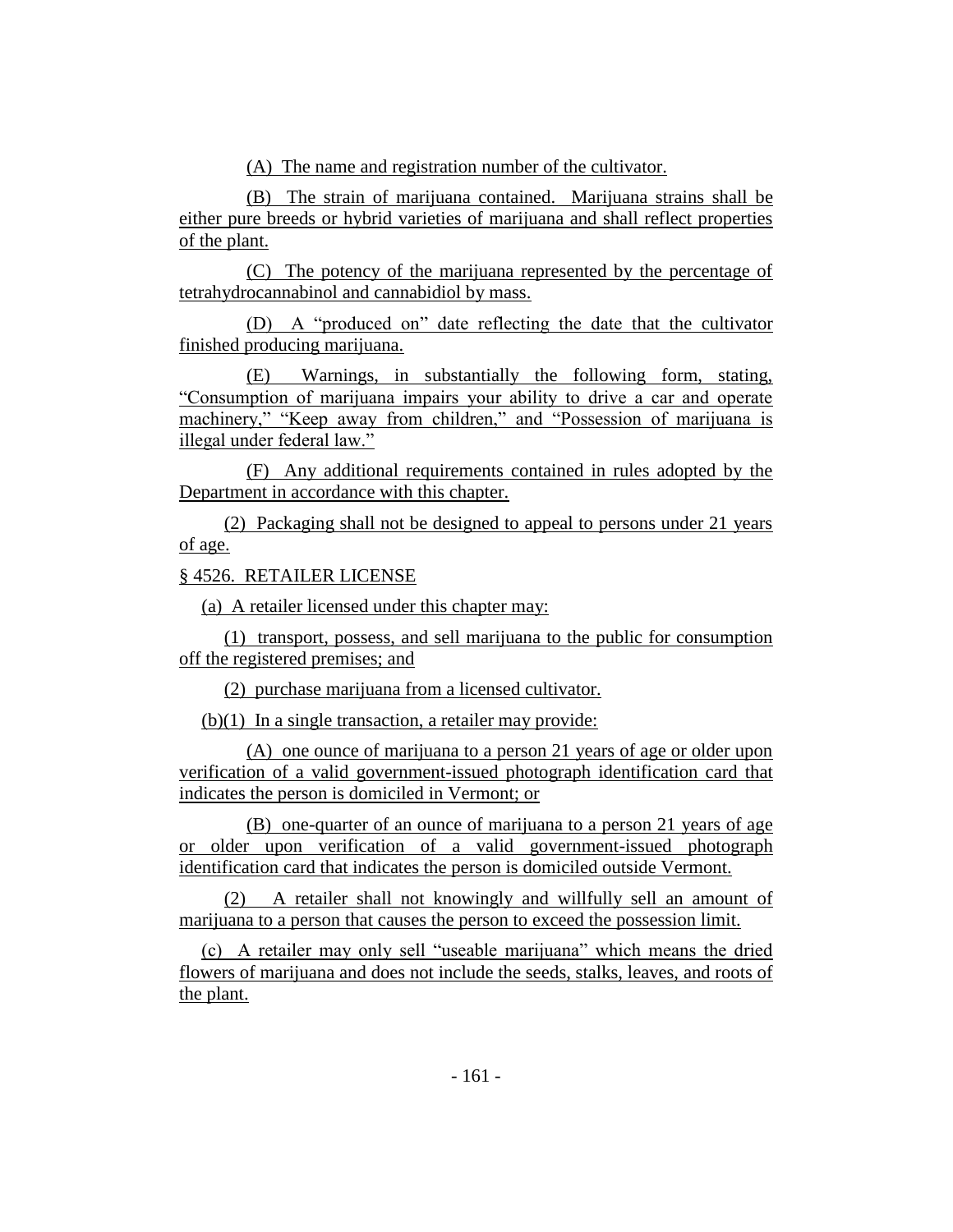(d)(1) Packaging shall include:

(A) The name and registration number of the retailer.

(B) The strain of marijuana contained. Marijuana strains shall be either pure breeds or hybrid varieties of marijuana and shall reflect properties of the plant.

(C) The potency of the marijuana represented by the percentage of tetrahydrocannabinol and cannabidiol by mass.

(D) A "produced on" date reflecting the date that the cultivator finished producing marijuana.

(E) Warnings, in substantially the following form, stating, "Consumption of marijuana impairs your ability to drive a car and operate machinery," "Keep away from children," and "Possession of marijuana is illegal under federal law."

(F) Any additional requirements contained in rules adopted by the Department in accordance with this chapter.

(2) Packaging shall not be designed to appeal to persons under 21 years of age.

(e) A retailer shall display a safety information flyer developed or approved by the Board and supplied to the retailer free of charge. The flyer shall contain information concerning the methods for administering marijuana, the potential dangers of marijuana use, the symptoms of problematic usage, and how to receive help for marijuana abuse.

(f) Internet sales and delivery of marijuana to customers are prohibited.

§ 4527. MARIJUANA TESTING LABORATORY

(a) A testing laboratory licensed under this chapter may acquire, possess, analyze, test, and transport marijuana samples obtained from a licensed marijuana establishment.

(b) Testing may address the following:

(1) residual solvents;

(2) poisons or toxins;

(3) harmful chemicals;

(4) dangerous molds, mildew, or filth;

(5) harmful microbials, such as E.coli or salmonella;

(6) pesticides; and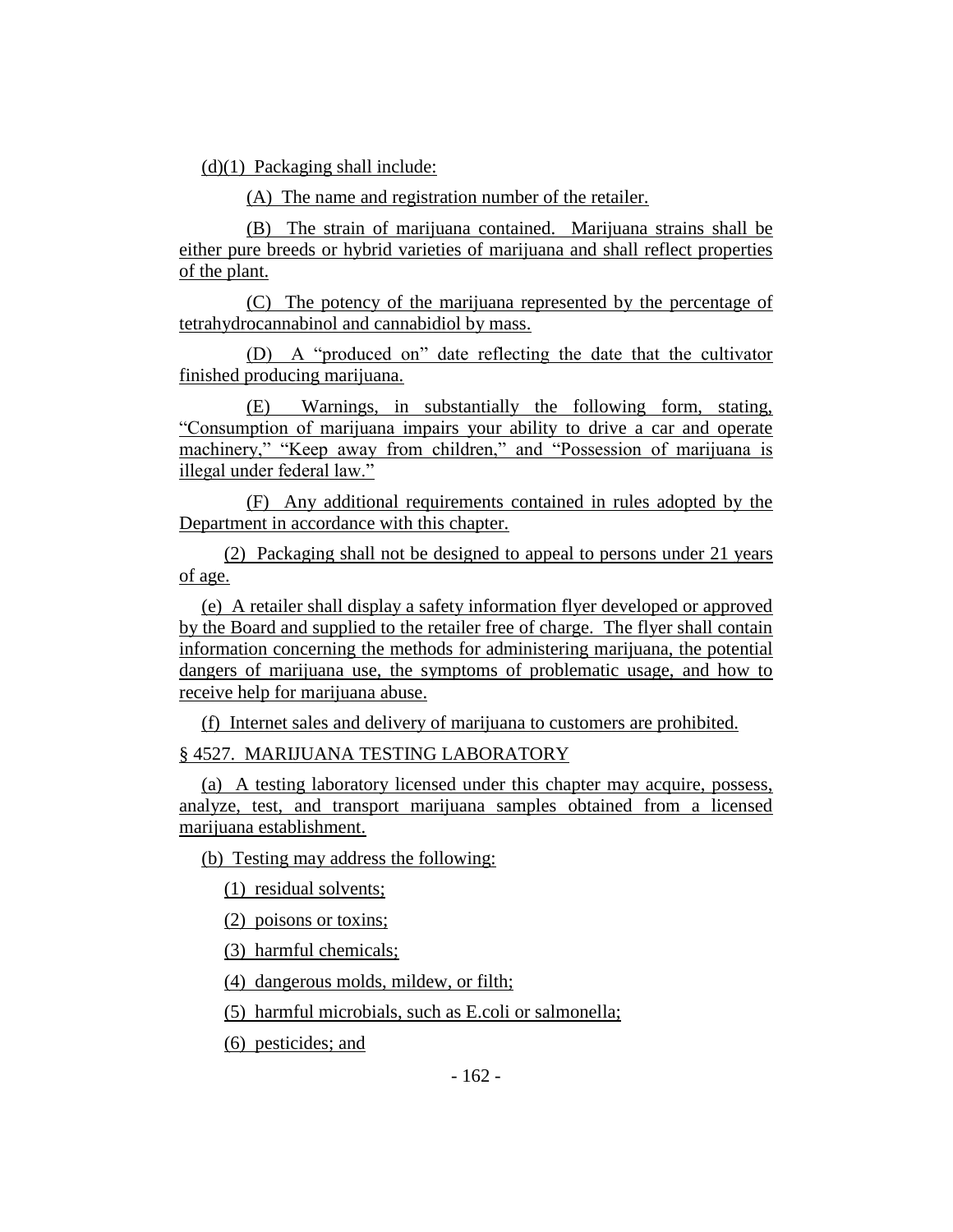# (7) tetrahydrocannabinol and cannabidiol potency.

(c) A testing laboratory shall have a written procedural manual made available to employees to follow meeting the minimum standards set forth in rules detailing the performance of all methods employed by the facility used to test the analytes it reports.

(d) In accordance with rules adopted pursuant to this chapter, a testing laboratory shall establish a protocol for recording the chain of custody of all marijuana samples.

(e) A testing laboratory shall establish, monitor, and document the ongoing review of a quality assurance program that is sufficient to identify problems in the laboratory systems when they occur.

## § 4528. FEES. RESERVED

# § 4529. MARIJUANA REGULATION FUND

(a) The Marijuana Regulation Fund is hereby created. The Fund shall be maintained by the Department.

(b) The Fund shall be composed of all application fees, license fees, renewal fees, and civil penalties collected by the Department pursuant to this chapter.

(c) All balances in the Fund at the end of any fiscal year shall be carried forward and remain part of the Fund. Interest earned by the Fund shall be deposited into the Fund.

(d) All monies within the Fund shall be allocated to the Department solely for the purposes of implementing, administering, and enforcing this chapter, including the costs incurred by the Department for its administrative expenses.

Subchapter 4. Taxes on Marijuana

# § 4541. MARIJUANA TAX FUND

(a) The Marijuana Tax Fund is hereby created. The Fund shall be administered by the Commissioner of Taxes and comprise all taxes collected by the Commissioner pursuant to this chapter.

(b) By the 30th day after the end of each fiscal quarter, the monies deposited in the Fund during the prior fiscal quarter shall be allocated by the Commissioner of Finance and Management as follows:

(1) 25 percent to prevention of substance abuse;

(2) 25 percent to treatment of substance abuse;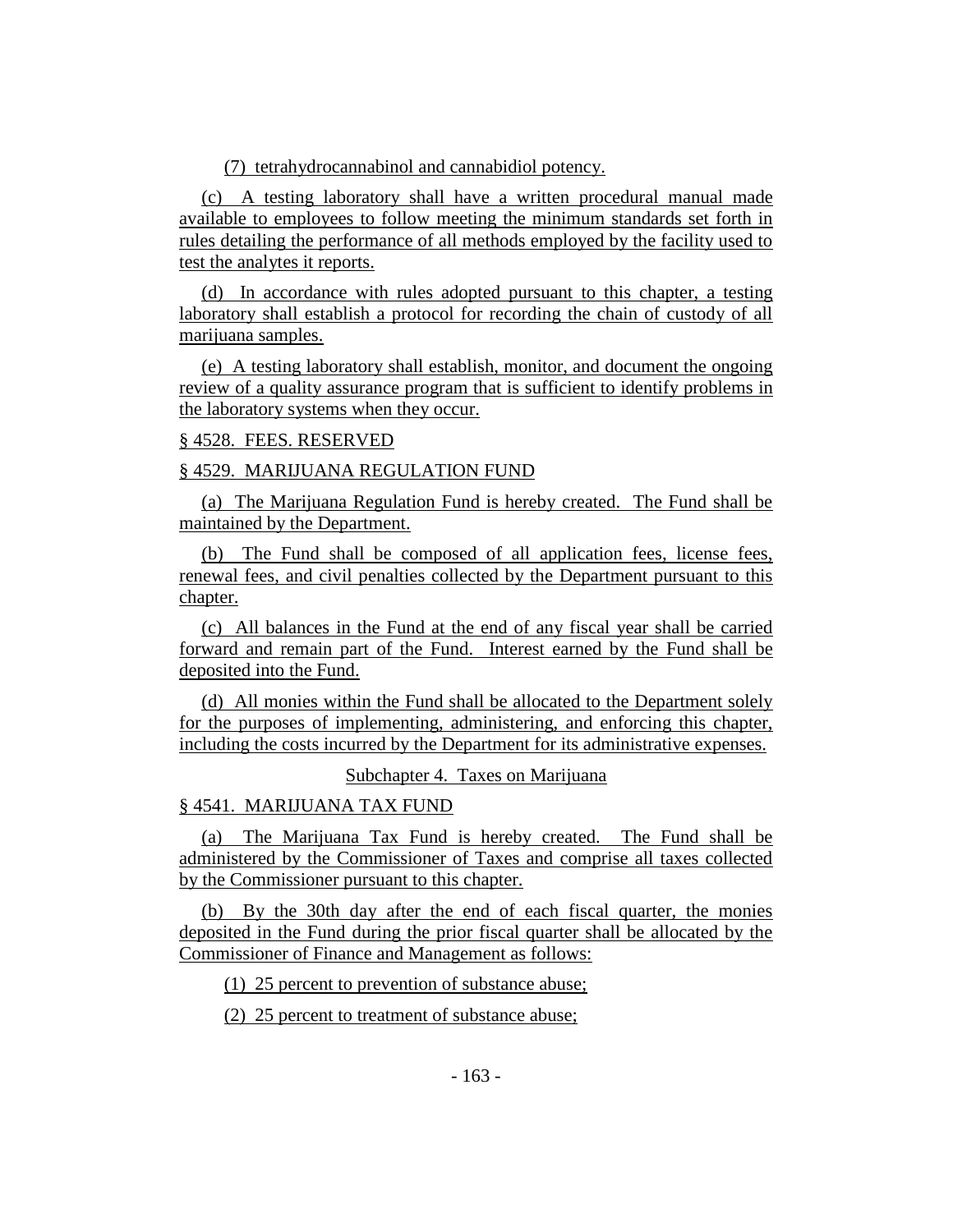(3) 25 percent to criminal justice efforts to combat the illegal drug trade and impaired driving; and

(4) 25 percent to the General Fund for the implementation, administration, and enforcement of this act with any remaining funds allocated equally among subdivisions (1)–(3) of this subsection.

## §§ 4542–4545. RESERVED

Subchapter 5. Marijuana Program Review Commission

## § 4546. PURPOSE; MEMBERS

(a) Creation. There is created a temporary Marijuana Program Review Commission for the purpose of facilitating efficient and lawful implementation of this act and examination of issues important to the future of marijuana regulation in Vermont.

(b) Membership. The Commission shall be composed of the following members:

(1) two current members of the House of Representatives, not all from the same political party, appointed by the Speaker of the House;

(2) one member of the public appointed by the Speaker of the House;

(3) two current members of the Senate, not all from the same political party, who shall be appointed by the Committee on Committees;

(4) one member of the public appointed by the Committee on Committees;

(5) two members of the public appointed by the Governor; and

(6) the Attorney General or his or her designee.

(c) Legislative members shall serve only while in office.

## § 4547. POWERS; DUTIES

(a) The Commission shall:

(1) collect information about the implementation, operation, and effect of this act from members of the public, State agencies, and private and public sector businesses and organizations;

(2) communicate with other states that have legalized marijuana and monitor those states regarding their implementation of regulation, policies, and strategies that have been successful and problems that have arisen;

(3) consider the issue of personal cultivation of a small number of marijuana plants and whether Vermont could permit home grow in a manner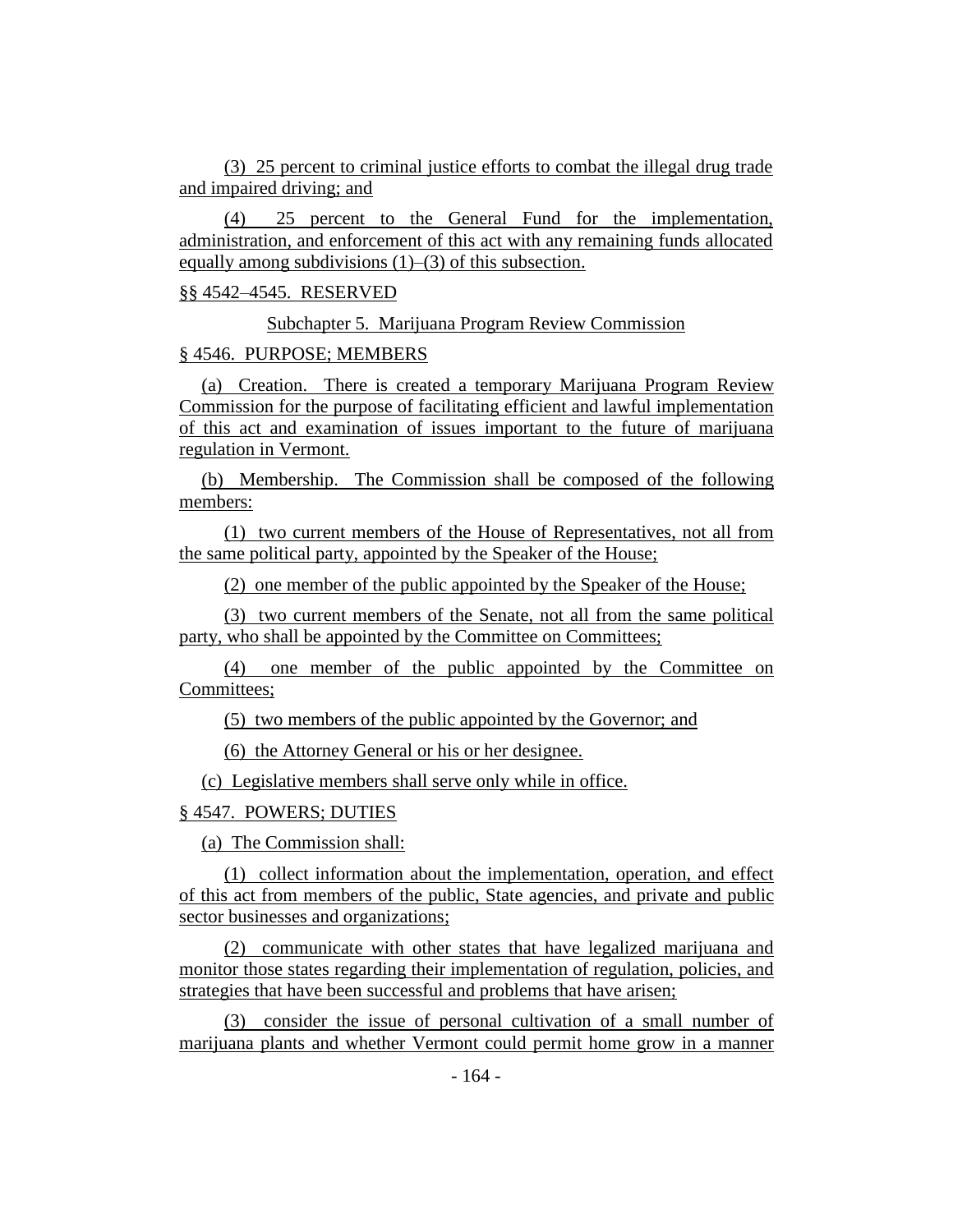that would not create diversion or enforcement issues that hinder efforts to divert the marijuana economy from the illegal to the regulated market;

(4) examine the issue of marijuana concentrates and edible marijuana products and whether Vermont safely can allow and regulate their manufacture and sale and, if so, how;

(5) keep updated on the latest information in Vermont and other jurisdictions regarding the prevention and detection of impaired driving as it relates to marijuana;

(6) study the opportunity for a cooperative agriculture business model and licensure and community supported agriculture;

(7) examine whether Vermont should allow additional types of marijuana establishment licenses, including a processor license and product manufacturer license; and

(8) review the statutes and rules for the therapeutic marijuana program and dispensaries and determine whether additional amendments are necessary to maintain patient access to marijuana and viability of the dispensaries.

(9) monitor supply and demand of marijuana cultivated and sold pursuant to this act for the purpose of assisting the Department and policymakers with determining appropriate numbers of licenses and limitations on the amount of marijuana cultivated and offered for retail sale in Vermont so that the adult market is served without unnecessary surplus marijuana;

(10) report any recommendations to the General Assembly or the Governor, or both, as needed.

(b) On or before October 15, 2018, the Commission shall issue a final report to the General Assembly and the Governor regarding its findings and any recommendations for legislative or administrative action.

# § 4548. ADMINISTRATION

(a) Assistance. The Commission shall have the administrative, technical, and legal assistance of the Office of Legislative Council.

(b) Meetings.

(1) The Office of Legislative Council shall call the first meeting of the Commission to occur on or before August 1, 2016.

(2) The Commission shall select a chair from among its members at the first meeting.

(3) A majority of the membership shall constitute a quorum.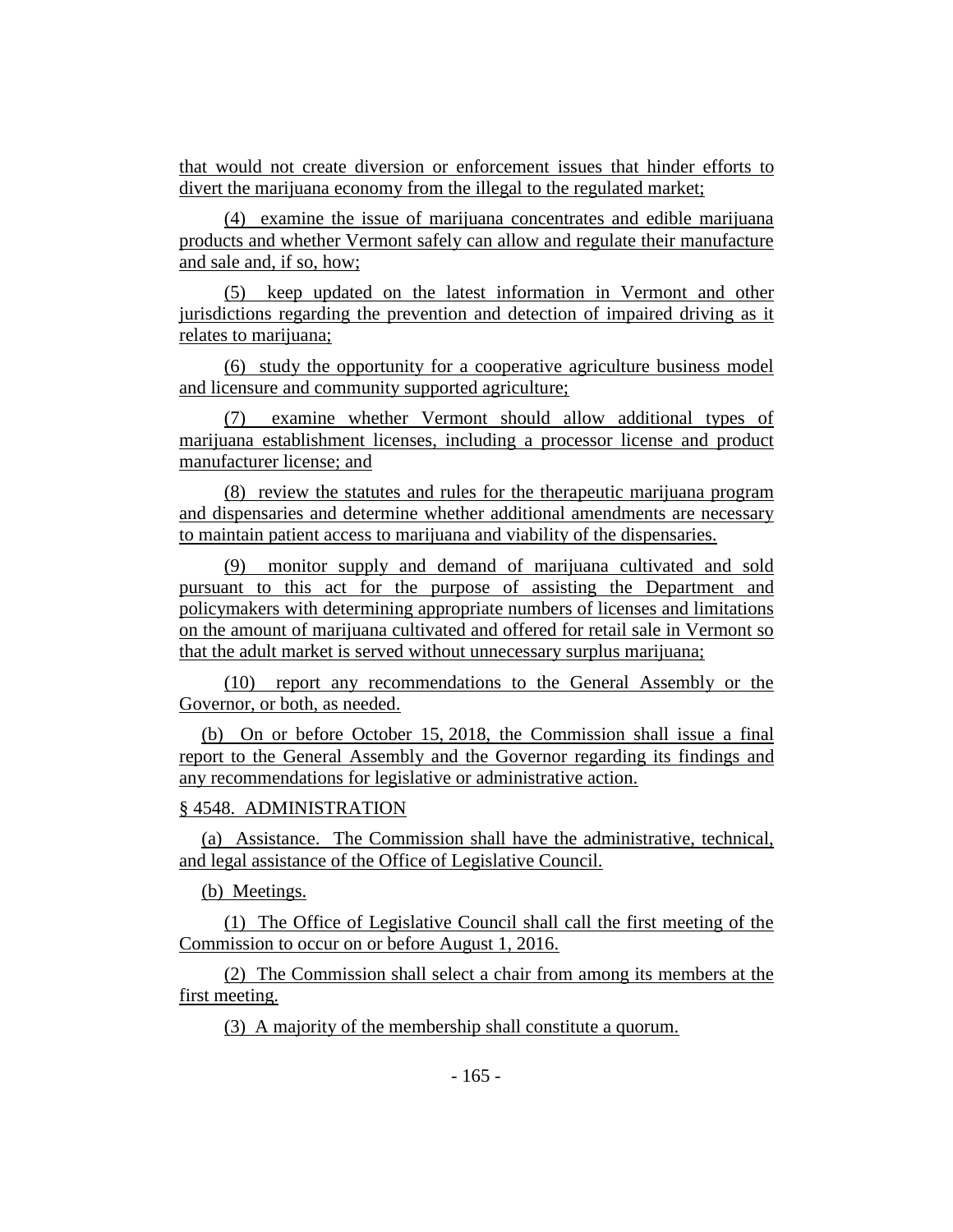(4) The Commission shall cease meeting regularly after the issuance of its final report, but members shall be available to meet with Administration officials and the General Assembly until July 1, 2019 at which time the Commission shall cease to exist.

(c) Reimbursement.

(1) For attendance at meetings during adjournment of the General Assembly, legislative members of the Commission shall be entitled to per diem compensation and reimbursement of expenses pursuant to 2 V.S.A. § 406 for as many meetings as the Chair deems necessary.

(2) Other members of the Commission who are not employees of the State of Vermont and who are not otherwise compensated or reimbursed for their attendance shall be entitled to per diem compensation and reimbursement of expenses pursuant to 32 V.S.A. § 1010.

Sec. 13. OFFICE OF LEGISLATIVE COUNCIL

The sum of \$60,000.00 is appropriated in fiscal year 2017 to the Office of Legislative Council for the purpose of providing staffing to the Marijuana Program Review Commission which may include hiring a consultant to accomplish appropriate staffing. The Director of the Office of Legislative Council shall obtain approval from the Legislative Council for the staffing plan.

\* \* \* Medical Marijuana Dispensaries \* \* \*

### Sec. 14. LEGISLATIVE INTENT; DISPENSARIES

The continued viability of medical marijuana dispensaries in a regulated retail market is critical to ensure appropriate services and products to Vermonters with qualifying debilitating medical conditions.

Sec. 15. 18 V.S.A. § 4472 is amended to read:

§ 4472. DEFINITIONS

\* \* \*

(6)(A) "Health care professional" means an individual licensed to practice medicine under 26 V.S.A. chapter 23 or 33, an individual licensed as a naturopathic physician under 26 V.S.A. chapter 81 who has a special license endorsement authorizing the individual to prescribe, dispense, and administer prescription medicines to the extent that a diagnosis provided by a naturopath under this chapter is within the scope of his or her practice, an individual certified as a physician assistant under 26 V.S.A. chapter 31, or an individual licensed as an advanced practice registered nurse under 26 V.S.A. chapter 28.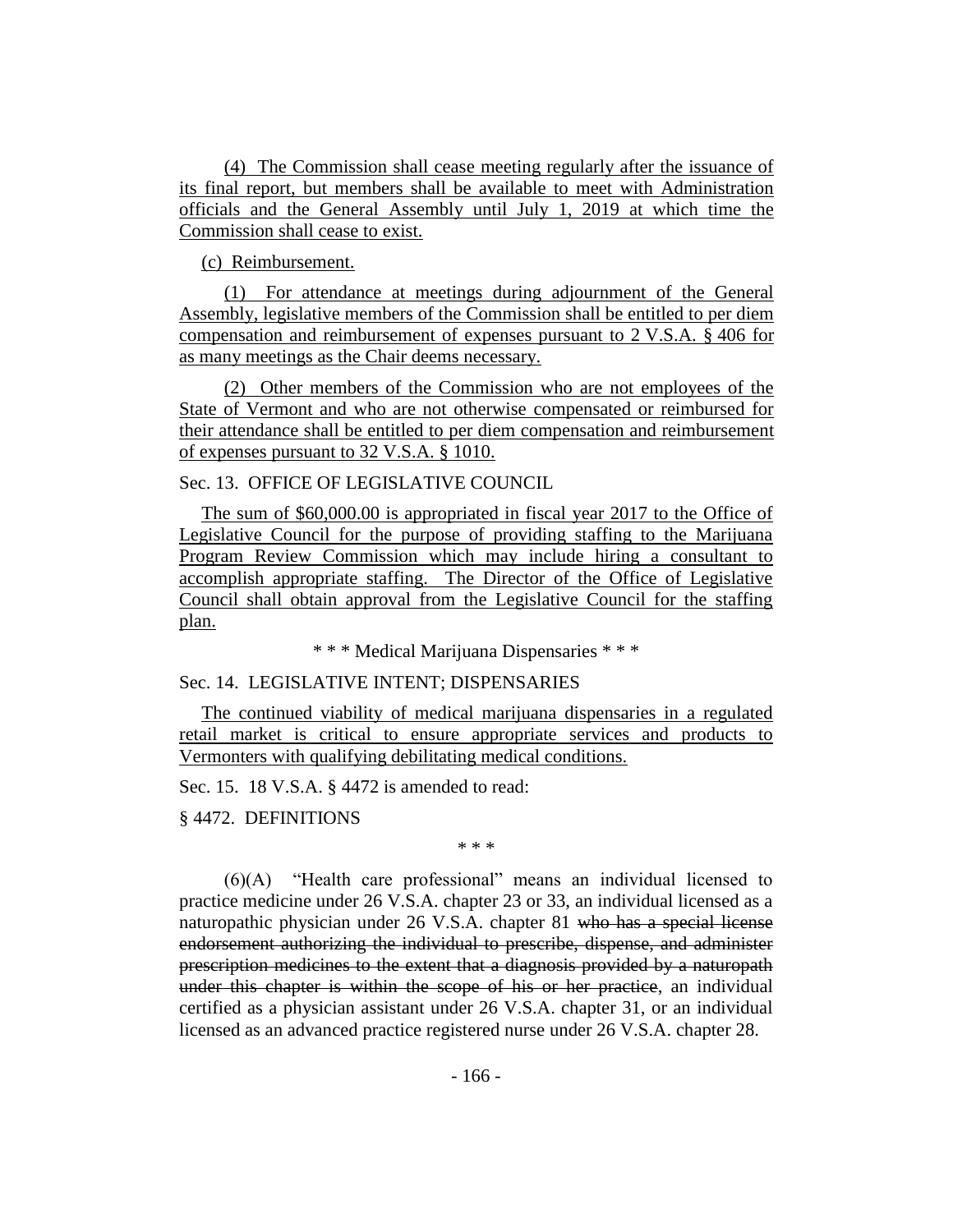(B) Except for naturopaths, this This definition includes individuals who are professionally licensed under substantially equivalent provisions in New Hampshire, Massachusetts, or New York.

\* \* \*

(11) "Registered caregiver" means a person who is at least 21 years old who has never been convicted of a drug-related crime of age or older, has met eligibility requirements as determined by the Department in accordance with this chapter, and who has agreed to undertake responsibility for managing the well-being of a registered patient with respect to the use of marijuana for symptom relief.

\* \* \*

(17) "Enclosed, locked facility" shall be either indoors or outdoors, not visible to the public, and may include a building, room, greenhouse, fully enclosed fenced-in area, or other location enclosed on all sides and equipped with locks or other security devices that permit access only by:

(A) Employees, agents, or owners of the dispensary, all of whom shall be 21 years of age or older.

(B) Government employees performing their official duties.

(C) Contractors performing labor that does not include marijuana cultivation, packaging, or processing. Contractors shall be accompanied by an employee, agent, or owner of the dispensary when they are in areas where marijuana is being grown, processed, or stored.

(D) Registered employees of another dispensary, members of the media, elected officials, and other individuals 21 years of age or older visiting the facility, provided they are accompanied by an employee, agent, or owner of the dispensary.

Sec. 16. 18 V.S.A. § 4473 is amended to read:

# § 4473. REGISTERED PATIENTS; QUALIFICATION STANDARDS AND PROCEDURES

\* \* \*

(b) The Department of Public Safety shall review applications to become a registered patient using the following procedures:

\* \* \*

(5)(A) A Review Board is established. The Medical Practice Board shall appoint three physicians licensed in Vermont to constitute the Review Board. If an application under subdivision (1) of this subsection is denied,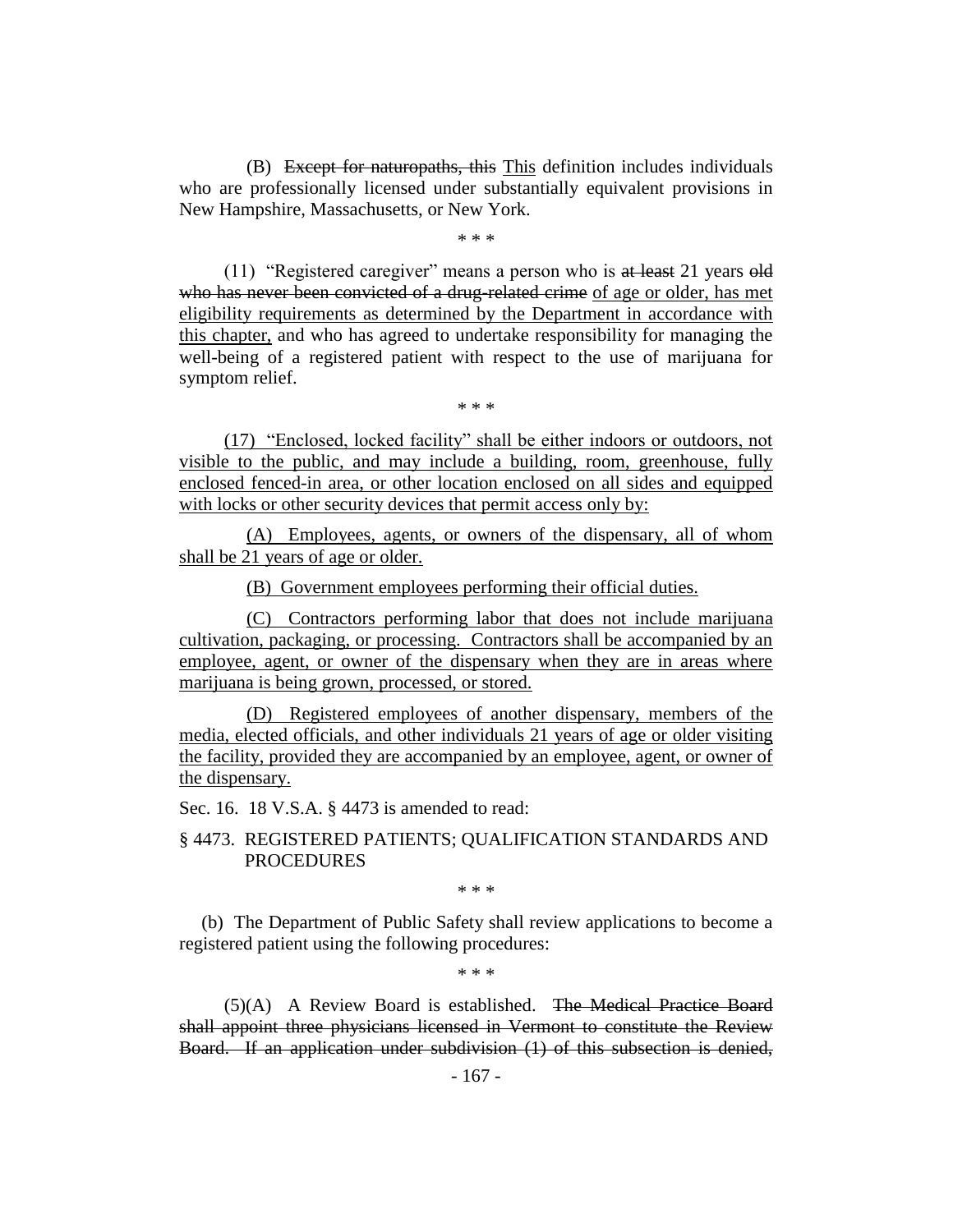within seven days the patient may appeal the denial to the Board. Review shall be limited to information submitted by the patient under subdivision (1) of this subsection, and consultation with the patient's treating health care professional. All records relating to the appeal shall be kept confidential. An appeal shall be decided by majority vote of the members of the Board The Review Board shall comprise three members:

(i) a physician appointed by the Medical Practice Board;

(ii) a naturopathic physician appointed by the Office of Professional Regulation; and

(iii) an advanced practice registered nurse appointed by the Office of Professional Regulation.

(B) The Board shall meet periodically to review studies, data, and any other information relevant to the use of marijuana for symptom relief. The Board may make recommendations to the General Assembly for adjustments and changes to this chapter.

(C) Members of the Board shall serve for three-year terms, beginning February 1 of the year in which the appointment is made, except that the first members appointed shall serve as follows: one for a term of two years, one for a term of three years, and one for a term of four years. Members shall be entitled to per diem compensation authorized under 32 V.S.A. § 1010. Vacancies shall be filled in the same manner as the original appointment for the unexpired portion of the term vacated.

(D) If an application under subdivision (1) of this subsection (b) is denied, within seven days the patient may appeal the denial to the Board. Review shall be limited to information submitted by the patient under subdivision (1) of this subsection, and consultation with the patient's treating health care professional. All records relating to the appeal shall be kept confidential. An appeal shall be decided by majority vote of the members of the Board.

Sec. 17. 18 V.S.A. § 4474 is amended to read:

# § 4474. REGISTERED CAREGIVERS; QUALIFICATION STANDARDS AND PROCEDURES

\* \* \*

(d) A registered caregiver of a patient who is under 18 years of age and suffers from seizures may cultivate hemp upon notifying the Department and shall not be required to comply with the provisions of 6 V.S.A. chapter 34.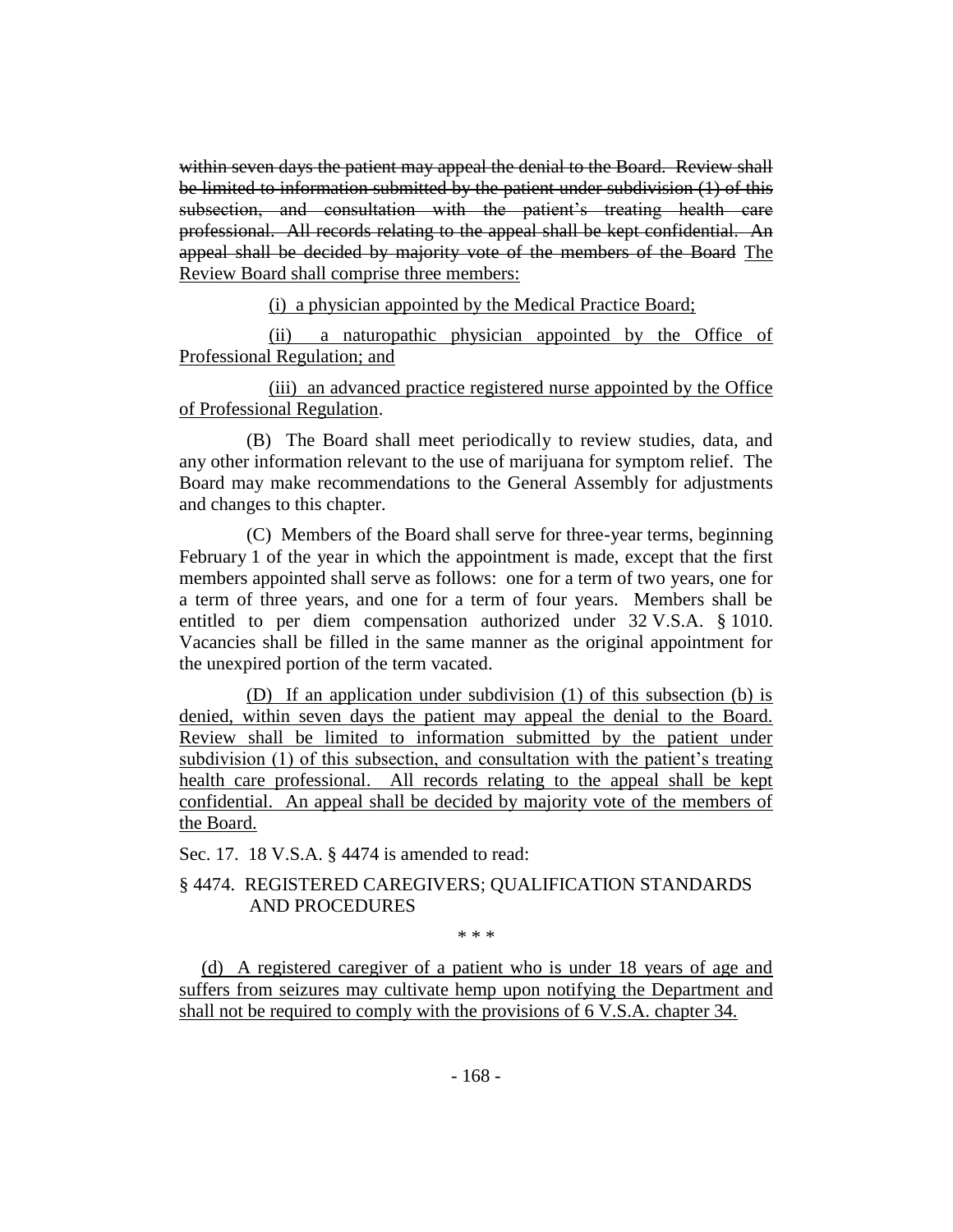Sec. 18. 18 V.S.A. § 4474e is amended to read:

# § 4474e. DISPENSARIES; CONDITIONS OF OPERATION

(a) A dispensary registered under this section may:

(1) Acquire, possess, cultivate, manufacture, transfer, transport, supply, sell, and dispense marijuana, marijuana-infused products, and marijuana-related supplies and educational materials for or to a registered patient who has designated it as his or her dispensary and to his or her registered caregiver for the registered patient's use for symptom relief.

(A) Marijuana-infused products shall include tinctures, oils, solvents, and edible or potable goods. Only the portion of any marijuana-infused product that is attributable to marijuana shall count toward the possession limits of the dispensary and the patient. The Department of Public Safety shall establish by rule the appropriate method to establish the weight of marijuana that is attributable to marijuana-infused products. A dispensary shall dispense marijuana-infused products in child-resistant packaging as defined in 7 V.S.A. § 1012.

\* \* \*

 $(2)(\underline{A})$  Acquire marijuana seeds or parts of the marijuana plant capable of regeneration from or dispense them to registered patients or their caregivers or acquire them from another registered Vermont dispensary, provided that records are kept concerning the amount and the recipient.

(B) Acquire, purchase, or borrow marijuana, marijuana-infused products, or services from another registered Vermont dispensary or give, sell, or lend marijuana, marijuana-infused products, or services to another registered Vermont dispensary, provided that records are kept concerning the product, the amount, and the recipient. Each Vermont dispensary is required to adhere to all possession limits pertaining to cultivation as determined by the number of patients designating that dispensary and may not transfer eligibility to another dispensary.

(3)(A) Cultivate and possess at any one time up to 28 mature marijuana plants, 98 immature marijuana plants, and 28 ounces of usable marijuana. However, if a dispensary is designated by more than 14 registered patients, the dispensary may cultivate and possess at any one time two mature marijuana plants, seven immature plants, and four ounces of usable marijuana for every registered patient for which the dispensary serves as the designated dispensary.

(B) Notwithstanding subdivision (A) of this subdivision, if a dispensary is designated by a registered patient under 18 years of age who qualifies for the registry because of seizures, the dispensary may apply to the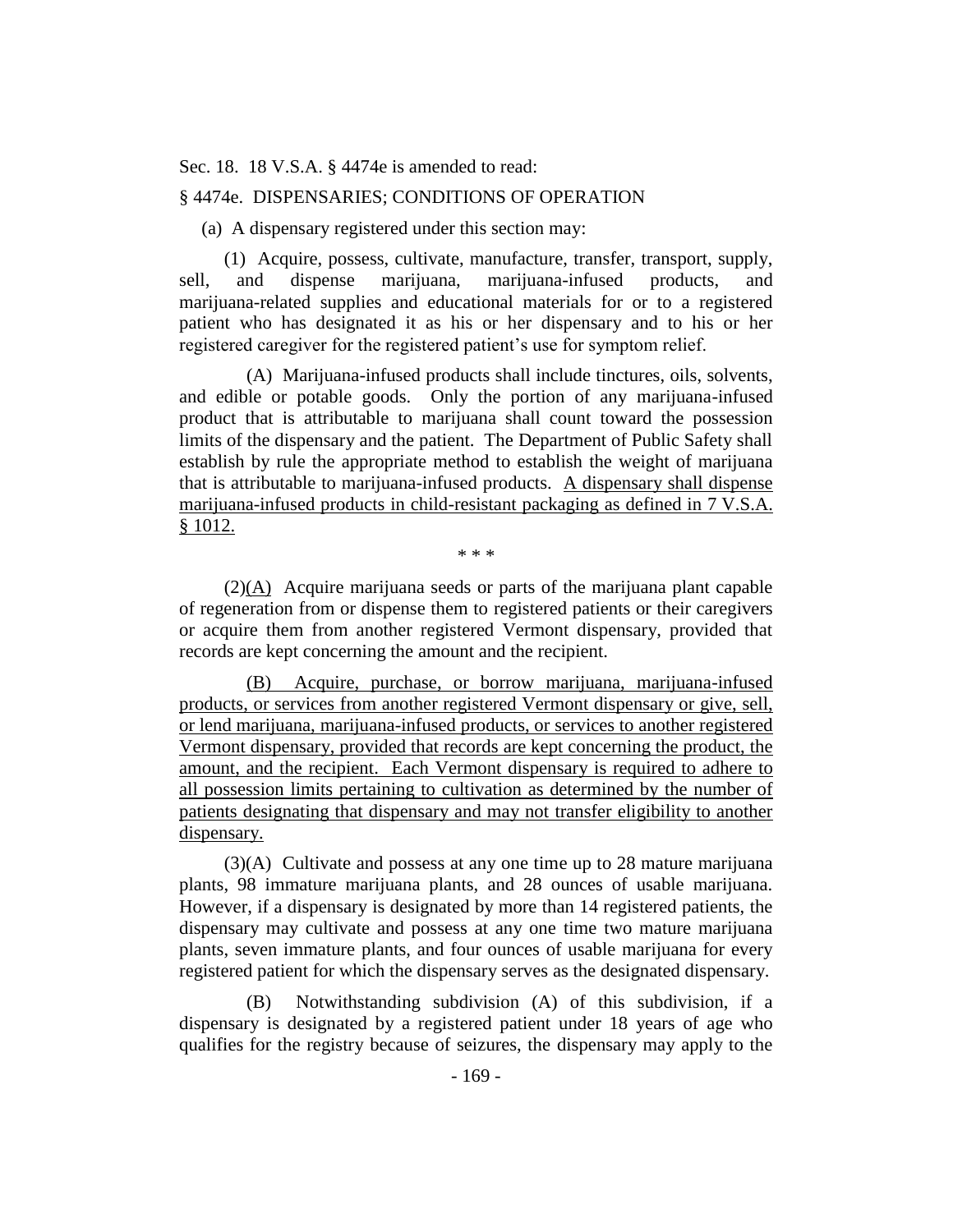Department for a waiver of the limits in subdivision (A) of this subdivision (3) if additional capacity is necessary to develop and provide an adequate supply of a product for symptom relief for the patient. The Department shall have discretion whether to grant a waiver and limit the possession amounts in excess of subdivision (A) of this subdivision (3) in accordance with rules adopted pursuant to section 4474d of this title.

(C) The plant limitations in subdivision (3)(A) of this subsection (a) shall not be construed to restrict a dispensary's cultivation of marijuana pursuant to a cultivation license issued under chapter 87 of this title.

(4) With approval from the Department, transport and transfer marijuana to a Vermont academic institution for the purpose of research.

\* \* \*

(d)(1) A dispensary shall implement appropriate security measures to deter and prevent the unauthorized entrance into areas containing marijuana and the theft of marijuana and shall ensure that each location has an operational security alarm system. All cultivation of marijuana shall take place in an enclosed, locked facility which is either indoors or otherwise not visible to the public and which can only be accessed by principal officers and employees of the dispensary who have valid registry identification cards. The Department of Public Safety shall perform an annual on-site assessment of each dispensary and may perform on-site assessments of a dispensary without limitation for the purpose of determining compliance with this subchapter and any rules adopted pursuant to this subchapter and may enter a dispensary at any time for such purpose. During an inspection, the Department may review the dispensary's confidential records, including its dispensing records, which shall track transactions according to registered patients' registry identification numbers to protect their confidentiality.

(h) A dispensary shall include a label on the packaging of all marijuana that is dispensed. The label shall:

\* \* \*

(1) identify the particular strain of marijuana contained therein. Cannabis strains shall be either pure breeds or hybrid varieties of cannabis and shall reflect properties of the plant. The label also shall;

(2) identify the amount of tetrahydrocannabinol in each single dose marijuana-infused edible or potable product; and

(3) contain a statement to the effect that the State of Vermont does not attest to the medicinal value of cannabis.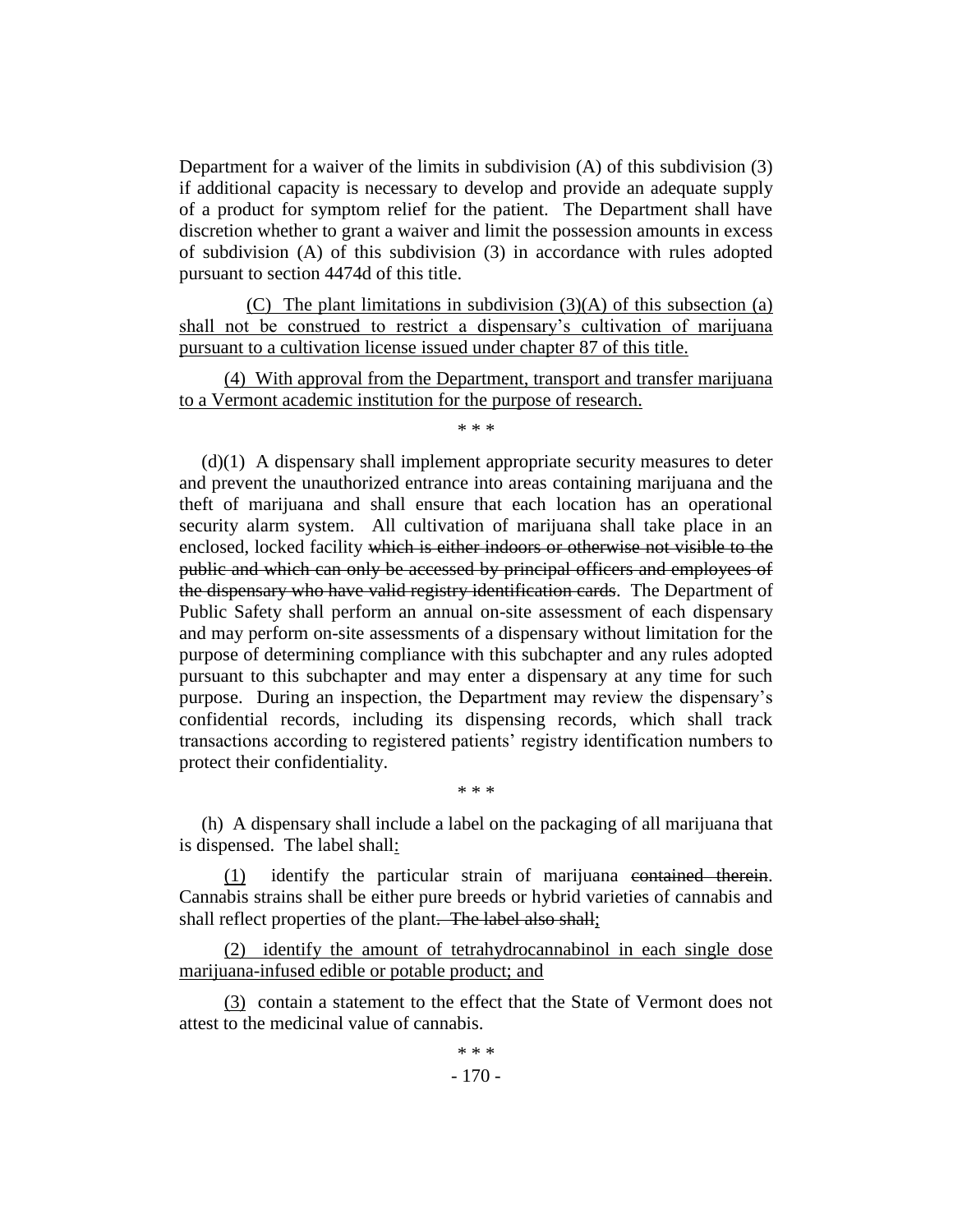#### Sec. 19. 18 V.S.A. § 4474g is amended to read:

# § 4474g. DISPENSARY REGISTRY IDENTIFICATION CARD; CRIMINAL BACKGROUND CHECK

(a) Except as provided in subsection (b) of this section, the Department of Public Safety shall issue each principal officer, Board member, and employee of a dispensary a registry identification card or renewal card within 30 days of receipt of the person's name, address, and date of birth and a fee of \$50.00. The fee shall be paid by the dispensary and the cost shall not be passed on to a principal officer, Board member, or employee. A person shall not serve as principal officer, Board member, or employee of a dispensary until that person has received a registry identification card issued under this section. Each card shall specify whether the cardholder is a principal officer, Board member, or employee of a dispensary and shall contain the following:

(1) the name, address, and date of birth of the person;

(2) the legal name of the dispensary with which the person is affiliated;

(3) a random identification number that is unique to the person.;

(4) the date of issuance and the expiration date of the registry identification card; and

(5) a photograph of the person.

(b) Prior to acting on an application for a registry identification card, the Department of Public Safety shall obtain with respect to the applicant a Vermont criminal history record, an out-of-state criminal history record, and a criminal history record from the Federal Bureau of Investigation. Each applicant shall consent to the release of criminal history records to the Department on forms developed by the Vermont Crime Information Center. A fingerprint-supported, out-of-state criminal history record and a criminal history record from the Federal Bureau of Investigation shall be required only every three years for renewal of a card for a dispensary principal or Board member.

\* \* \*

Sec. 20. 18 V.S.A. § 4474h is amended to read:

## § 4474h. PATIENT DESIGNATION OF DISPENSARY

(a) A registered patient may obtain marijuana only from the patient's designated dispensary and may designate only one dispensary. If a registered patient designates a dispensary, the patient and his or her caregiver may not grow marijuana or obtain marijuana or marijuana-infused products for symptom relief from any source other than the designated dispensary. A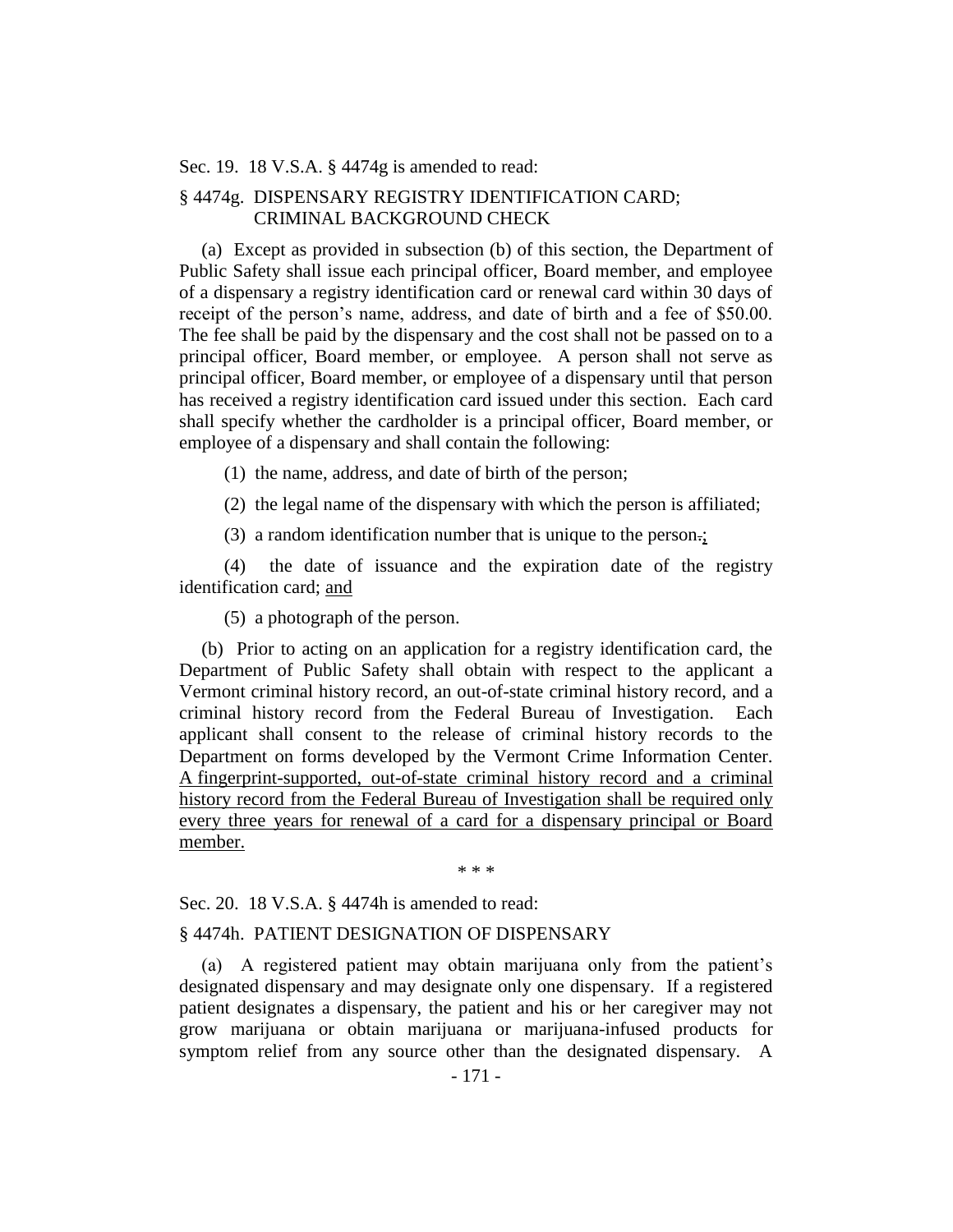registered patient who wishes to change his or her dispensary shall notify the department of public safety Department of Public Safety in writing on a form issued by the department Department and shall submit with the form a fee of \$25.00. The department Department shall issue a new identification card to the registered patient within 30 days of receiving the notification of change in dispensary. The registered patient's previous identification card shall expire at the time the new identification card takes effect. A registered patient shall submit his or her expired identification card to the department Department within 30 days of expiration. A registered patient shall not change his or her designated dispensary more than once in any 90-day 30-day period.

(b) The department of public safety Department of Public Safety shall track the number of registered patients who have designated each dispensary. The department Department shall issue a monthly written statement to the dispensary identifying the number of registered patients who have designated that dispensary and the registry identification numbers of each patient and each patient's designated caregiver, if any.

(c) In addition to the monthly reports, the department of public safety Department of Public Safety shall provide written notice to a dispensary whenever any of the following events occurs:

(1) A a qualifying patient designates the dispensary to serve his or her needs under this subchapter.;

(2) An an existing registered patient revokes the designation of the dispensary because he or she has designated a different dispensary.; or

(3) A a registered patient who has designated the dispensary loses his or her status as a registered patient under this subchapter.

\* \* \* Impaired Driving \* \* \*

Sec. 21. 23 V.S.A. § 1134 is amended to read:

# § 1134. MOTOR VEHICLE OPERATOR; CONSUMPTION OR POSSESSION OF ALCOHOL OR MARIJUANA

(a) A person shall not consume alcoholic beverages or marijuana while operating a motor vehicle on a public highway. As used in this section, "alcoholic beverages" shall have the same meaning as "intoxicating liquor" as defined in section 1200 of this title.

(b) A person operating a motor vehicle on a public highway shall not possess any open container which contains alcoholic beverages or marijuana in the passenger area of the motor vehicle.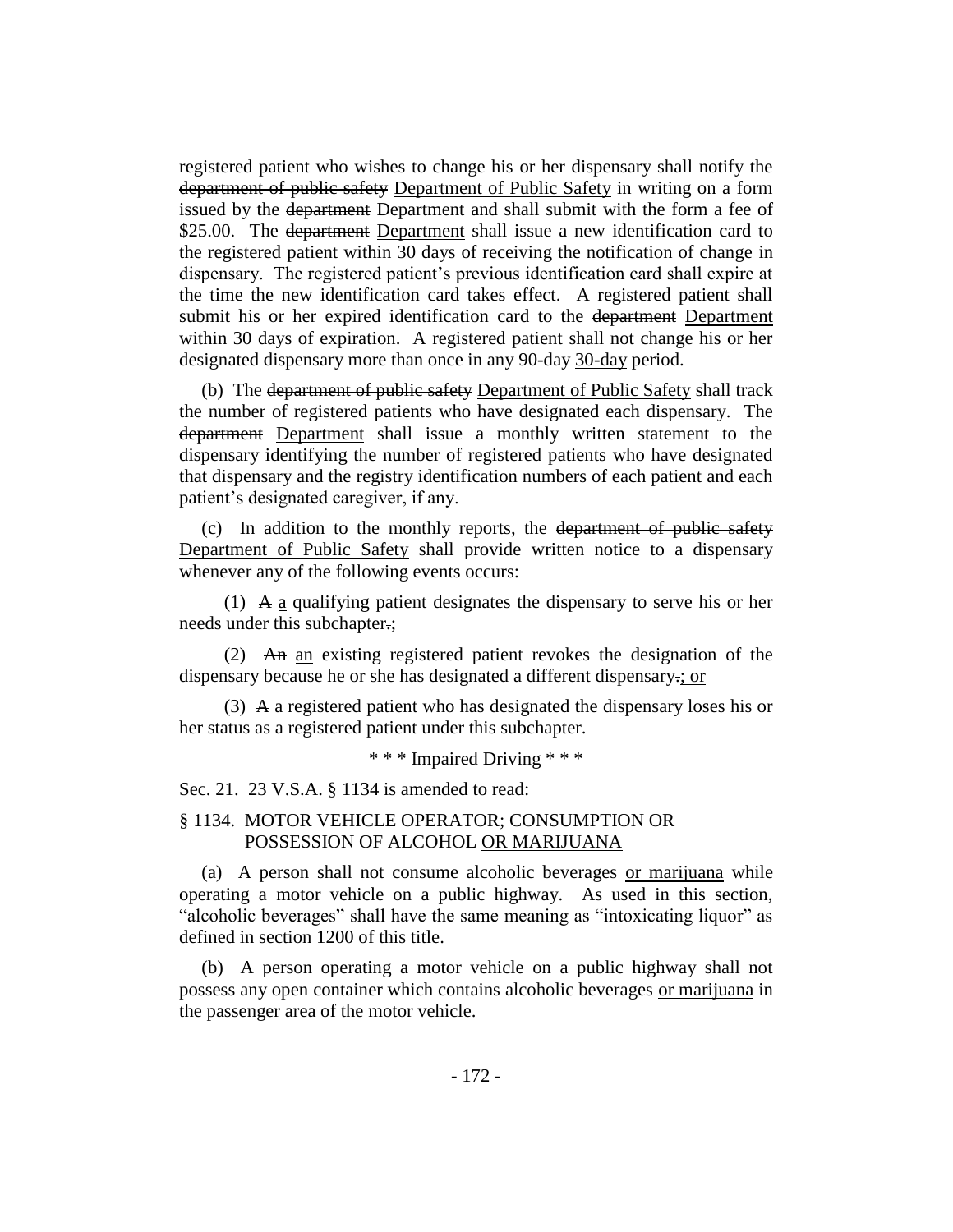(c) As used in this section, "passenger area" shall mean the area designed to seat the operator and passengers while the motor vehicle is in operation and any area that is readily accessible to the operator or passengers while in their seating positions, including the glove compartment, unless the glove compartment is locked. In a motor vehicle that is not equipped with a trunk, the term shall exclude the area behind the last upright seat or any area not normally occupied by the operator or passengers.

(d) A person who violates subsection (a) of this section shall be assessed a civil penalty of not more than \$500.00. A person who violates subsection (b) of this section shall be assessed a civil penalty of not more than \$25.00 \$50.00. A person adjudicated and assessed a civil penalty for an offense under subsection (a) of this section shall not be subject to a civil violation for the same actions under subsection (b) of this section.

Sec. 22. 23 V.S.A. § 1134a is amended to read:

# § 1134a. MOTOR VEHICLE PASSENGER; CONSUMPTION OR POSSESSION OF ALCOHOL OR MARIJUANA

(a) Except as provided in subsection (c) of this section, a passenger in a motor vehicle shall not consume alcoholic beverages or marijuana or possess any open container which contains alcoholic beverages or marijuana in the passenger area of any motor vehicle on a public highway. As used in this section, "alcoholic beverages" shall have the same meaning as "intoxicating liquor" as defined in section 1200 of this title.

(b) As used in this section, "passenger area" shall mean the area designed to seat the operator and passengers while the motor vehicle is in operation and any area that is readily accessible to the operator or passengers while in their seating positions, including the glove compartment, unless the glove compartment is locked. In a motor vehicle that is not equipped with a trunk, the term shall exclude the area behind the last upright seat or any area not normally occupied by the operator or passengers.

(c) A person, other than the operator, may possess an open container which contains alcoholic beverages or marijuana in the passenger area of a motor vehicle designed, maintained, or used primarily for the transportation of persons for compensation or in the living quarters of a motor home or trailer coach.

(d) A person who violates this section shall be fined not more than \$25.00.

# Sec. 23. VERMONT GOVERNOR'S HIGHWAY SAFETY PROGRAM

(a) Impaired driving, operating a motor vehicle while under the influence of alcohol or drugs, is a significant concern for the General Assembly. While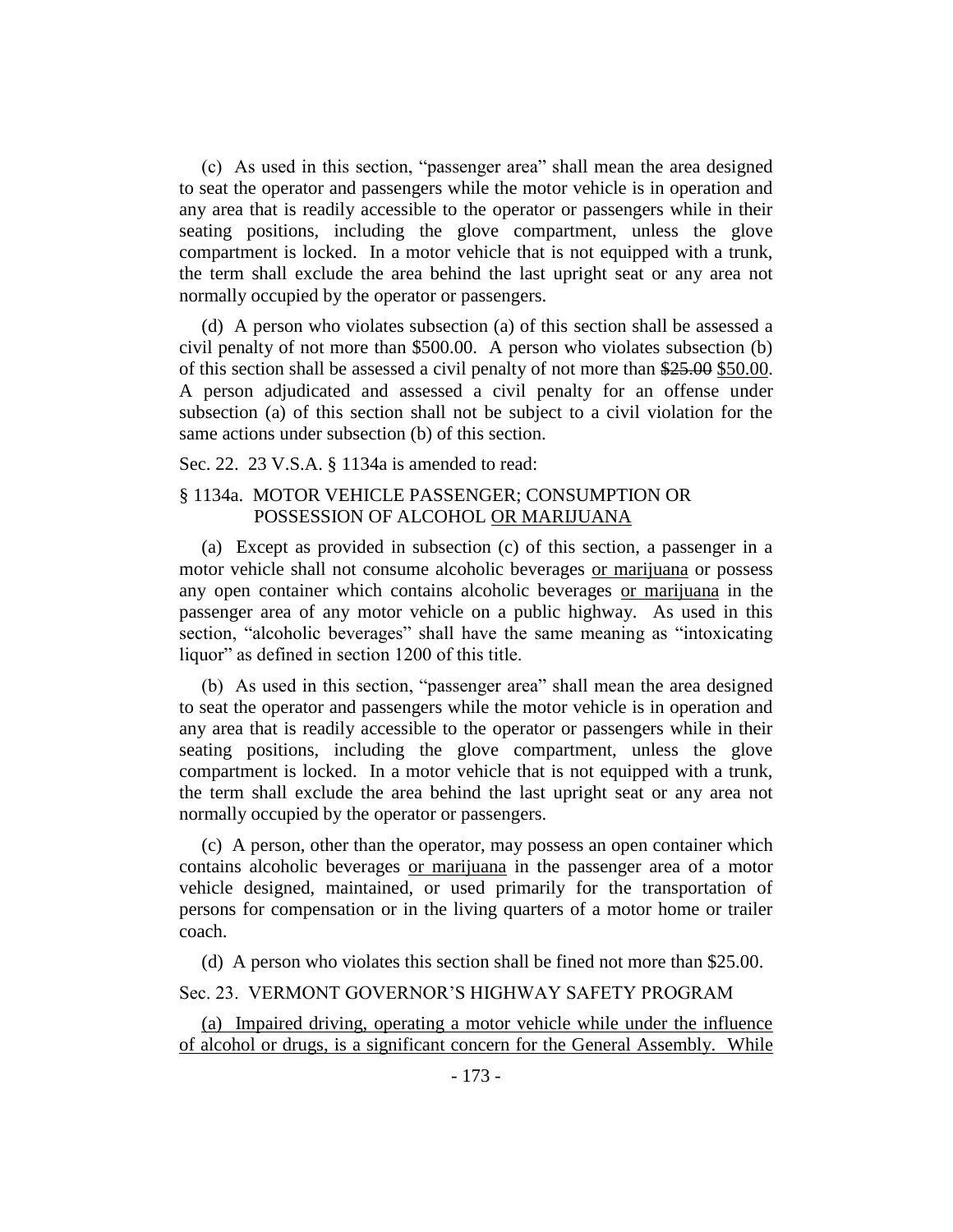Vermont has made a meaningful effort to educate the public about the dangers of drinking alcohol and driving, the public seems to be less aware of the inherent risks of driving while under the influence of drugs, whether it is marijuana, a validly prescribed medication, or other drugs. It is the intent of the General Assembly that the State reframe the issue of drunk driving as impaired driving in an effort to comprehensively address the risks of such behavior through prevention, education, and enforcement.

(b)(1) The Agency of Transportation, through its Vermont Governor's Highway Safety Program, shall expand its public education and prevention campaign on drunk driving to impaired driving, which shall include drugged driving.

(2) The Agency shall report to the Senate and House Committees on Judiciary and on Transportation on or before January 15, 2017 regarding implementation of this section.

# Sec. 24. COMMISSIONER OF PUBLIC SAFETY

The Commissioner of Public Safety shall report to the Senate and House Committees on Judiciary and on Transportation on or before January 15 each year regarding the following issues concerning impaired driving:

(1) the previous year's data in Vermont,

(2) the latest information regarding best practices on prevention and enforcement, and

(3) his or her recommendations for legislative action.

# Sec. 25. DRUG RECOGNITION EXPERT TRAINING

(a) In fiscal year 2017, \$42,000.00 is appropriated from the General Fund to the Department of Public Safety, these funds provide drug recognition expert training to a minimum of ten sworn law enforcement officers statewide.

(b) The Department shall develop a process for approving funding for drug recognition expert training for law enforcement agencies in the State. In awarding funding, the Department shall consider the State's interest in achieving sufficient geographic distribution of drug recognition experts to provide adequate statewide coverage.

(c) The Department shall work collaboratively with the Agency of Transportation to ensure federal Governor's Highway Safety Program funds are applied where appropriate for the cost of this training.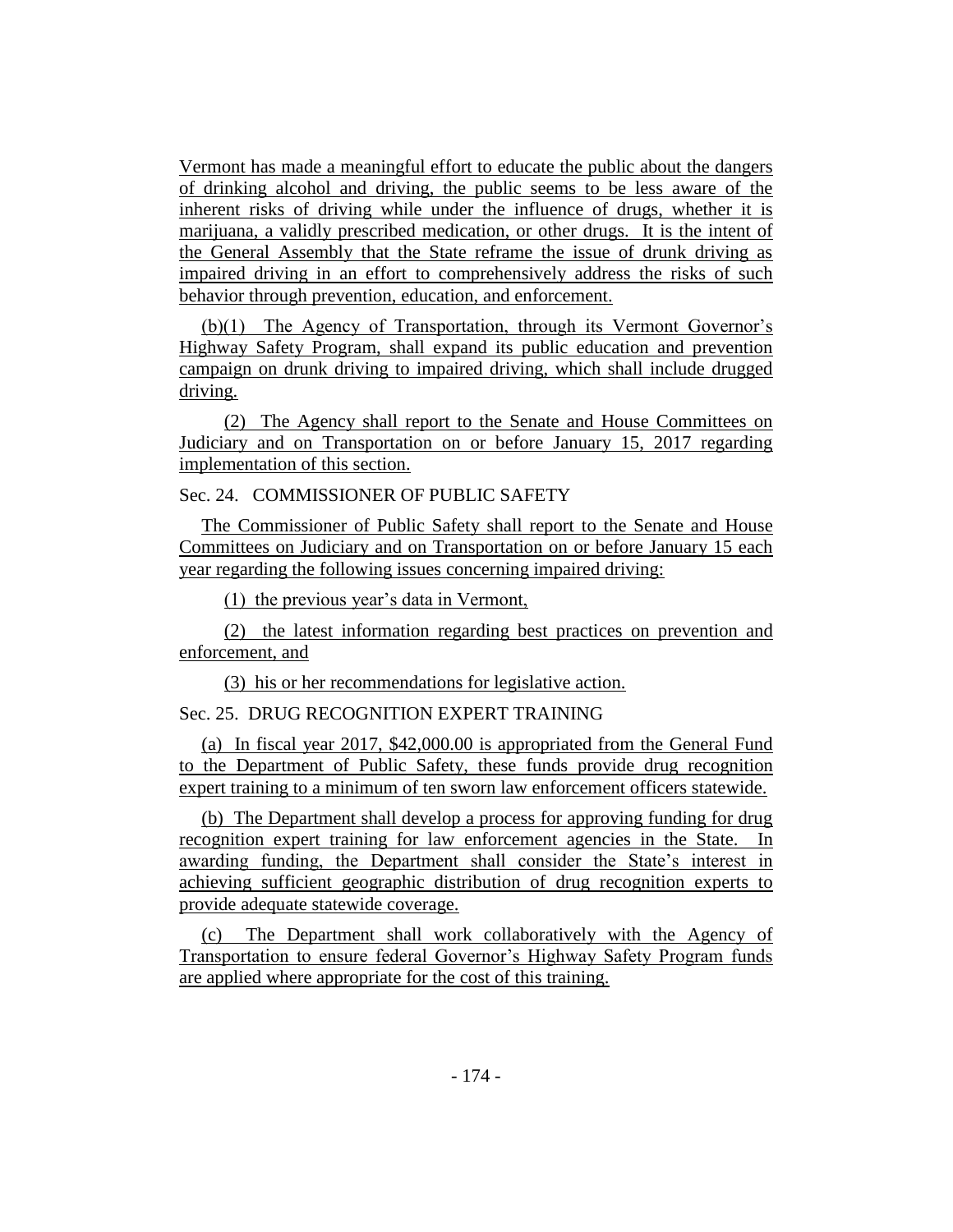Sec. 26. CREATION AND FUNDING OF NEW TROOPER POSITIONS

(a) Position creation. Within the Department of Public Safety, the following positions are created:

(1) effective July 1, 2016, nine classified trooper positions;

(2) effective July 1, 2017, eight classified trooper positions; and

(3) effective July 1, 2018, eight classified trooper positions.

(b) Position funding.

(1) In fiscal year 2017, \$1,500,000.00 is appropriated from the General Fund to the Department of Public Safety for the trooper positions, including required equipment.

(2) It is the intent of the General Assembly that funding be appropriated as needed to fund the new trooper positions created in fiscal years 2018 and 2019.

# Sec. 27. DEPARTMENT OF PUBLIC SAFETY LABORATORY POSITIONS, EQUIPMENT, AND FUNDING

(a) Position creation. Within the Department of Public Safety, six classified positions are established, as follows:

(1) two forensic chemists;

(2) two program technicians; and

(3) two administrative assistants.

(b) Position funding. In fiscal year 2107, \$612,000.00 is appropriated from the General Fund to the Department of Public Safety, of which \$362,000.00 shall fund the positions created in this section, and \$250,000.00 shall fund laboratory equipment.

\* \* \* Miscellaneous \* \* \*

Sec. 28. 24 V.S.A. § 2291 is amended to read:

# § 2291. ENUMERATION OF POWERS

For the purpose of promoting the public health, safety, welfare, and convenience, a town, city, or incorporated village shall have the following powers:

\* \* \*

(29) To prohibit or regulate, by means of a civil ordinance adopted pursuant to chapter 59 of this title, the number, time, place, manner, or operation of a marijuana establishment, or any class of marijuana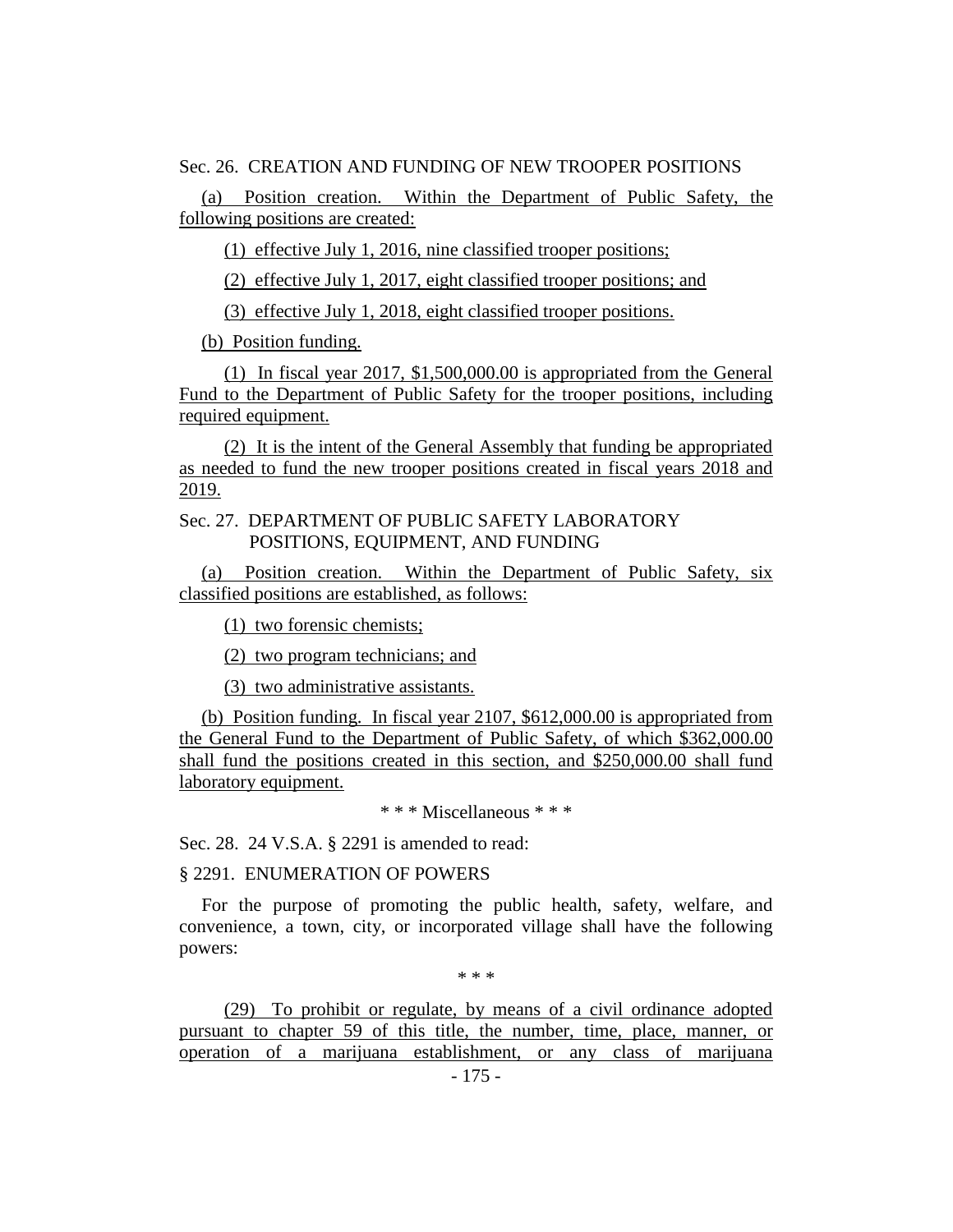establishments, located in the municipality; provided, however, that amendments to such an ordinance shall not apply to restrict further a marijuana establishment in operation within the municipality at the time of the amendment. As used in this subdivision, "marijuana establishment" is as defined in 18 V.S.A. chapter 87.

Sec. 29. 24 V.S.A. § 4414 is amended to read:

§ 4414. ZONING; PERMISSIBLE TYPES OF REGULATIONS

Any of the following types of regulations may be adopted by a municipality in its bylaws in conformance with the plan and for the purposes established in section 4302 of this title.

\* \* \*

(16) Marijuana establishments. A municipality may adopt bylaws for the purpose of regulating marijuana establishments as defined in 18 V.S.A. chapter 87.

Sec. 30. 4 V.S.A. § 1102 is amended to read:

§ 1102. JUDICIAL BUREAU; JURISDICTION

(a) A Judicial Bureau is created within the Judicial Branch under the supervision of the Supreme Court.

(b) The Judicial Bureau shall have jurisdiction of the following matters:

\* \* \*

(24) Violations of 18 V.S.A. §§ 4230a and 4230b, relating to possession public consumption of marijuana.

\* \* \* Effective Dates \* \* \*

## Sec. 31. EFFECTIVE DATES

(a) This section and Secs. 1, 2, and 12 shall take effect on passage.

(b) Secs. 7, 11, and 13 through 29 shall take effect on July 1, 2016.

(c) Secs. 6, 8 through 10, and 30 shall take effect on January 1, 2018.

And that after passage the title of the bill be amended to read "An act relating to the regulation of marijuana"

(Committee vote: 4-1-0)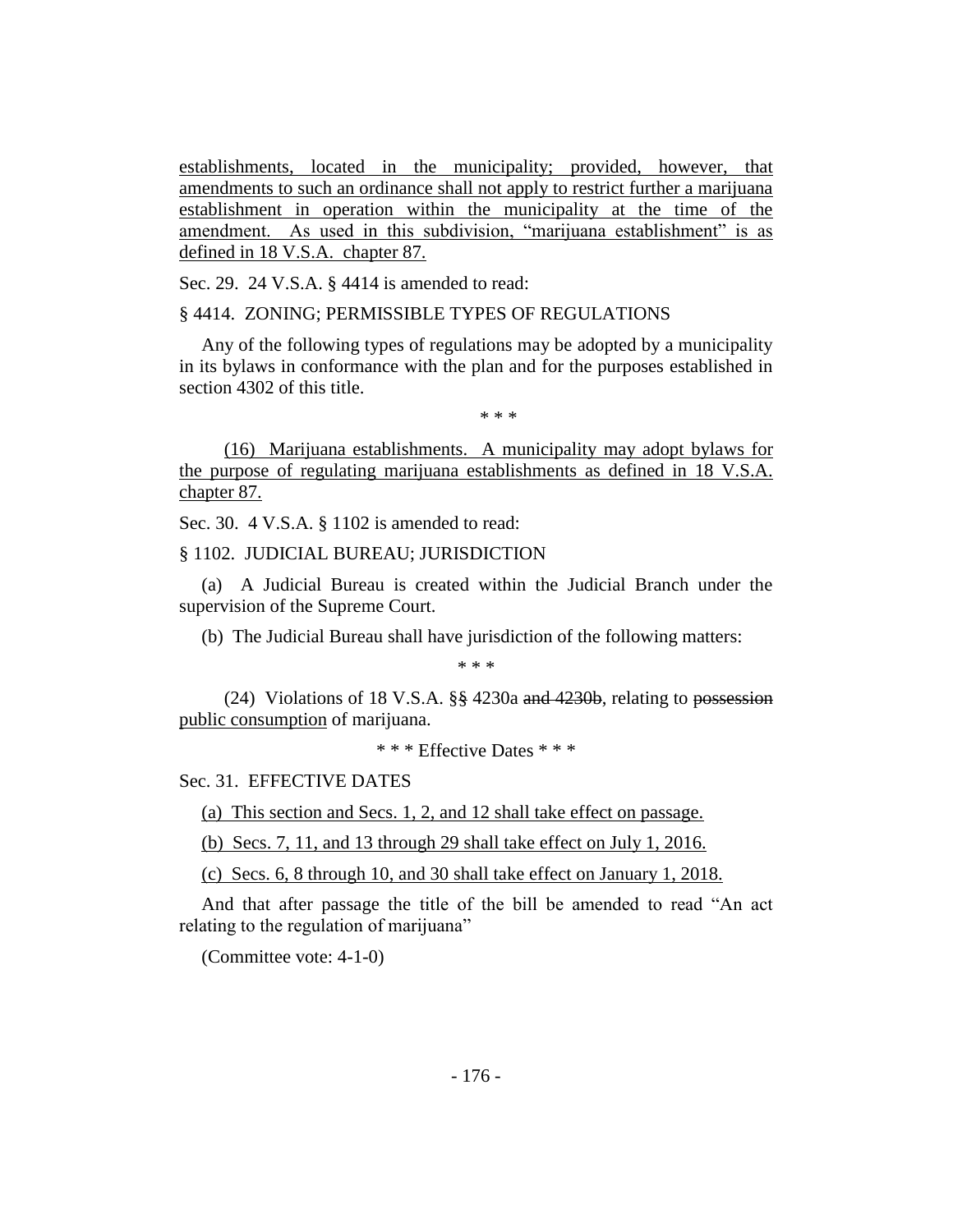# **Reported favorably with recommendation of amendment by Senator Ashe for the Committee on Finance.**

The Committee recommends that the bill be amended as recommended by the Committee on Judiciary with the following amendments thereto:

First: By striking out Sec. 2 in its entirety and inserting in lieu thereof the following:

# Sec. 2. MARIJUANA YOUTH EDUCATION AND PREVENTION

(a)(1) Relying on lessons learned from tobacco and alcohol prevention efforts, the Department of Health, in collaboration with the Department of Public Safety, the Agency of Education, and the Governor's Highway Safety Program, shall develop and administer an education and prevention program focused on use of marijuana by youth under 25 years of age. In so doing, the Department shall consider at least the following:

(A) Community- and school-based youth and family-focused prevention initiatives that strive to:

(i) expand the number of school-based grants for substance abuse services to enable each Supervisory Union to develop and implement a plan for comprehensive substance abuse prevention education in a flexible manner that ensures the needs of individual communities are addressed;

(ii) improve the Screening, Brief Intervention and Referral to Treatment (SBIRT) practice model for professionals serving youth in schools and other settings; and

(iii) expand family education programs.

(B) An informational and counter-marketing campaign using a public website, printed materials, mass and social media, and advertisements for the purpose of preventing underage marijuana use.

(C) Education for parents and health care providers to encourage screening for substance use disorders and other related risks.

(D) Expansion of the use of SBIRT among the State's pediatric practices and school-based health centers.

(E) Strategies specific to youth who have been identified by the Youth Risk Behavior Survey as having an increased risk of substance abuse.

(2) On or before March 15, 2017, the Department shall adopt rules to implement the education and prevention program described in subsection (a) of this section and implement the program on or before September 15, 2017.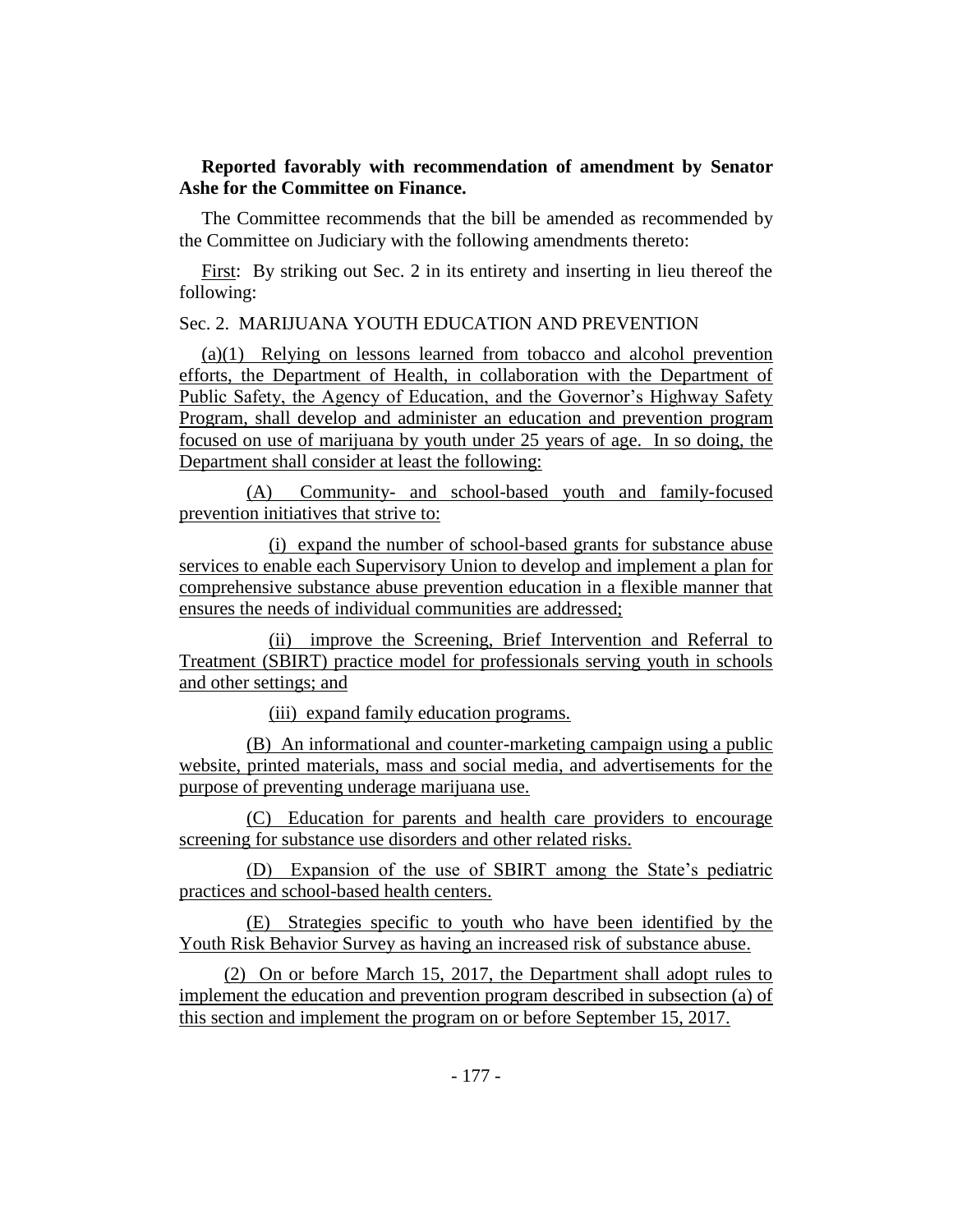(b) The Department shall include questions in its biannual Youth Risk Behavior Survey to monitor the use of marijuana by youth in Vermont and to understand the source of marijuana used by this population.

(c) Any data collected by the Department on the use of marijuana by youth shall be maintained and organized in a manner that enables the pursuit of future longitudinal studies.

Second: By adding a Sec. 10a to read as follows:

Sec. 10a. 18 V.S.A. § 4230g is added to read:

# § 4230g. SALE OR FURNISHING MARIJUANA TO A PERSON UNDER 21 YEARS OF AGE; CIVIL ACTION FOR DAMAGES

(a) A spouse, child, guardian, employer, or other person who is injured in person, property, or means of support by a person under 21 years of age who is impaired by marijuana, or in consequence of the impairment by marijuana of any person under 21 years of age, shall have a right of action in his or her own name, jointly or severally, against any person or persons who have caused in whole or in part such impairment by selling or furnishing marijuana to a person under 21 years of age.

(b) Upon the death of either party, the action and right of action shall survive to or against the party's executor or administrator. The party injured or his or her legal representatives may bring either a joint action against the impaired person under 21 years of age and the person or persons who sold or furnished the marijuana, or a separate action against either or any of them.

(c) An action to recover for damages under this section shall be commenced within two years after the cause of action accrues, and not after.

(d) In an action brought under this section, evidence of responsible actions taken or not taken is admissible if otherwise relevant. Responsible actions may include a marijuana establishment's instruction to employees as to laws governing the sale of marijuana to adults 21 years of age or older and procedures for verification of age of customers.

(e) A defendant in an action brought under this section has a right of contribution from any other responsible person or persons, which may be enforced in a separate action brought for that purpose.

(f)(1) Except as provided in subdivision (2) of this subsection, nothing in this section shall create a statutory cause of action against a social host for furnishing marijuana to any person without compensation or profit. However, this subdivision shall not be construed to limit or otherwise affect the liability of a social host for negligence at common law.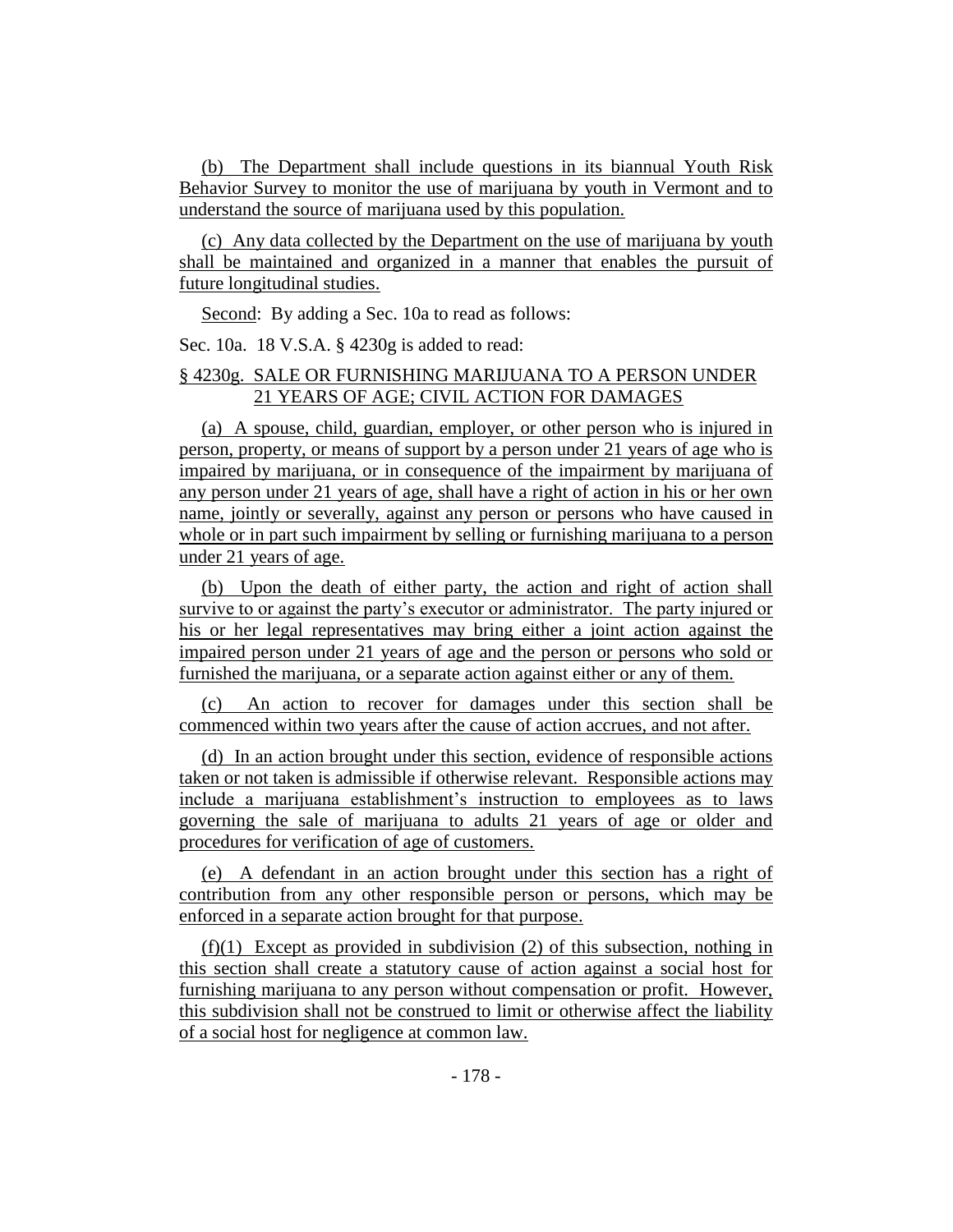(2) A social host who knowingly furnishes marijuana to a person under 21 years of age may be held liable under this section if the social host knew, or a reasonable person in the same circumstances would have known, that the person who received the marijuana was under 21 years of age.

(3) As used in this subsection, "social host" means a person who is not the holder of a marijuana establishment license and is not required under chapter 87 of this title to hold a marijuana establishment license.

Third: In Sec. 12, 18 V.S.A. § 4505(a)(2), in the second sentence, after the words "municipal permits" by adding under this subsection (a)

Fourth: In Sec. 12, after "Subchapter 2." by striking out the words "Department of Public Safety" and inserting in lieu thereof the word Administration

Fifth: In Sec. 12, 18 V.S.A. § 4511, before the words "For the purpose of" by adding (a) and by adding subsections (b) and (c) to read as follows:

(b)(1) For the purpose of regulating the cultivation and testing of marijuana in accordance with this chapter, the Agency of Agriculture, Food and Markets shall have the following authority and duties:

(A) rulemaking in accordance with this chapter and 3 V.S.A. chapter 25;

(B) the inspection of licensed marijuana cultivators and testing of marijuana; and

(C) the prevention of contaminated or adulterated marijuana from being offered for sale.

(2) The authority and duties of the Agency shall be in addition to, and not a substitute for, the authority and duties of the Department.

(c)(1) There is established a Marijuana Advisory Board within the Department for the purpose of advising the Department and other administrative agencies and departments regarding policy for the implementation and operation of this chapter. The Board shall be composed of the following members:

(A) the Commissioner of Public Safety or designee;

(B) the Secretary of Agriculture, Food and Markets or designee;

(C) the Commissioner of Health or designee;

(D) the Commissioner of Taxes or designee; and

(E) a member of local law enforcement appointed by the Governor.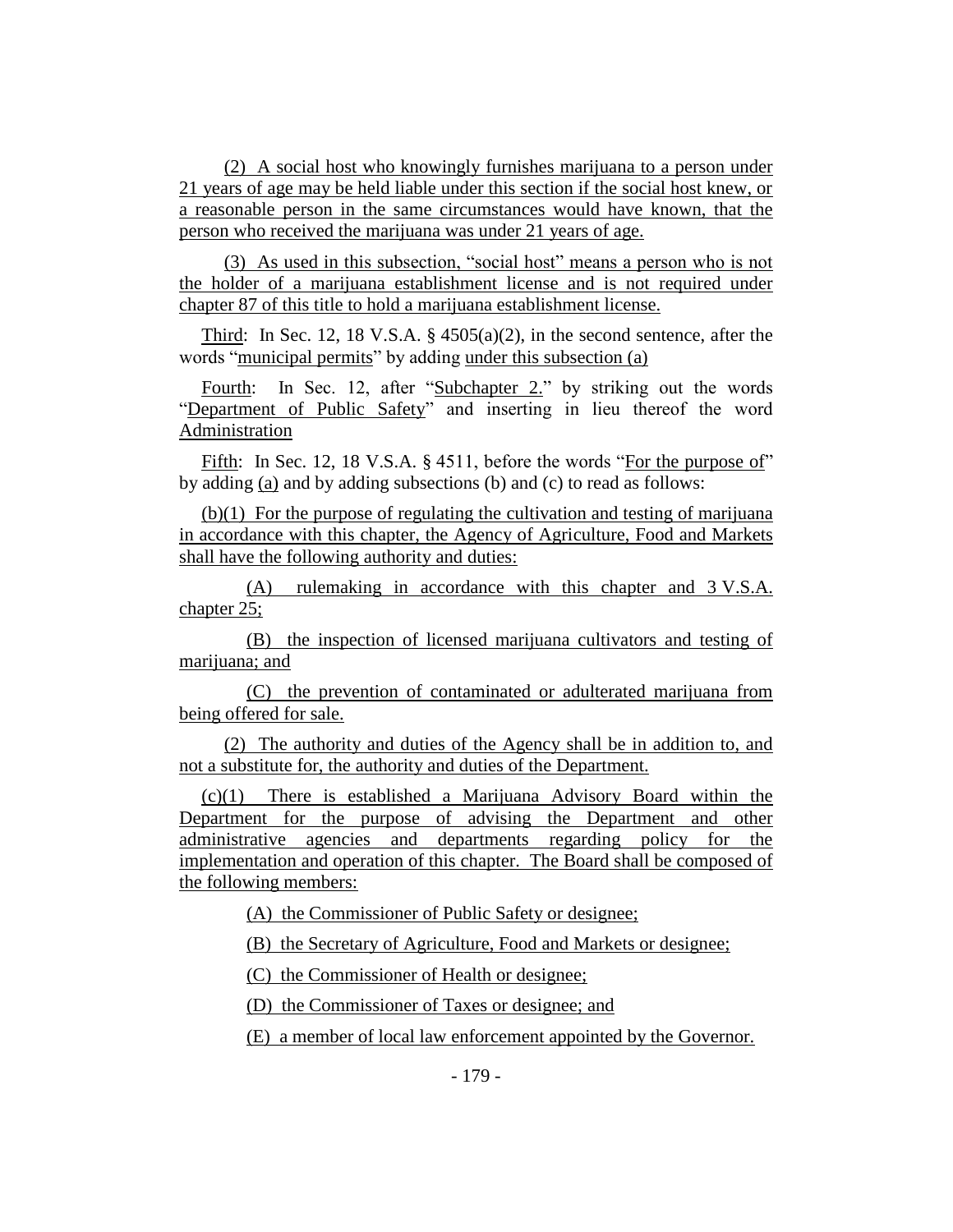(2) The Department shall endeavor to notify and consult with the Board prior to the adoption of any significant policy decision.

(3) The Secretary of Administration shall convene the first meeting of the Board on or before June 1, 2016 and shall attend Board meetings.

Sixth: In Sec. 12, 18 V.S.A. § 4512 by striking out " $(1)$ – $(3)$ " and inserting in lieu thereof  $(1)$ – $(4)$ 

Seventh: In Sec. 12, 18 V.S.A. § 4512(1)(B) by striking out "principals" and inserting in lieu thereof applicants

Eighth: In Sec. 12, 18 V.S.A. § 4512 by striking out subdivision  $(1)(K)$  in its entirety and by inserting in lieu thereof the following:

(K) procedures for seed to sale traceability of marijuana, including any requirements for tracking software;

Ninth: In Sec. 12, 18 V.S.A. § 4512 by striking out subdivisions  $(2)(A)$ – $(C)$  in their entirety and by relettering the remaining subdivisions to be alphabetically correct

Tenth: In Sec. 12, 18 V.S.A. § 4512 by striking out subdivisions (4)(B) and (C) in their entirety and in subdivision (4)(A) after "samples;" by adding the word and, and by relettering the remaining subdivision to be alphabetically correct

Eleventh: In Sec. 12, 18 V.S.A. § 4512 in the first sentence before the word "The Department" by adding (a) and by adding a subsection (b) to read as follows:

(b) In addition to the rules adopted by the Department pursuant to subsection (a) of this section, the Agency of Agriculture, Food and Markets shall adopt rules regarding the cultivation and testing of marijuana regulated pursuant to this chapter as follows:

(1) restrictions on the use by cultivators of pesticides that are injurious to human health;

(2) standards for both the indoor and outdoor cultivation of marijuana, including environmental protection requirements;

(3) procedures and standards for testing marijuana for contaminants and potency and for quality assurance and control;

(4) reporting requirements of a testing laboratory; and

(5) inspection requirements for cultivators and testing laboratories.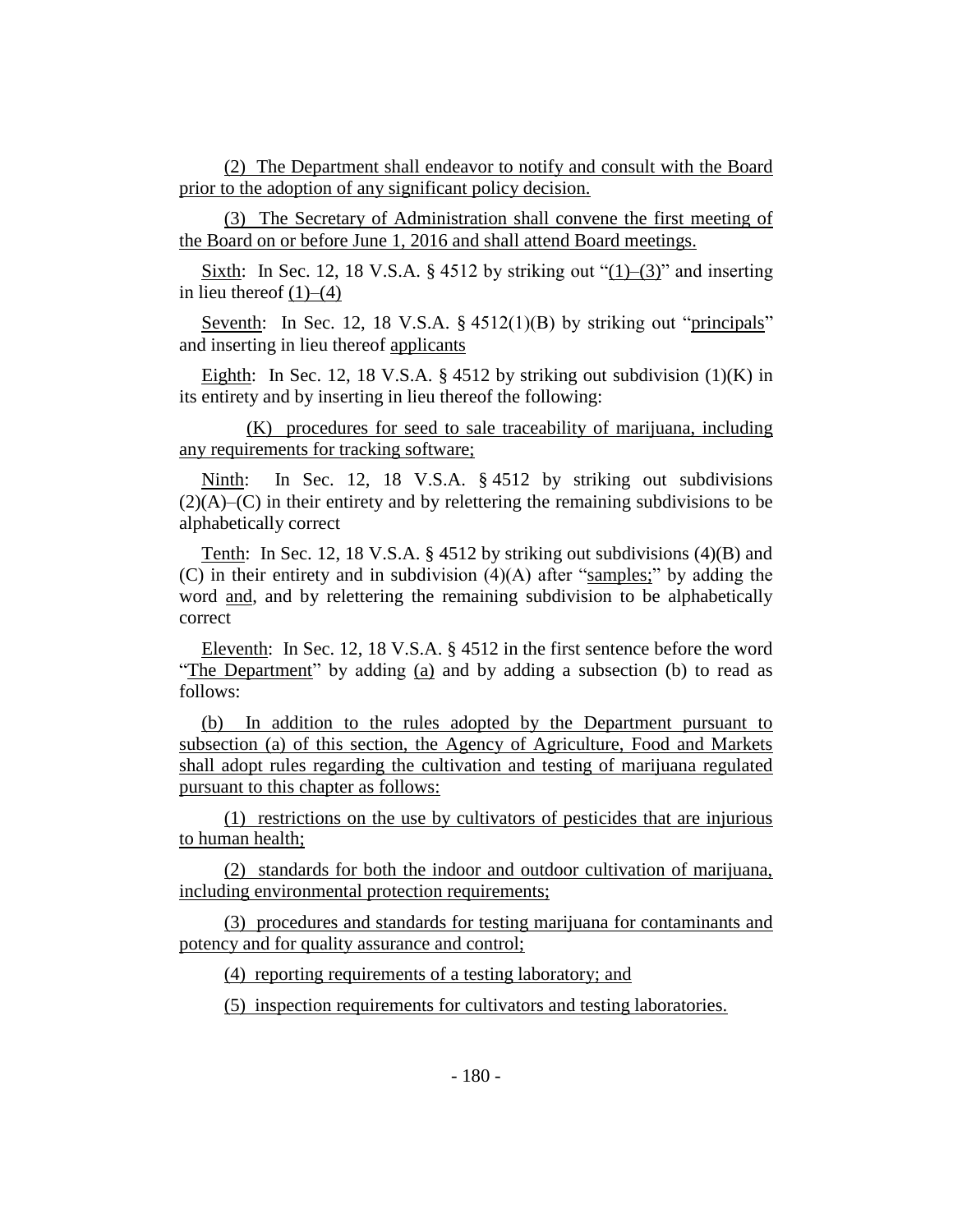Twelfth: In Sec. 12, 18 V.S.A. § 4513(b)(2) by striking out "January 1, 2018" and inserting in lieu thereof January 2, 2018

Thirteenth: In Sec. 12, by striking out 18 V.S.A. § 4513 in its entirety and inserting in lieu thereof the following:

## § 4513. IMPLEMENTATION

(a)(1) On or before April 15, 2017, the Department shall begin accepting applications for cultivator licenses and testing laboratory licenses. The initial application period shall remain open for 30 days. The Department may reopen the application process for any period of time at its discretion.

(2) On or before June 15, 2017, the Department shall begin issuing cultivator licenses and testing laboratory licenses to qualified applicants.

(b)(1) On or before May 15, 2017, the Department shall begin accepting applications for retail licenses. The initial application period shall remain open for 30 days. The Department may reopen the application process for any period of time at its discretion.

(2) On or before September 15, 2017, the Department shall begin issuing retailer licenses to qualified applicants. A license shall not permit a licensee to open the store to the public or sell marijuana to the public prior to January 2, 2018.

(c)(1) Prior to July 1, 2018, provided applicants meet the requirements of this chapter, the Department shall issue:

(A) a maximum of 10 cultivator licenses that permit a cultivation space of not more than 5,000 square feet;

(B) a maximum of five cultivator licenses that permit a cultivation space of 5,001–10,000 square feet;

(C) a maximum of five testing laboratory licenses; and

(D) a maximum of 15 retailer licenses.

(2) On or after July 1, 2018 and before July 1, 2019, provided applicants meet the requirements of this chapter and in addition to the licenses authorized in subdivision (1) of this subsection, the Department shall issue:

(A) a maximum of 10 cultivator licenses that permit a cultivation space of not more than 5,000 square feet for a total of 20 such licenses;

(B) a maximum of five cultivator licenses that permit a cultivation space of  $5,001-10,000$  square feet for a total of 10 such licenses;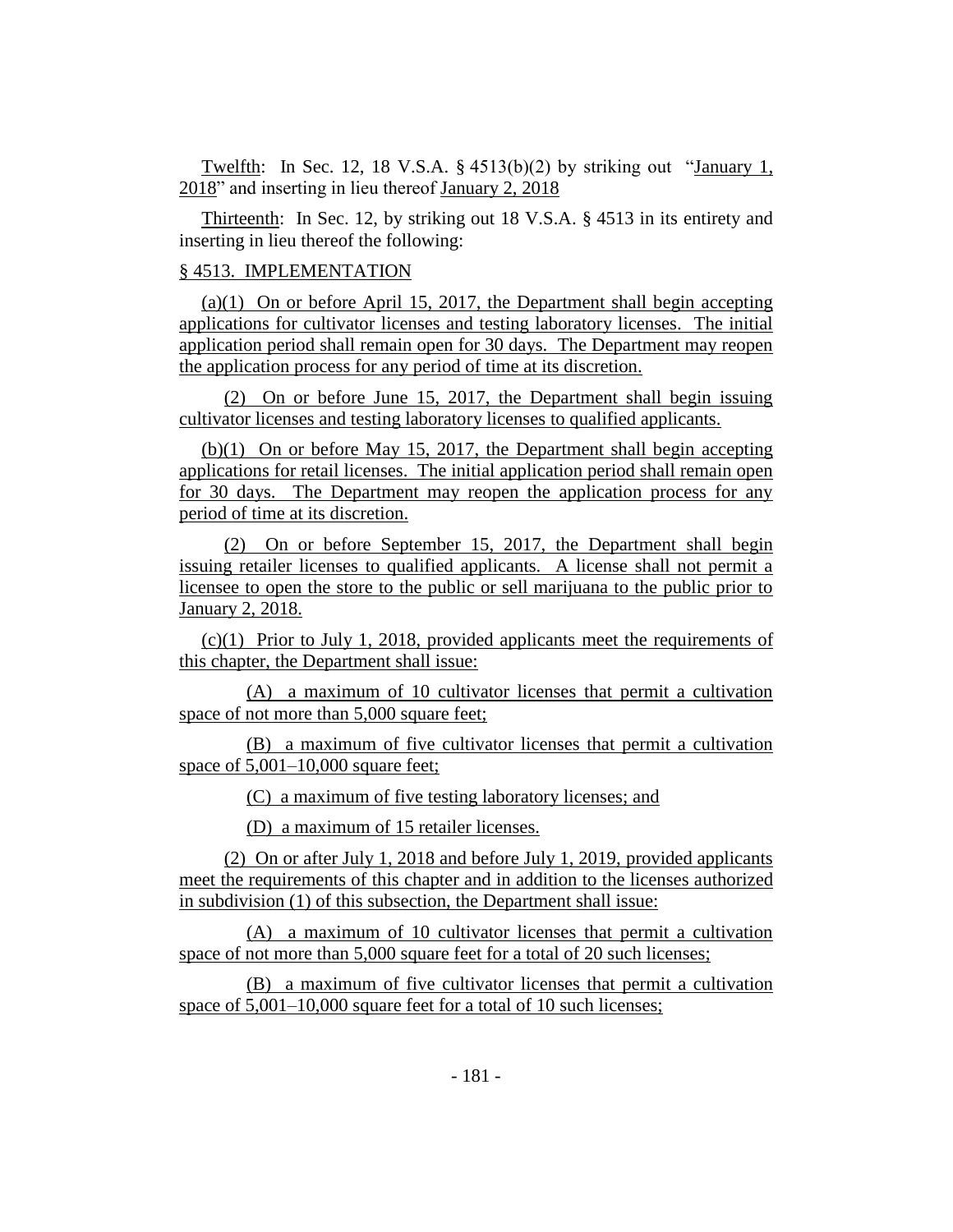(C) a maximum of five testing laboratory licenses for a total of 10 such licenses; and

(C) a maximum of 15 retailer licenses for a total of 30 such licenses.

(3) On or after July 1, 2019, the limitations in subdivision (1) of this subsection shall not apply and the Department shall use its discretion to issue licenses in a number and size for the purpose of competing with and undercutting the illegal market based on available data and recommendations of the Marijuana Program Review Commission. A cultivator licensed under the limitations of subdivisions (1) or (2) of this subsection may apply to the Department to modify its license to expand its cultivation space.

Fourteenth: In Sec. 12, 18 V.S.A.  $\S$  4522(c)(1) by inserting a subdivision (G) to read as follows:

(G) how the applicant will meet its operation's need for energy services at the lowest present value life-cycle cost, including environmental and economic costs, through a strategy combining investments and expenditures on energy efficiency and energy supply;

And by relettering the remaining subdivisions to be alphabetically correct

Fifteenth: In Sec. 12, 18 V.S.A. § 4524(e) after the words "drug-related" by adding the word criminal

Sixteenth: In Sec. 12, 18 V.S.A. § 4525, in subsection (d), after the word "Department" by adding the words and Agency of Agriculture, Food and Markets and by adding a subsection (f) to read as follows:

(f)(1) Only unadulterated marijuana shall be offered for sale. If, upon inspection, the Agency of Agriculture, Food and Markets finds any violative pesticide residue or other contaminants of concern, the Agency shall order the marijuana, either individually or in blocks, to be:

(A) put on stop-sale;

(B) treated in a particular manner; or

(C) destroyed according to the Agency's instructions.

(2) Marijuana ordered destroyed or placed on stop-sale shall be clearly separable from salable marijuana. Any order shall be confirmed in writing within seven days. The order shall include the reason for action, a description of the marijuana affected, and any recommended treatment.

(3) A person may appeal an order issued pursuant to this section within 15 days of receiving the order. The appeal shall be made in writing to the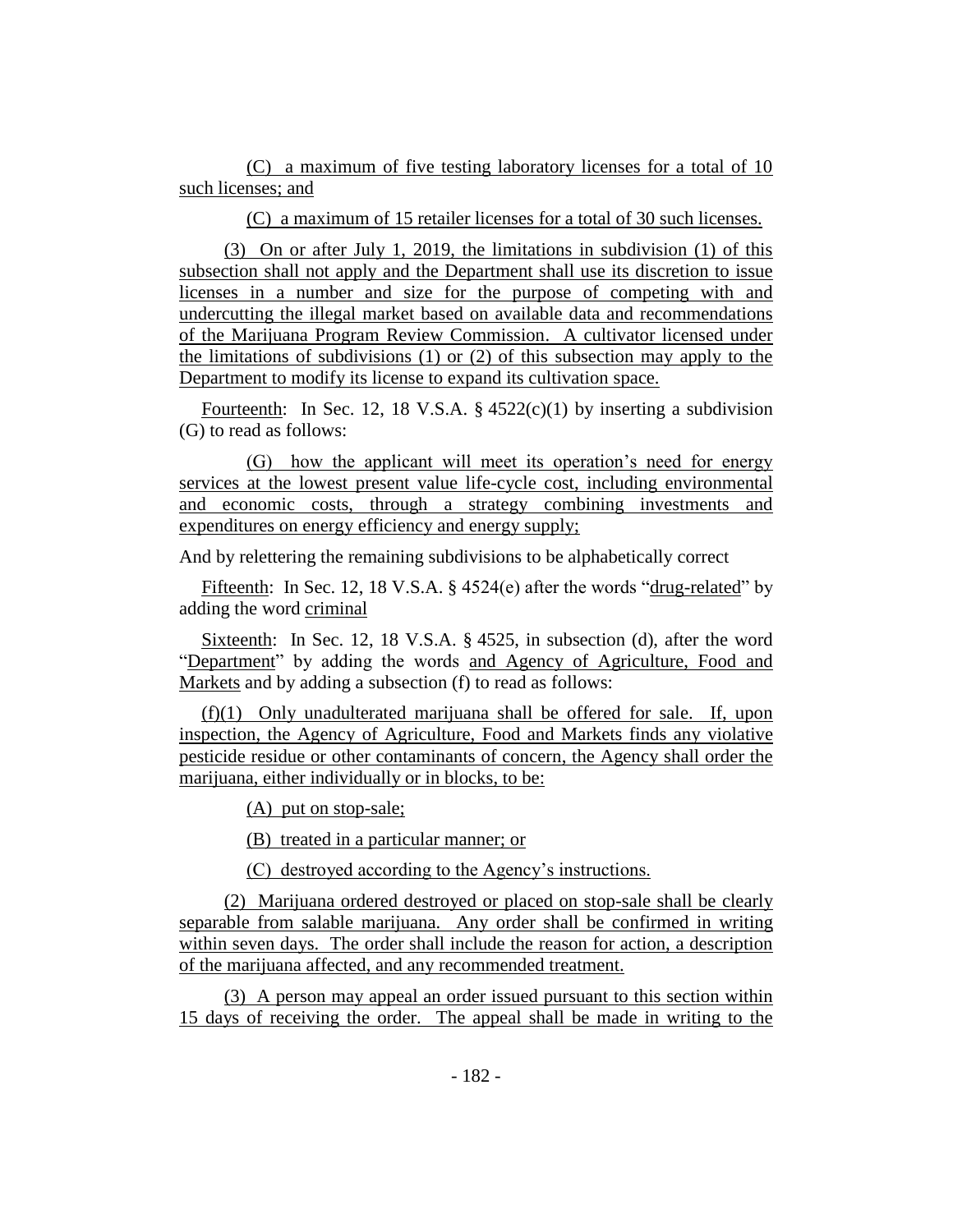Secretary of Agriculture, Food and Markets and shall clearly identify the marijuana affected and the basis for the appeal.

Seventeenth: In Sec. 12, 18 V.S.A.  $\S$  4526, in subdivision (b)(1)(A), by striking out "one ounce" inserting in lieu thereof one-half ounce and in subsection (c) by striking out "may" and inserting in lieu thereof shall and after "marijuana" by adding , and after "plant" by adding , and shall not package marijuana with other items, such as paraphernalia, for sale to customers

Eighteenth: In Sec. 12, by striking out 18 V.S.A. § 4528 in its entirety and inserting in lieu thereof the following:

# § 4528. FEES

(a) The Department of Public Safety shall charge and collect initial license application fees and annual license renewal fees for each type of marijuana license under this chapter. Fees shall be due and payable at the time of license application or renewal.

(b)(1) The nonrefundable fee accompanying an application for a cultivator license pursuant to section 4525 of this chapter shall be determined as follows:

(A) For a cultivator license that permits a cultivation space of not more than 5,000 square feet, the application fee shall be \$15,000.00.

(B) For a cultivator license that permits a cultivation space of 5,001–10,000 square feet, the application fee shall be \$25,000.00.

(2) The nonrefundable fee accompanying an application for a retailer license pursuant to section 4526 of this chapter shall be \$15,000.00.

(3) The nonrefundable fee accompanying an application for a marijuana testing laboratory license pursuant to section 4527 of this chapter shall be \$500.00.

(4) If person submits a qualifying application for a marijuana establishment license during an open application, pays the nonrefundable application fee, but is not selected to receive a license due to the limited number of licenses available, the person may reapply, based on availability, for such a license within two years by resubmitting the application with any necessary updated information, and shall be charged a fee that is:

(A) fifty percent of the application fees set forth in subdivision (1)–(3) of this subsection if the original application was submitted prior to July 1, 2018; or

(B) twenty-five percent of the application fees set forth in subdivisions (1)–(3) of this subsection if the original application was submitted on or after July 1, 2018 and before July 1, 2019.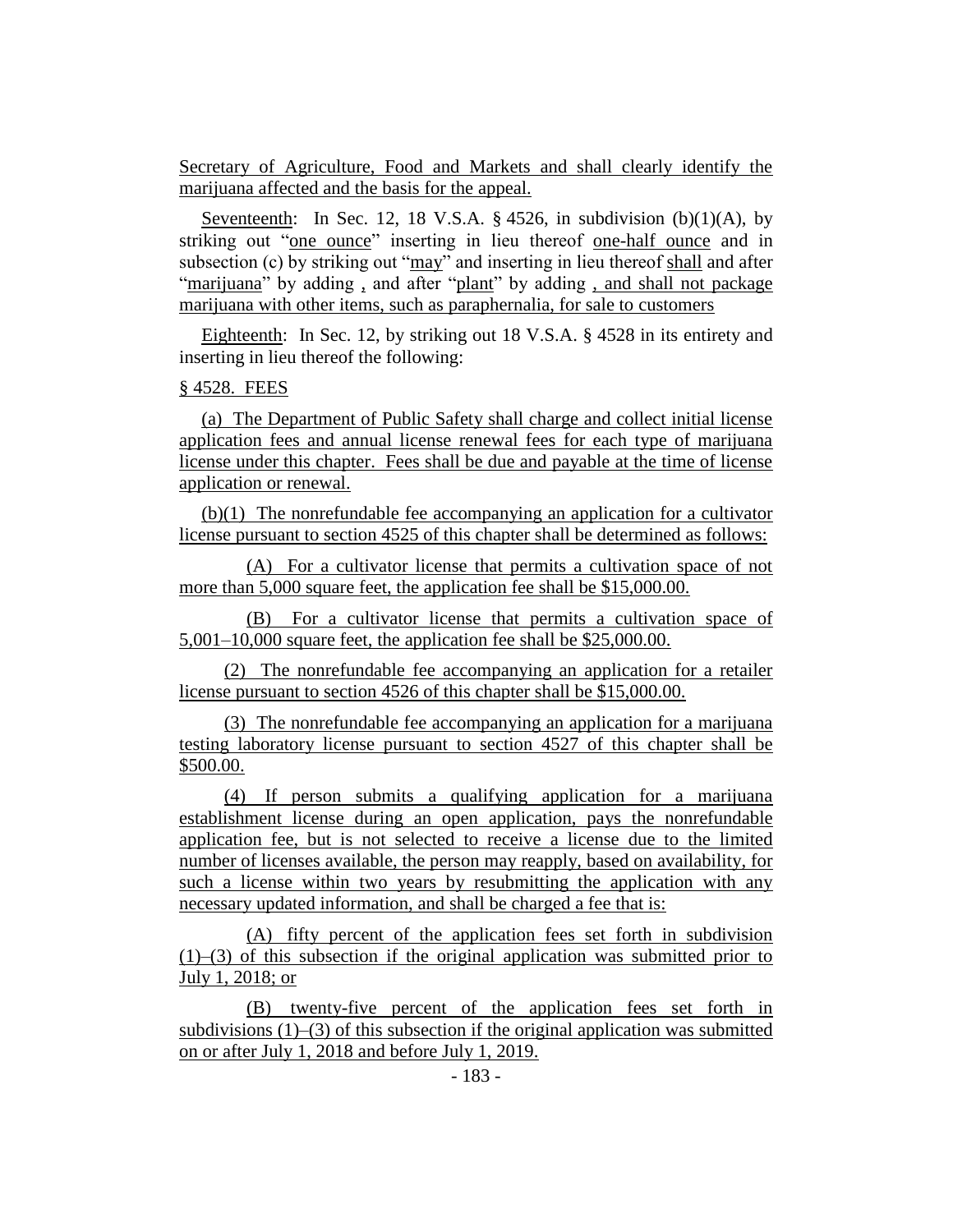(c)(1) The initial annual license fee and subsequent annual renewal fee for a cultivator license pursuant to section 4525 of this chapter shall be shall be determined as follows:

(A) For a cultivator license that permits a cultivation space of not more than 5,000 square feet, the initial annual license and subsequent renewal fee shall be \$15,000.00.

(B) For a cultivator license that permits a cultivation space of 5,001–10,000 square feet, the initial annual license and subsequent renewal fee shall be \$25,000.00.

(2) The initial annual license fee and subsequent annual renewal fee for a retailer license pursuant to section 4526 of this chapter shall be \$15,000.00.

(3) The initial annual license fee and subsequent annual renewal fee for a marijuana testing laboratory license pursuant to section 4527 of this chapter shall be \$2,500.00.

(d) The following administrative fees shall apply:

(1) Change of corporate structure fee (per person) shall be \$1,000.00.

(2) Change of name fee shall be \$1,000.00.

(3) Change of location fee shall be \$1,000.00.

(4) Modification of license premises fee shall be \$250.00.

(5) Addition of financier fee shall be \$250.00.

(6) Duplicate license fee shall be \$100.00.

Nineteenth: In Sec. 12, 18 V.S.A. chapter 87, by striking out subchapter 4 in its entirety and by redesignating subchapter 5 to be subchapter 4

Twentieth: In Sec. 12, 18 V.S.A.  $\S$  4546(b)(5) after the word "public" by inserting , one of whom shall have expertise in public health,

Twenty-first: In Sec. 12, 18 V.S.A. § 4547(a) in subdivision (7) by striking out the word "and" and in subdivision (8) by striking out "." and inserting in lieu thereof; and by striking out subdivision (10) in its entirety and inserting in lieu thereof the following:

(10) monitor the extent to which marijuana is accessed through both the legal and illegal market by persons under 21 years of age;

(11) identify strategies for preventing youth from using marijuana;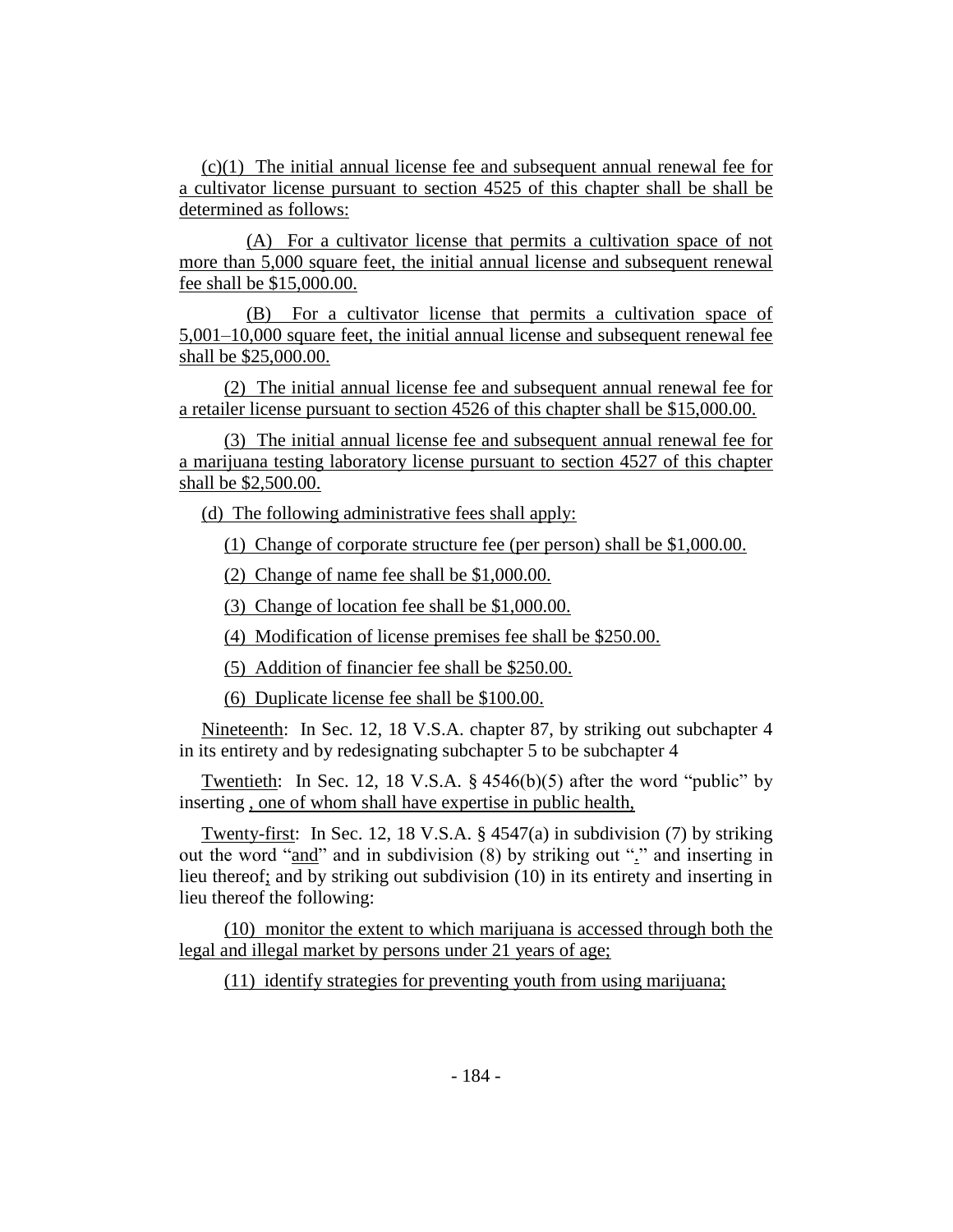(12) identify academic and scientific research, including longitudinal research questions, that when completed may assist policymakers in developing marijuana policy in accordance with this act:

(13) consider whether to create a local revenue stream which may include a local option excise tax on marijuana sales or municipally assessed fees; and

(14) report any recommendations to the General Assembly and the Governor, as needed.

Twenty-second: By adding a Sec. 12a to read as follows:

Sec. 12a. 32 V.S.A. chapter 207 is added to read:

# CHAPTER 207. MARIJUANA TAXES

# § 7901. TAX IMPOSED

(a) There is imposed a marijuana excise tax equal to 25 percent of the sales price, as that term is defined in subdivision 9701(4), on each retail sale of marijuana in this State. The tax imposed by this section shall be paid by the buyer to the retailer. Each retailer shall collect from the buyer the full amount of the tax payable on each taxable sale.

(b) The tax imposed by this section is separate from the general sales and use tax imposed by chapter 233 of this title. The tax imposed under this section shall be separately itemized from any State and local retail sales tax on the sales receipt provided to the buyer.

(c) The following sales shall be exempt from the tax imposed under this section:

(1) sales under any circumstances in which the State is without power to impose the tax; and

(2) sales made by any dispensary, provided the marijuana will be provided only to registered qualifying patients directly or through their registered caregivers.

# § 7902. LIABILITY FOR TAX AND PENALTIES

(a) Any tax collected under this chapter shall be deemed to be held by the retailer in trust for the State of Vermont. Any tax collected under this chapter shall be accounted for separately so as to clearly indicate the amount of tax collected, and that the tax receipts are the property of the State of Vermont.

(b) Every retailer required to collect the tax imposed by this chapter shall be personally and individually liable for the amount of tax together with such interest and penalty as has accrued under this title. If the retailer is a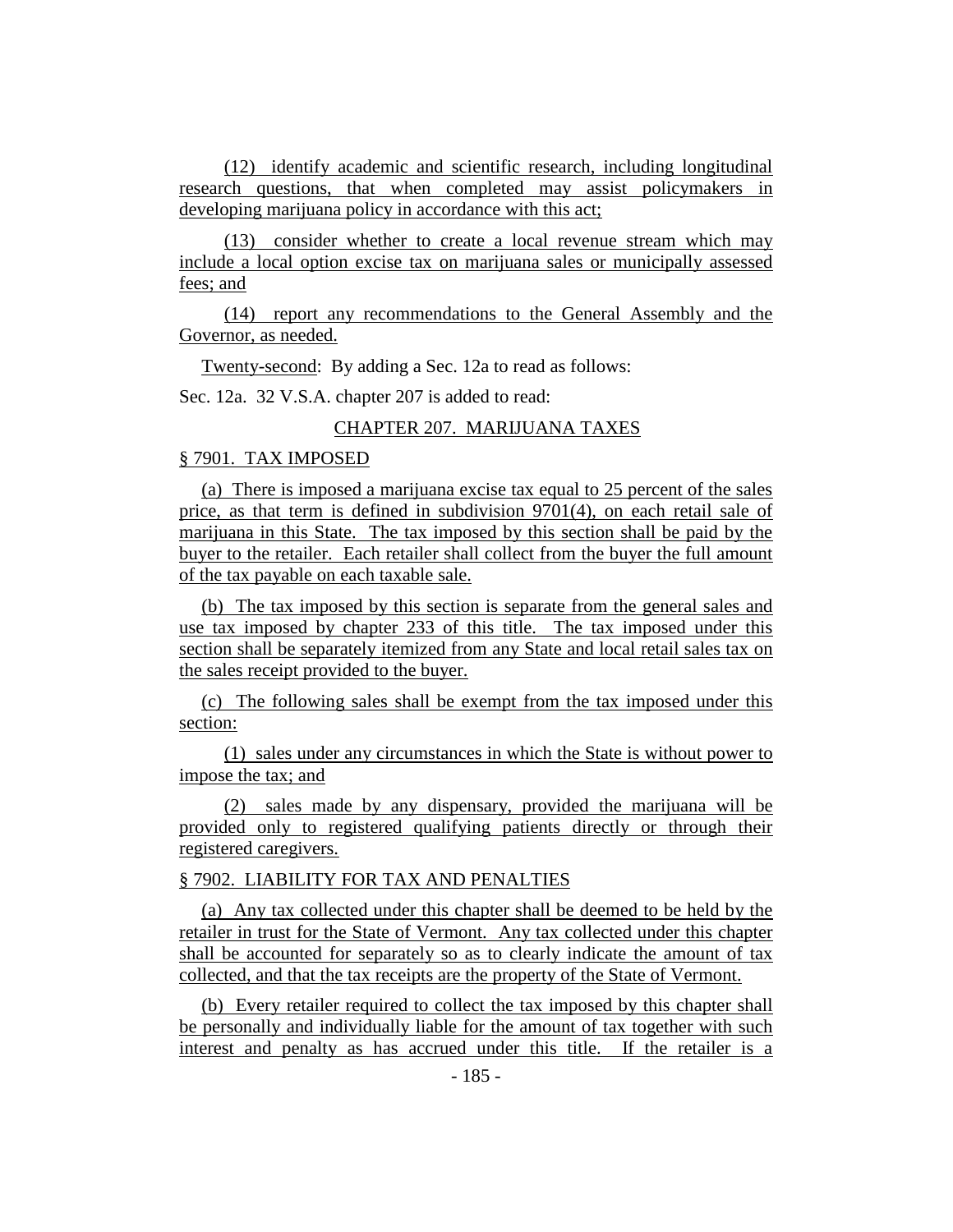corporation or other entity, the personal liability shall extend to any officer or agent of the corporation or entity who as an officer or agent of the same has the authority to collect the tax and transmit it to the Commissioner of Taxes as required in this chapter.

(c) A retailer shall have the same rights in collecting the tax from his or her purchaser or regarding nonpayment of the tax by the purchaser as if the tax were a part of the purchase price of the marijuana and payable at the same time; provided, however, if the retailer required to collect the tax has failed to remit any portion of the tax to the Commissioner of Taxes, the Commissioner of Taxes shall be notified of any action or proceeding brought by the retailer to collect the tax and shall have the right to intervene in such action or proceeding.

(d) A retailer required to collect the tax may also refund or credit to the purchaser any tax erroneously, illegally, or unconstitutionally collected. No cause of action that may exist under State law shall accrue against the retailer for the tax collected unless the purchaser has provided written notice to a retailer, and the retailer has had 60 days to respond.

(e) To the extent not inconsistent with this chapter, the provisions for the assessment, collection, enforcement, and appeals of the sales and use taxes in chapter 233 of this title shall apply to the tax imposed by this chapter.

## § 7903. BUNDLED TRANSACTIONS

(a) Except as provided in subsection (b) of this section, a retail sale of a bundled transaction that includes marijuana is subject to the tax imposed by this chapter on the entire selling price of the bundled transaction.

(b) If the selling price is attributable to products that are taxable and products that are not taxable under this chapter, the portion of the price attributable to the nontaxable products are subject to the tax imposed by this chapter unless the retailer can identify by reasonable and verifiable standards the portion that is not subject to tax from its books and records that are kept in the regular course of business.

(c) As used in this section, "bundled transaction" means:

(1) the retail sale of two or more products where the products are otherwise distinct and identifiable, are sold for one nonitemized price, and at least one of the products includes marijuana subject to the tax under this chapter; or

(2) marijuana provided free of charge with the required purchase of another product.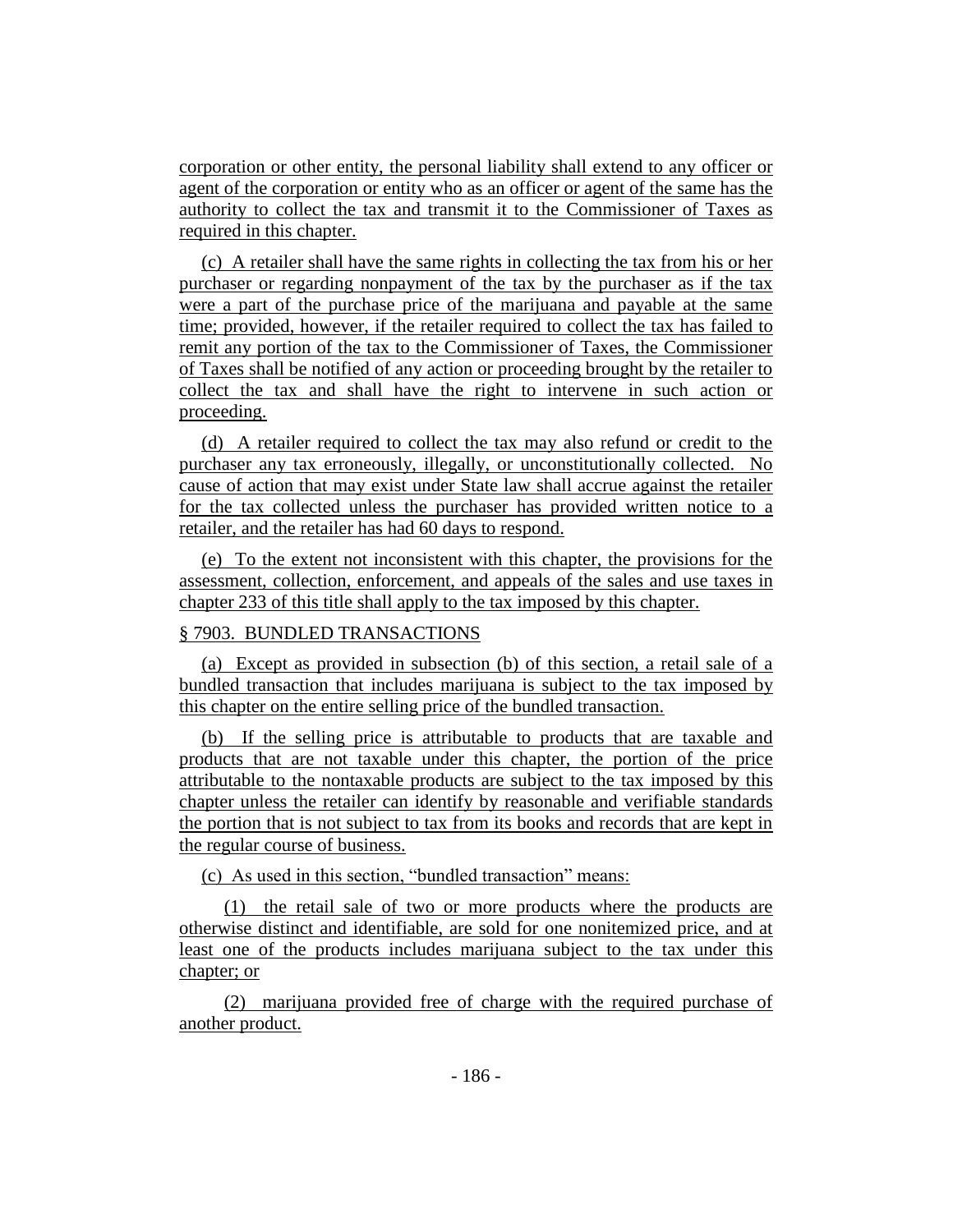#### § 7904. RETURNS

(a) Any retailer required to collect the tax imposed by this chapter shall, on or before the 15th day of every month, return to the Department of Taxes, under oath of a person with legal authority to bind the retailer, a statement containing its name and place of business, the amount of marijuana sales subject to the excise tax imposed by this subchapter sold in the preceding month, and any other information required by the Department of Taxes, along with the tax due.

(b) Every retailer shall maintain, for not less than three years, accurate records showing all transactions subject to tax liability under this chapter. These records are subject to inspection by the Department of Taxes at all reasonable times during normal business hours.

## § 7905. LICENSES

(a) Every retailer required to collect the tax imposed by this chapter shall apply for a marijuana excise tax license in the manner prescribed by the Commissioner of Taxes. The Commissioner shall issue, without charge, to each registrant a license empowering him or her to collect the marijuana excise tax. Each license shall state the place of business to which it is applicable. The license shall be prominently displayed in the place of business of the registrant. The licenses shall be nonassignable and nontransferable and shall be surrendered to the Commissioner immediately upon the registrant's ceasing to do business at the place named. A license to collect marijuana excise tax shall be in addition to the licenses required by sections 9271 (meals and rooms tax) and 9707 (sales and use tax) of this title and any license required by the Department of Public Safety.

(b) The Department of Public Safety may require the Commissioner of Taxes to suspend or revoke the tax license of any person for failure to comply with any provision of this chapter.

Twenty-third: By adding a Sec. 12b to read as follows:

Sec. 12b. 32 V.S.A. § 5811 is amended to read:

§ 5811. DEFINITIONS

The following definitions shall apply throughout this chapter unless the context requires otherwise:

\* \* \*

(18) "Vermont net income" means, for any taxable year and for any corporate taxpayer: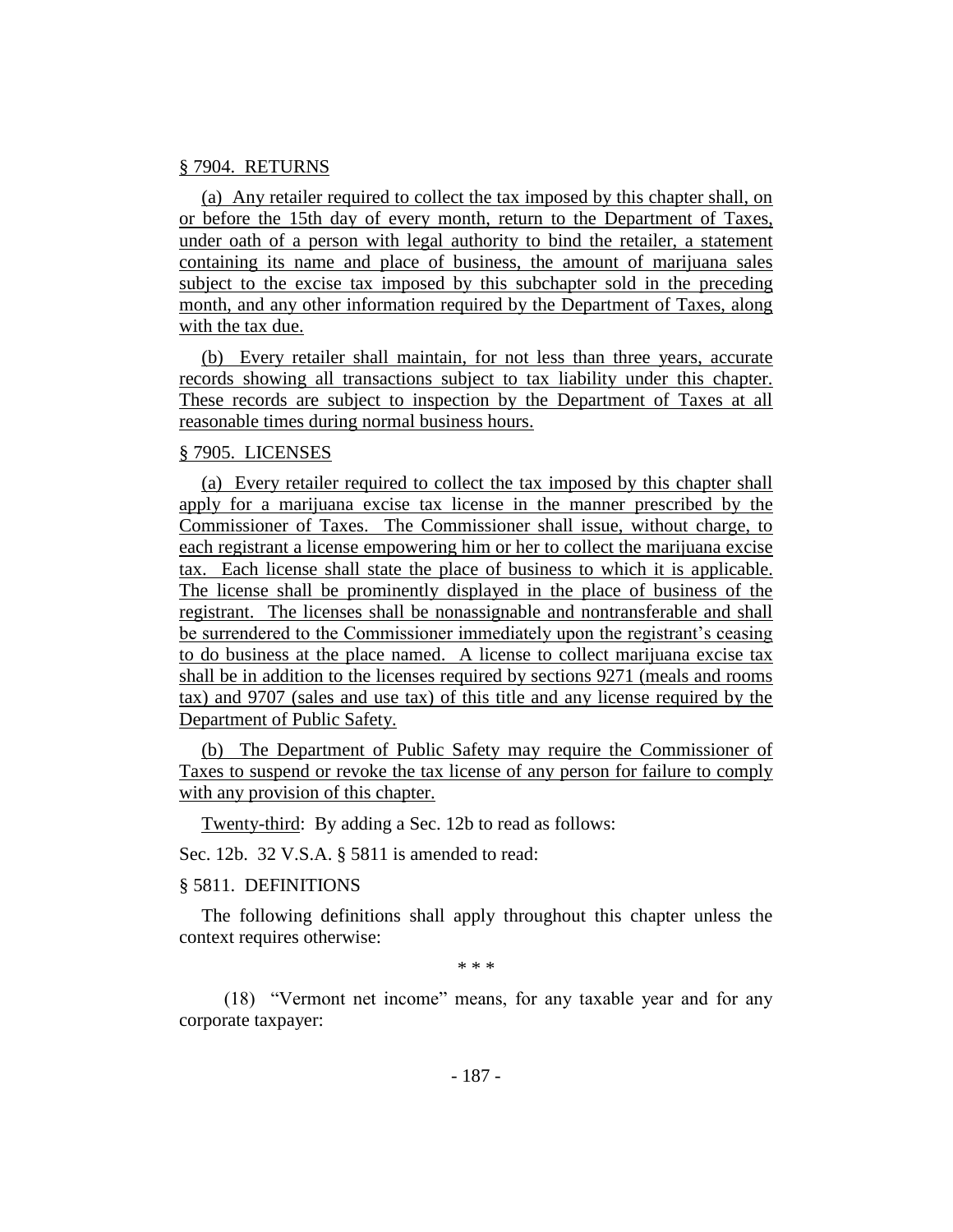(A) the taxable income of the taxpayer for that taxable year under the laws of the United States, without regard to 26 U.S.C. § 168(k) of the Internal Revenue Code, and excluding income which under the laws of the United States is exempt from taxation by the states:

(i) increased by:

(I) the amount of any deduction for State and local taxes on or measured by income, franchise taxes measured by net income, franchise taxes for the privilege of doing business and capital stock taxes; and

(II) to the extent such income is exempted from taxation under the laws of the United States by the amount received by the taxpayer on and after January 1, 1986 as interest income from State and local obligations, other than obligations of Vermont and its political subdivisions, and any dividends or other distributions from any fund to the extent such dividend or distribution is attributable to such Vermont State or local obligations;

(III) the amount of any deduction for a federal net operating loss; and

(ii) decreased by:

(I) the "gross-up of dividends" required by the federal Internal Revenue Code to be taken into taxable income in connection with the taxpayer's election of the foreign tax credit; and

(II) the amount of income which results from the required reduction in salaries and wages expense for corporations claiming the Targeted Job or WIN credits; and

(III) any federal deduction that the taxpayer would have been allowed for the cultivation, testing, processing, or sale of marijuana, as authorized under 18 V.S.A. chapter 86 or 87, but for 26 U.S.C. § 280E.

\* \* \*

(21) "Taxable income" means federal taxable income determined without regard to 26 U.S.C. § 168(k) and:

(A) Increased by the following items of income (to the extent such income is excluded from federal adjusted gross income):

(i) interest income from non-Vermont state and local obligations;

(ii) dividends or other distributions from any fund to the extent they are attributable to non-Vermont state or local obligations;

(iii) the amount of State and local income taxes deducted from federal adjusted gross income for the taxable year, but in no case in an amount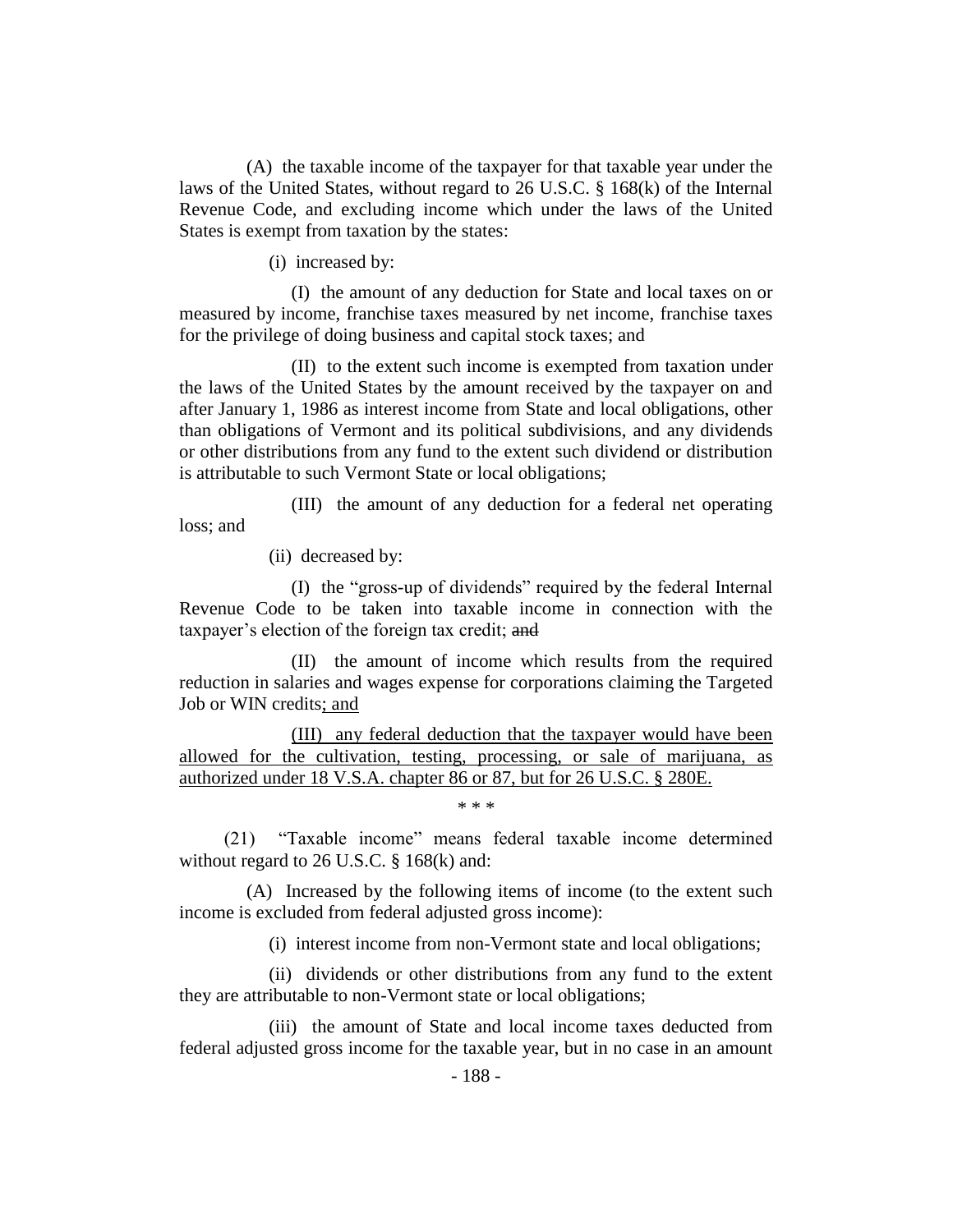that will reduce total itemized deductions below the standard deduction allowable to the taxpayer; and

(iv) the amount of total itemized deductions, other than deductions for State and local income taxes, medical and dental expenses, or charitable contributions, deducted from federal adjusted gross income for the taxable year, that is in excess of two and one-half times the standard deduction allowable to the taxpayer; and

(B) Decreased by the following items of income (to the extent such income is included in federal adjusted gross income):

(i) income from United States government obligations;

(ii) with respect to adjusted net capital gain income as defined in 26 U.S.C. § 1(h) reduced by the total amount of any qualified dividend income: either the first \$5,000.00 of such adjusted net capital gain income; or 40 percent of adjusted net capital gain income from the sale of assets held by the taxpayer for more than three years, except not adjusted net capital gain income from:

(I) the sale of any real estate or portion of real estate used by the taxpayer as a primary or nonprimary residence; or

(II) the sale of depreciable personal property other than farm property and standing timber; or stocks or bonds publicly traded or traded on an exchange, or any other financial instruments; regardless of whether sold by an individual or business;

and provided that the total amount of decrease under this subdivision (21)(B)(ii) shall not exceed 40 percent of federal taxable income; and

(iii) recapture of State and local income tax deductions not taken against Vermont income tax; and

(iv) any federal deduction that the taxpayer would have been allowed for the cultivation, testing, processing, or sale of marijuana, as authorized under 18 V.S.A. chapter 86 or 87, but for 26 U.S.C. § 280E.

\* \* \*

Twenty-fourth: By adding a Sec. 12c to read as follows:

Sec. 12c. 32 V.S.A. § 9741(51) is added to read:

(51) Marijuana sold by a dispensary as authorized under 18 V.S.A. chapter 86 or by a retailer as authorized under 18 V.S.A. chapter 87.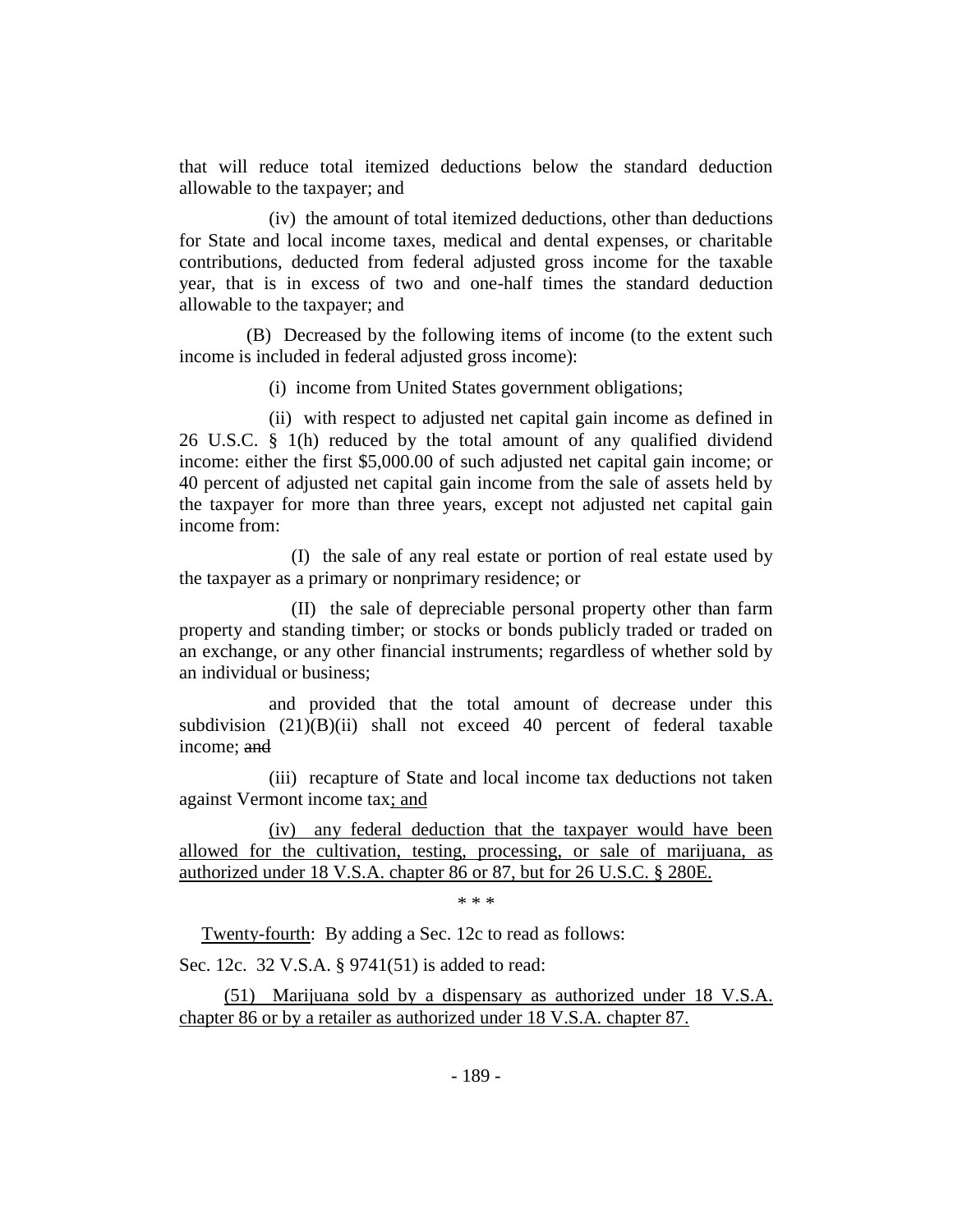Twenty-fifth: By adding a Sec. 18a to read as follows:

Sec. 18a. 18 V.S.A. § 4474e is amended to read:

§ 4474e. DISPENSARIES; CONDITIONS OF OPERATION

\* \* \*

 $(b)(1)$  A dispensary shall be operated on a nonprofit basis for the mutual benefit of its patients but need not be recognized as a tax-exempt organization by the Internal Revenue Service.

(2) A dispensary shall have a sliding-scale fee system that takes into account a registered patient's ability to pay.

\* \* \*

(o) Notwithstanding any provision of law or any provision of its articles or bylaws to the contrary, a dispensary formed as a nonprofit may convert to any other type of business entity authorized by the laws of this State by:

(1) a majority vote of the directors and a majority vote of the members, if any; and

(2) filing with the Secretary of State a statement that the dispensary is converting to another type of entity and the documents required by law to form the type of entity.

Twenty-sixth: In Sec. 19, 18 V.S.A.  $\S$  4474g, after "\* \* \*" by adding the following:

(e) The Department of Public Safety shall not issue a registry identification card to any applicant who has been convicted of a drug-related criminal offense or a violent felony or who has a pending charge for such an offense. For purposes of As used in this subchapter, "violent felony" means a listed crime as defined in 13 V.S.A. § 5301(7) or an offense involving sexual exploitation of children in violation of 13 V.S.A. chapter 64.

\* \* \*

Twenty-seventh: By adding a Sec. 29a to read as follows:

Sec. 29a. 6 V.S.A. chapter 5 is amended to read:

# CHAPTER 5. CENTRAL TESTING LABORATORY

## § 121. CREATION AND PURPOSE

There is created within the Agency of Agriculture, Food and Markets a central testing laboratory for the purpose of providing agricultural, and environmental, and other necessary testing services.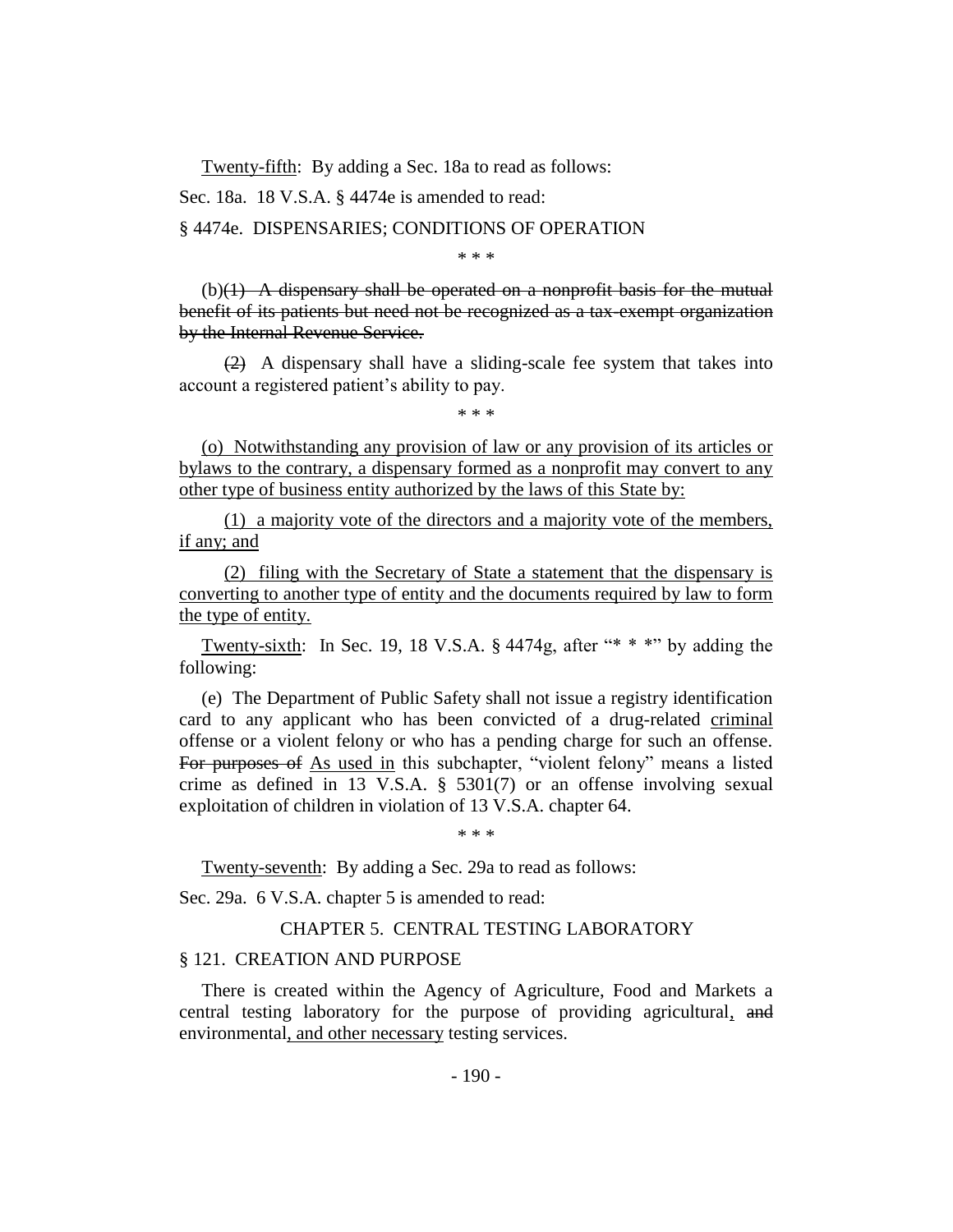## § 122. FEES

Notwithstanding 32 V.S.A. § 603, the Agency shall establish fees for providing agricultural, and environmental, and other necessary testing services at the request of private individuals and State agencies. The fees shall be reasonably related to the cost of providing the services. Fees collected under this chapter shall be credited to a special fund which shall be established and managed pursuant to 32 V.S.A. chapter 7, subchapter 5, and which shall be available to the Agency to offset the cost of providing the services.

#### § 123. REGULATED DRUGS

(a) Except as provided in subsection (b) of this section, the provisions of 18 V.S.A. chapter 84 shall not apply to the Secretary or designee in the otherwise lawful performance of his or her official duties requiring the possession or control of regulated drugs.

(b) The central testing laboratory shall obtain a certificate of approval from the Department of Health pursuant to 18 V.S.A. § 4207.

(c) As used in this section, "regulated drug" shall have the same meaning as in 18 V.S.A. § 4201.

Twenty-eighth: By striking out Sec. 31 (effective dates) in its entirety and inserting in lieu thereof the following:

## Sec. 31. EFFECTIVE DATES

(a) This section and Secs. 1, 2, 12, 12a, 18a, and 29a shall take effect on passage.

(b) Secs. 7, 10a, 11, 13 through 18, and 19 through 29 shall take effect on July 1, 2016.

(c) Sec. 12b shall take effect January 1, 2017 and shall apply to taxable year 2017 and after.

(d) Secs. 6, 8, 9, 10, 12c, and 30 shall take effect on January 2, 2018.

(Committee vote: 6-1-0)